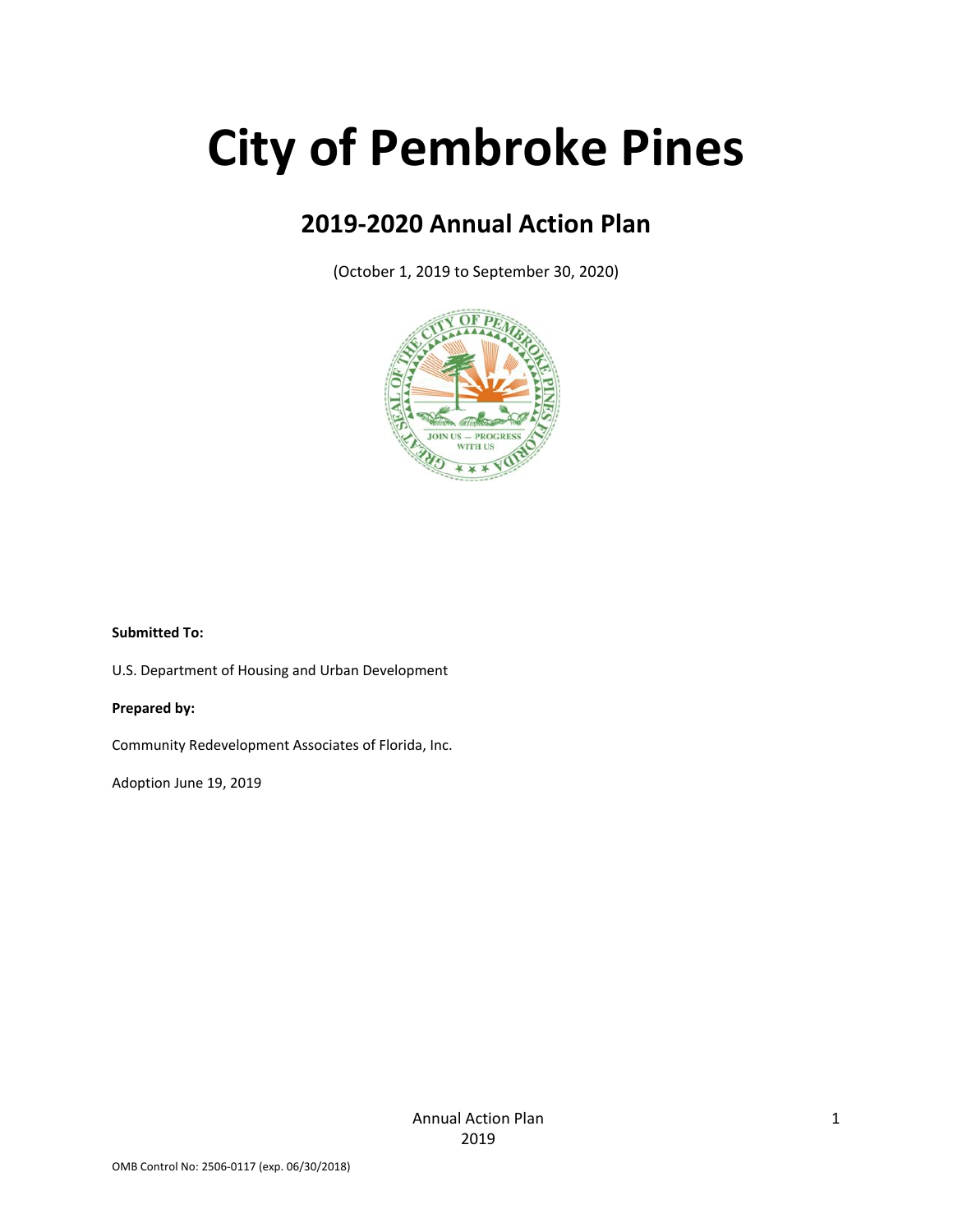# **Executive Summary**

# **AP‐05 Executive Summary ‐ 91.200(c), 91.220(b)**

### **1. Introduction**

The Consolidated Plan, a five year strategic plan, is meant to address the needs of low and moderate income persons and families, including homeless individuals. The Consolidated Plan establishes the City's program priorities, goals, and objectives for its community development programs and sets the framework for subsequent one year action plans that describe specific activities that will be funded through the City's grant programs.

The City of Pembroke Pines became an entitlement grantee of federal funds in 1993. Since then the City has been receiving Community Development Block Grant (CDBG) funds. Since 1993, the City has also received substantial funds from the State Housing Initiative Partnership Program (SHIP), and beginning in 2004 has been receiving funds from the Home Investment Partnership (HOME) program, as a participating member of the Broward County HOME Consortium.

For the program year beginning October 1, 2019, the City of Pembroke Pines anticipates receiving an estimated \$880,700. All proposed activities' budgets will be proportionally increased or decreased from the estimated funding levels to match actual allocation amounts. In order for the City to receive this allocation of funding from HUD, the City must prepare and adopt a Consolidated Plan and One‐Year Action Plan. The Consolidated Plan is a five year strategic document that outlines an entitlement community's housing and community development priorities and objectives for carrying out HUD Programs. The One‐Year Action Plan includes the budget and action steps to meet the objectives of the Consolidated Plan. The City is expected to carry out a wide range of community development activities directed toward maintaining the City's affordable housing stock, sustaining neighborhoods, providing improved community facilities and public services, and promoting economic development.

The City of Pembroke Pines continues to maintain its communities through implementing appropriate strategies and by utilizing its Consolidated Plan, the City's Comprehensive Plan, Capital Improvement Plan (CIP) annual budgeting process, special redevelopment studies, grants, and intergovernmental coordination. The preparation of the City of Pembroke Pines' 2015‐2019 Consolidated Plan was made possible through fact finding, survey of service providers, a review of existing programs, interdepartmental consultation, and last but not least, citizen participation.

# **2. Summarize the objectives and outcomes identified in the Plan**

This could be a restatement of items or a table listed elsewhere in the plan or a reference to another location. It may also contain any essential items from the housing and homeless needs assessment, the housing market analysis or the strategic plan.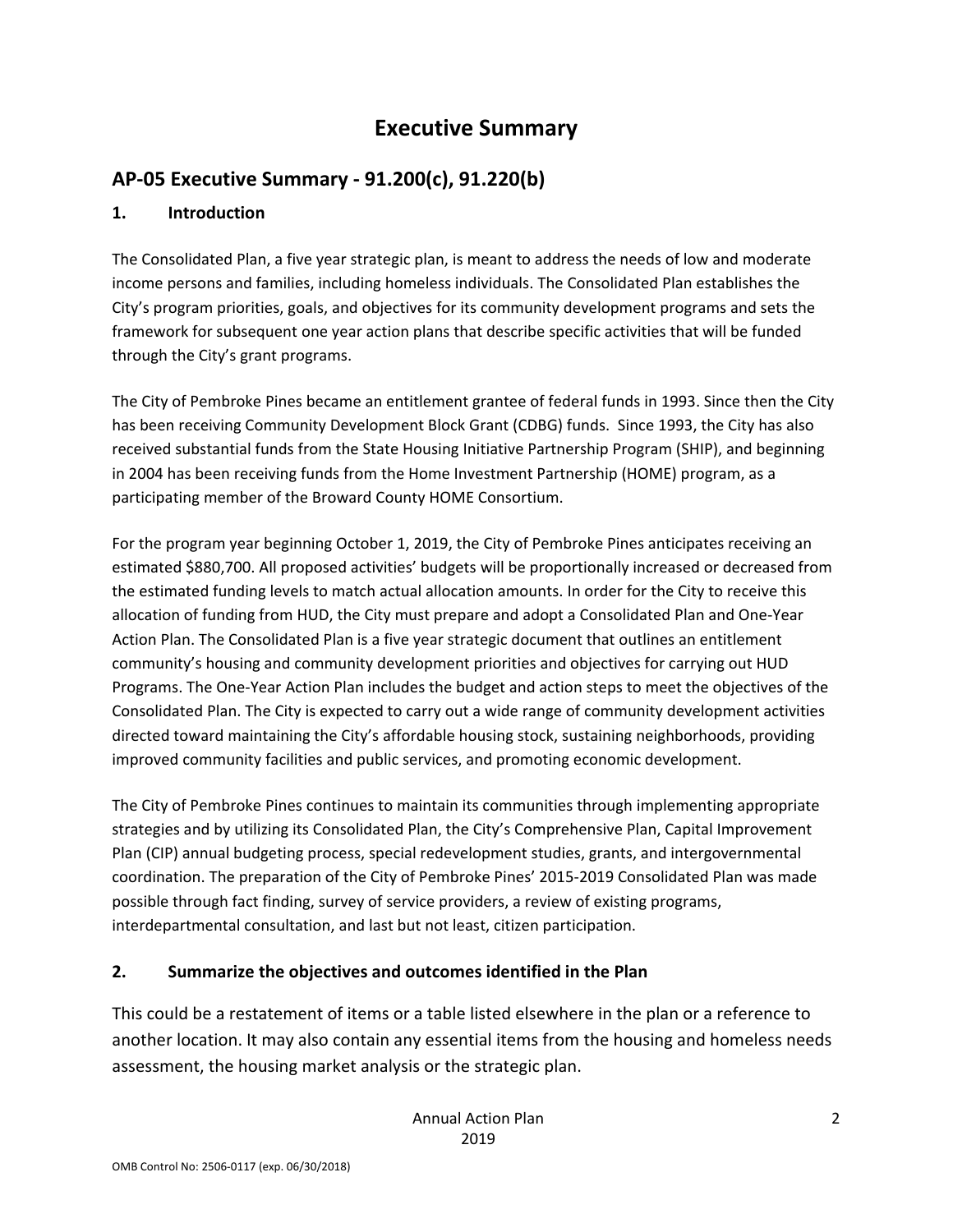| Priority<br>Objectives           | Proposed<br><b>Activities</b><br>Activity/Project                                         | <b>Outcome Statement</b>                                                                                                                                                                                                                                                                                                                 | <b>Indicator</b><br>Performance<br><b>Measure</b>                                                    | 1 Year<br>Goal |
|----------------------------------|-------------------------------------------------------------------------------------------|------------------------------------------------------------------------------------------------------------------------------------------------------------------------------------------------------------------------------------------------------------------------------------------------------------------------------------------|------------------------------------------------------------------------------------------------------|----------------|
| Decent<br>Housing<br>$DH-1$      | Housing<br>Rehabilitation<br>(Existing or<br>Acquired)                                    | Improve availability and<br>accessibility of decent<br>housing in the City in an<br>effort to<br>maintain/improve housing<br>stock conditions for<br>low/mod households.<br>(Including energy<br>efficiency improvements.)                                                                                                               | Homes Rehabilitated                                                                                  | 5              |
| Decent<br>Housing -<br>$DH-1$    | Acquisition/<br>Rehabilitation                                                            | Increasing the availability<br>of affordable permanent<br>housing in standard<br>condition to low income<br>and moderate-income<br>households.                                                                                                                                                                                           | # of units<br>acquired/rehabilitated                                                                 | $\mathbf 0$    |
| Decent<br>Housing<br><b>DH-2</b> | <b>First Time</b><br>Homebuyer<br>Assistance -<br>Down payment<br>Assistance -<br>General | Increasing the availability<br>of affordable permanent<br>housing in standard<br>condition to low income<br>and moderate-income<br>families.                                                                                                                                                                                             | Homes Purchased                                                                                      | 6              |
| Decent<br>Housing -<br>$DH-2$    | Rental Housing                                                                            | Increasing the availability<br>of affordable permanent<br>housing in standard<br>condition to low income<br>households including<br>larger families, seniors<br>and supportive and<br>special needs.                                                                                                                                     | Number of persons<br>assisted                                                                        | $\mathbf 0$    |
| Decent<br>Housing -<br>$DH-2$    | Mortgage/Rent<br>Assistance                                                               | Increasing the availability<br>of affordable permanent<br>housing in standard<br>condition to low income<br>households including<br>larger families, seniors<br>and supportive and<br>special needs.                                                                                                                                     | Number of persons<br>assisted                                                                        | $\mathbf 0$    |
| Decent<br>Housing<br>$DH-2$      | Fair Housing<br>Outreach and<br>Promotion and<br>Housing<br>Programs<br>Education         | Increasing the availability<br>of affordable permanent<br>housing in standard<br>condition to low income<br>and moderate-income<br>families, particularly to<br>members of<br>disadvantaged minorities<br>without discrimination on<br>the basis of race, color,<br>religion, sex, national<br>origin, familial status, or<br>disability | Number of Fair<br><b>Housing Activities</b><br>(Annual Assessment<br>of Fair Housing Action<br>Plan) | $\Omega$       |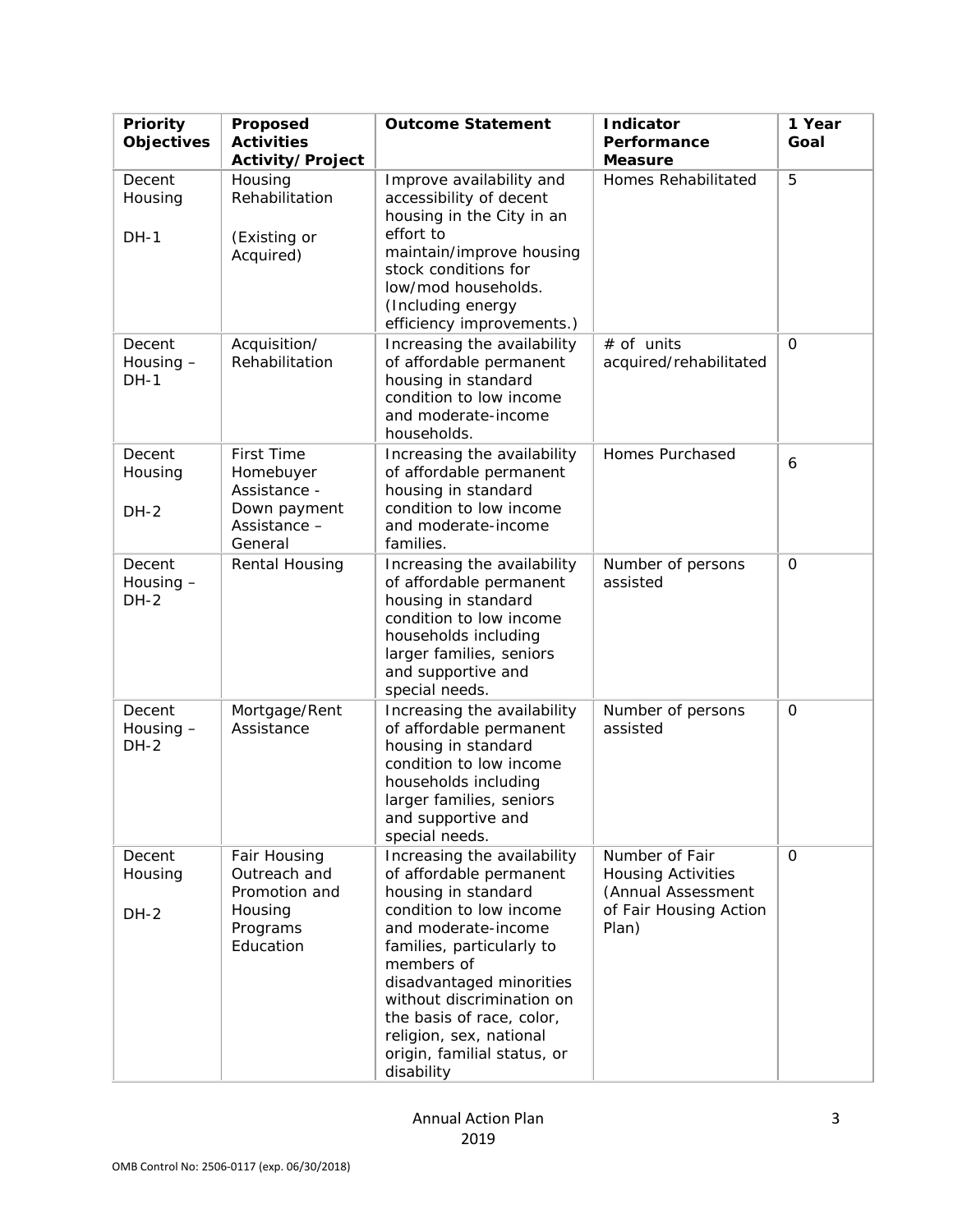| Suitable<br>Living<br>Environmen<br>t<br>$SL-1(1)$ | <b>Public Services</b><br>that target<br>low/moderate<br>income or<br>special/underserv<br>ed needs | Improve availability and<br>accessibility to programs                                                                                                                              | Number of Persons<br>Served              | 1000        |
|----------------------------------------------------|-----------------------------------------------------------------------------------------------------|------------------------------------------------------------------------------------------------------------------------------------------------------------------------------------|------------------------------------------|-------------|
| Suitable<br>Living<br>Environmen<br>t<br>$SL-3(1)$ | <b>Public</b><br>Infrastructure/Pu<br>blic Facility<br>Improvements                                 | Sustainability/promote<br>livable or viable<br>communities                                                                                                                         | Number of Public<br>Facilities improved. | 1           |
| Economic O<br>pportunity -<br>$EO-1(1)$            | Job<br>Creation/Retentio<br>n and Section 3<br>Opportunities                                        | Improve accessibility to<br>jobs made available to<br>low income persons living<br>in areas affected by those<br>programs and activities<br>under programs covered<br>by the plan. | Number of Jobs<br>Created/Retained       | $\mathbf 0$ |
| Economic O<br>pportunity<br>$EO-3(1)$              | Commercial<br>Façade<br>Improvements                                                                | Sustainability/promote<br>livable or viable<br>communities                                                                                                                         | Commercial<br><b>Buildings Renovated</b> | $\Omega$    |

### **3. Evaluation of past performance**

This is an evaluation of past performance that helped lead the grantee to choose its goals or projects.

The five‐year strategic plan outlined in the City's Consolidated Plan provided for assistance to low‐ and moderate‐income persons and households as a number one goal. The City met this goal through the following activities:

Minor Home Repair/Residential Rehabilitation

- Removal of Architectural Barriers
- Public Service (Senior Center Transportation)
- Neighborhood Stabilization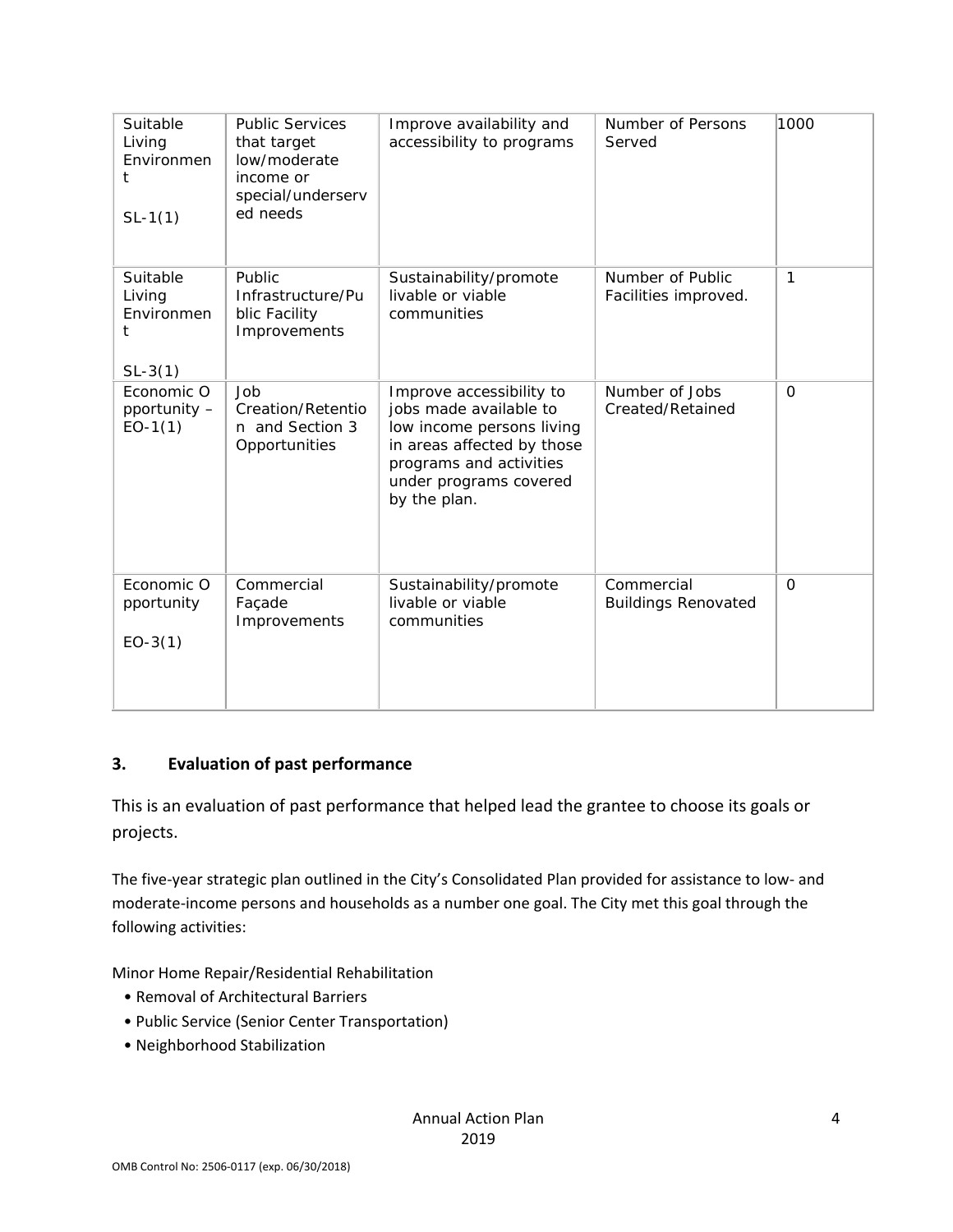These activities were funded in part or in whole by the CDBG, SHIP and HOME grant programs.

For Program Year 2017, the City proposed to assist residents under the various housing rehabilitation programs:

Home Repair Activities Proposed:

‐Planned Schedule of Services: MHR– 20

‐Actual Performance: MHR– 17 (6 CDBG, 9 SHIP, and 2 HOME)

The City of Pembroke Pines has assisted 67 Households with purchase assistance. Public Service (Senior Transportation) – Through the City of Pembroke Pines' Public Service (Senior Transportation) program, the City assisted 752 unduplicated senior citizens in PY 2017. Through the SHIP Program, the City also assisted 1 applicant with Foreclosure Prevention in PY 2017. The City met its goal relative to the types of clients served and will continue to promote the program among the City's diverse population.

#### **4. Summary of Citizen Participation Process and consultation process**

Summary from citizen participation section of plan.

#### **Citizen Participation Plan**

Summary from citizen participation section of plan.

According to federal regulation 570.431, applicants for federal funds, including entitlement jurisdictions, must develop a Citizen Participation Plan (CPP). The CPP sets forth the City's policies and procedures for

1) Giving citizens timely notice and access to local meetings and information relating the City's proposed used of federal funds

- 2) Providing technical assistance
- 3) Conducting public hearing meetings,
- 4) Addressing the needs of non‐English speaking residents,
- 5) Responding to citizen complaints and grievances,

6) Encouraging citizen participation among the City's low and moderate‐income persons and households.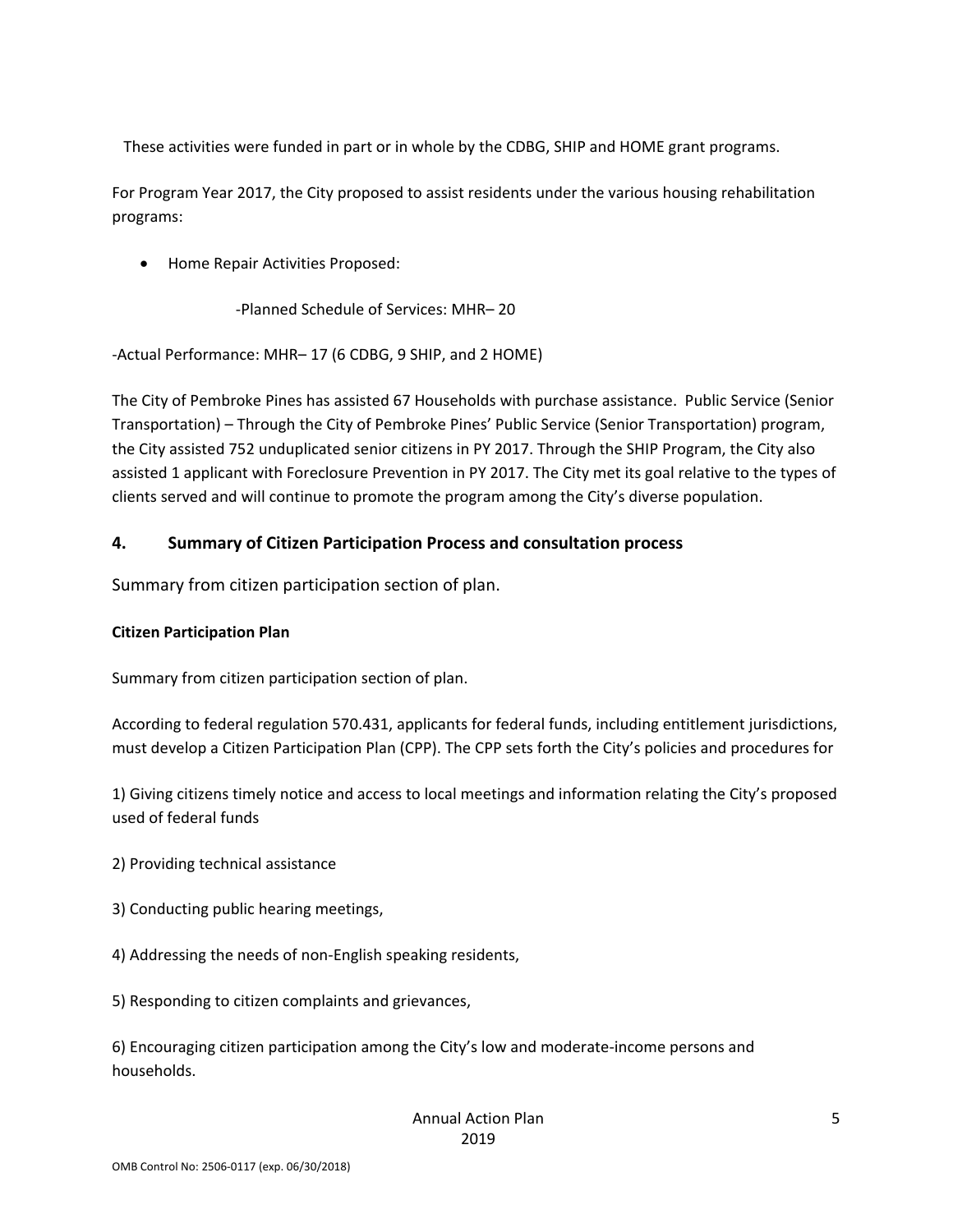The City of Pembroke Pines had an existing CPP from prior plan submissions. This CPP was reviewed and utilized during the 2015‐2019 consolidated planning processes. A draft of the Consolidated Plan was made available for public review before being adopted by the City's Commission and subsequently being submitted to HUD.

Citizens are encouraged to participate in the planning process through public hearings held before the development of the Consolidated Plan draft and before the adoption of the Consolidated Plan. Provisions for non‐English speaking persons and the disabled were also made available for those persons who requested it.

Citizen Participation Activities Timeline

- February May 2019 ‐ Interdepartmental Consultation
- February May 2019 Planning Research and Consultation
- April 14, 2019 Notice of Pre‐Development Hearing Published
- May 8, 2019 Pre‐Development Hearing Held
- April 28, 2019 Notice of Pre‐Adoption Hearing Published
- April 29, 2019 May 28, 2019 ‐ 30 Day Public Comment Period for Action Plan
- June 19, 2019 Pre‐Adoption Public Hearing and Adoption of Annual Action Plan
- August 1, 2019 Submit Final Action Plan to Broward County
- August 14, 2019 September 28, 2019 ‐ 45 Day HUD decision period.

A copy of Public Notices and Public Comments or Notes from the Public Comment period will be included as an Appendix.

# **5. Summary of public comments**

This could be a brief narrative summary or reference an attached document from the Citizen Participation section of the Con Plan.

No Public Comments at this time.

When/if written complaints are received, the Community & Economic Development Department will provide a substantive written response within 15 working days, when possible. Citizen comments and proposals submitted in response to the 30‐day public comment period for the Consolidated Plan and/or One‐Year Action Plan will be given consideration, and the plan may be modified, if deemed necessary by the Commission. A summary of all comments received will be appended to the plan.

# **6. Summary of comments or views not accepted and the reasons for not accepting them**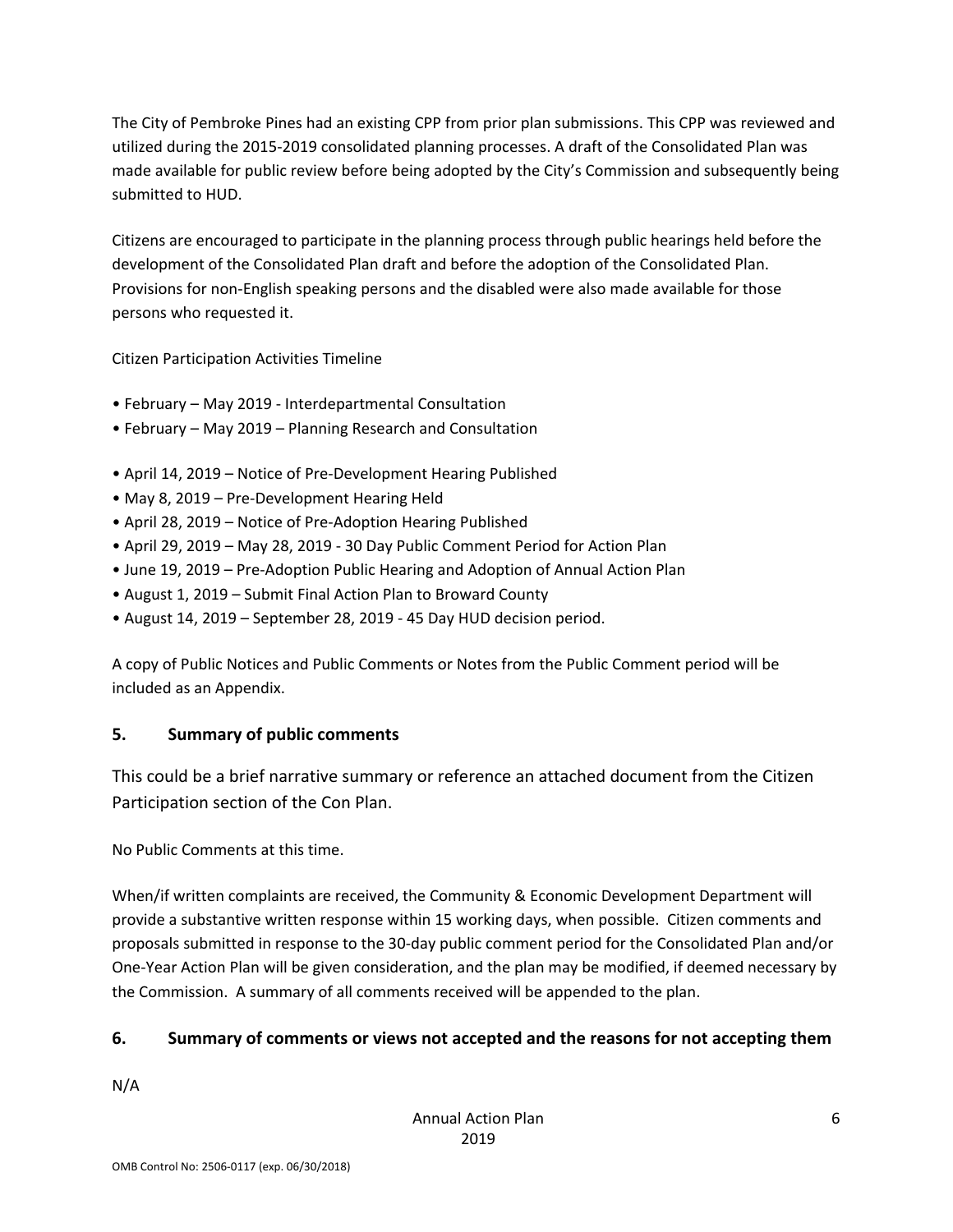# **7. Summary**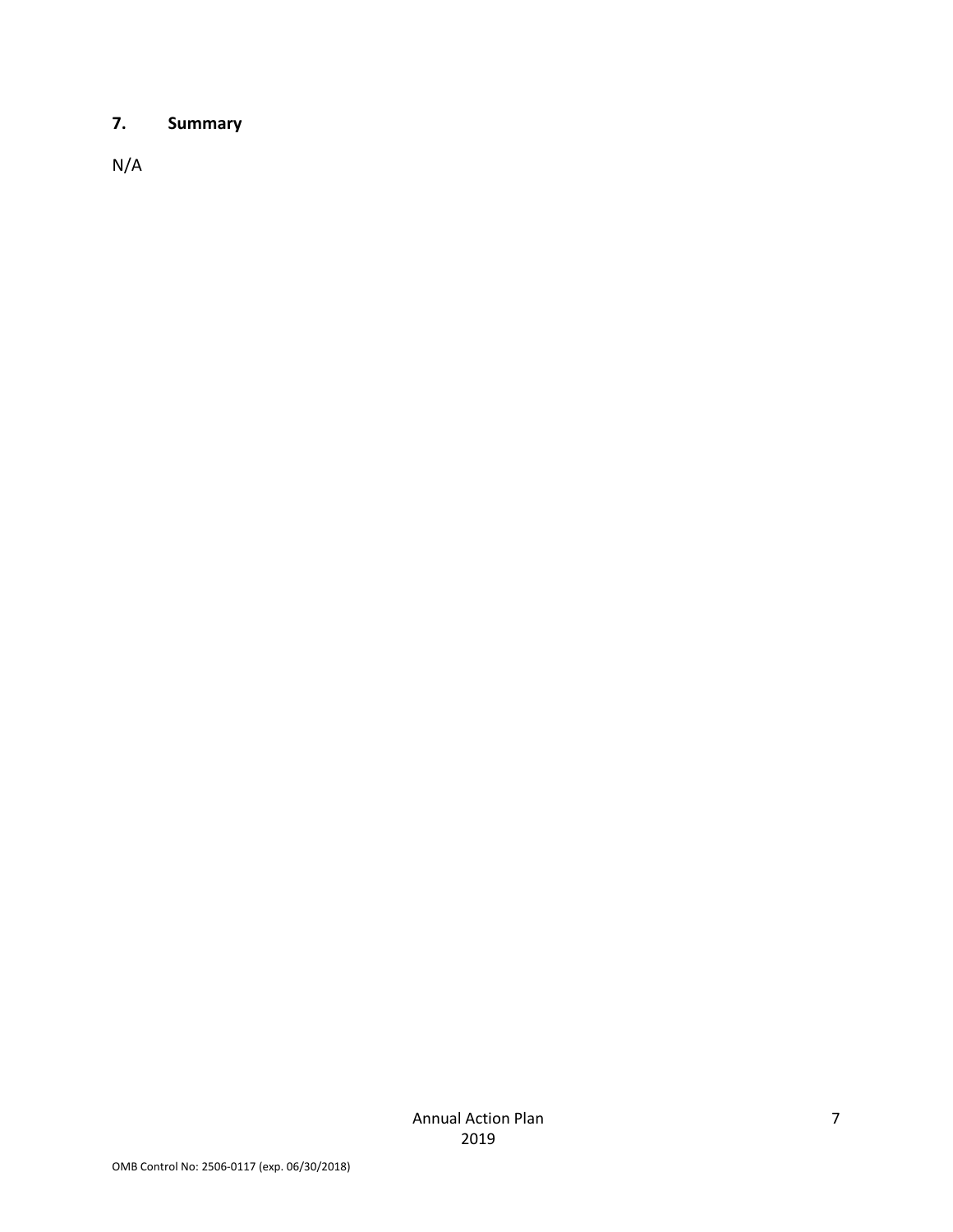# **PR‐05 Lead & Responsible Agencies ‐ 91.200(b)**

#### **1.Agency/entity responsible for preparing/administering the Consolidated Plan**

The following are the agencies/entities responsible for preparing the Consolidated Plan and those responsible for administration of each grant program and funding source.

| <b>Agency Role</b>        | <b>Name</b>           | Department/Agency                            |  |  |
|---------------------------|-----------------------|----------------------------------------------|--|--|
| Lead Agency               | <b>PEMBROKE PINES</b> | Planning and Economic Development Department |  |  |
| CDBG Administrator        | CRA of Florida, Inc.  | Community & Economic Development Department  |  |  |
| <b>HOME Administrator</b> | <b>Broward County</b> |                                              |  |  |

**Table 1 – Responsible Agencies**

#### **Narrative**

The City of Pembroke Pines Planning and Economic Development Department is the lead agency for developing the City's 2015‐2019 Consolidated Plan and 2019 Action Plan will serve as the lead agency responsible for implementing and monitoring it. This effort will be coordinated with the City's contracted grant administrator, community services department, finance department, public works department, parks and recreational and other departments as needed to implement funded strategies each year. The City will also collaborate with outside agencies, including but not limited to the Broward County Continuum of Care and local housing authorities, local department of health and other public and private agencies essential to addressing priority needs and activities.

#### **Consolidated Plan Public Contact Information**

Joseph Yaciuk, AICP, Planning Administrator, Planning and Economic Development Department, City of Pembroke Pines, 601 City Center Way, 3rd Floor, Pembroke Pines, FL 33025, 954‐392‐2100 (Office) 954‐435‐6546 (Fax), jyaciuk@ppines.com

Marilyn Callwood, Community & Economic Development Manager, Community Redevelopment Associates of Florida, Inc., 8569 Pines Blvd, Suite 201, Pembroke Pines, Florida, 33024, 954‐431‐7866 ext. 126, mcallwood@crafla.org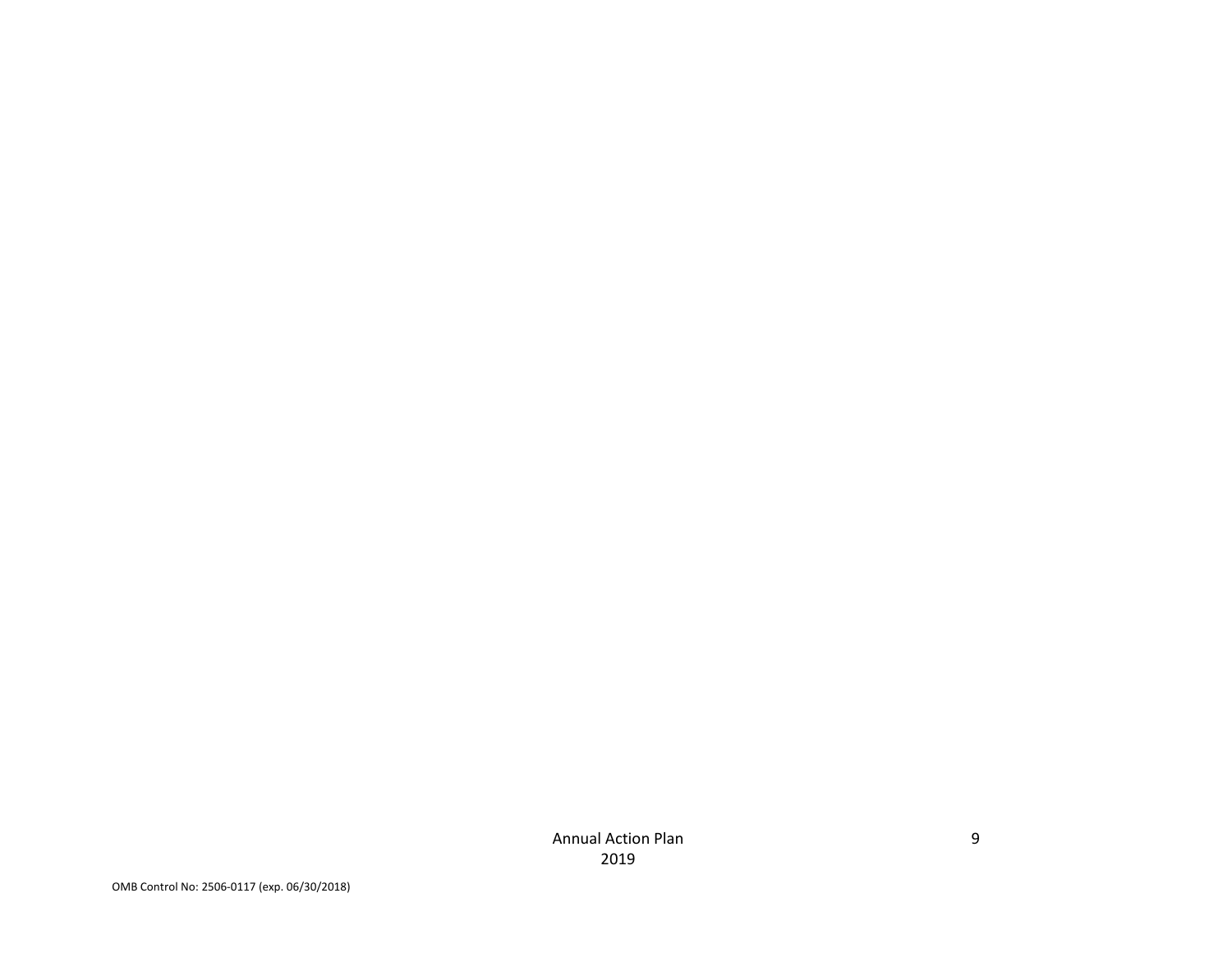# **AP‐10 Consultation ‐ 91.100, 91.200(b), 91.215(l)**

### **1. Introduction**

As part of the 2015‐2019 Consolidated Plan, agency providers in Broward County were consulted to gain a better understanding of what services they provide to Pembroke Pines Residents. Agencies were asked to describe what services, if any, are provided to the key target groups addressed in the Consolidated Plan. The needs assessment of the Consolidated Plan incorporates the findings from the consultation.

# **Provide a concise summary of the jurisdiction's activities to enhance coordination between public and assisted housing providers and private and governmental health, mental health and service agencies (91.215(l)).**

The list of providers reviewed includes housing, social service agencies and other entities, including those focusing on services to children, elderly persons, persons with disabilities, persons with HIV/AIDS, and their families, and homeless persons. Phone and email contacts were also made to key non‐profits and agencies that work with these specific groups to obtain a better understanding of their service or potential service to Pembroke Pines residents.

# **Describe coordination with the Continuum of Care and efforts to address the needs of homeless persons (particularly chronically homeless individuals and families, families with children, veterans, and unaccompanied youth) and persons at risk of homelessness.**

The City of Pembroke Pines is a member of the Broward County Continuum of Care (COC) and is part of the year round local planning effort and network to alleviate homelessness in Broward County. The City participates in quarterly meetings that are held to obtain input from local municipalities. In May, the Broward County Homeless Initiative Partnership, which staffs the COC efforts, released data to the City for 2018 Point‐In‐Time Count.

**Describe consultation with the Continuum(s) of Care that serves the jurisdiction's area in determining how to allocate ESG funds, develop performance standards for and evaluate outcomes of projects and activities assisted by ESG funds, and develop funding, policies and procedures for the operation and administration of HMIS**

ESG funding is administered by the City of Fort Lauderdale.

# **2. Agencies, groups, organizations and others who participated in the process and consultations**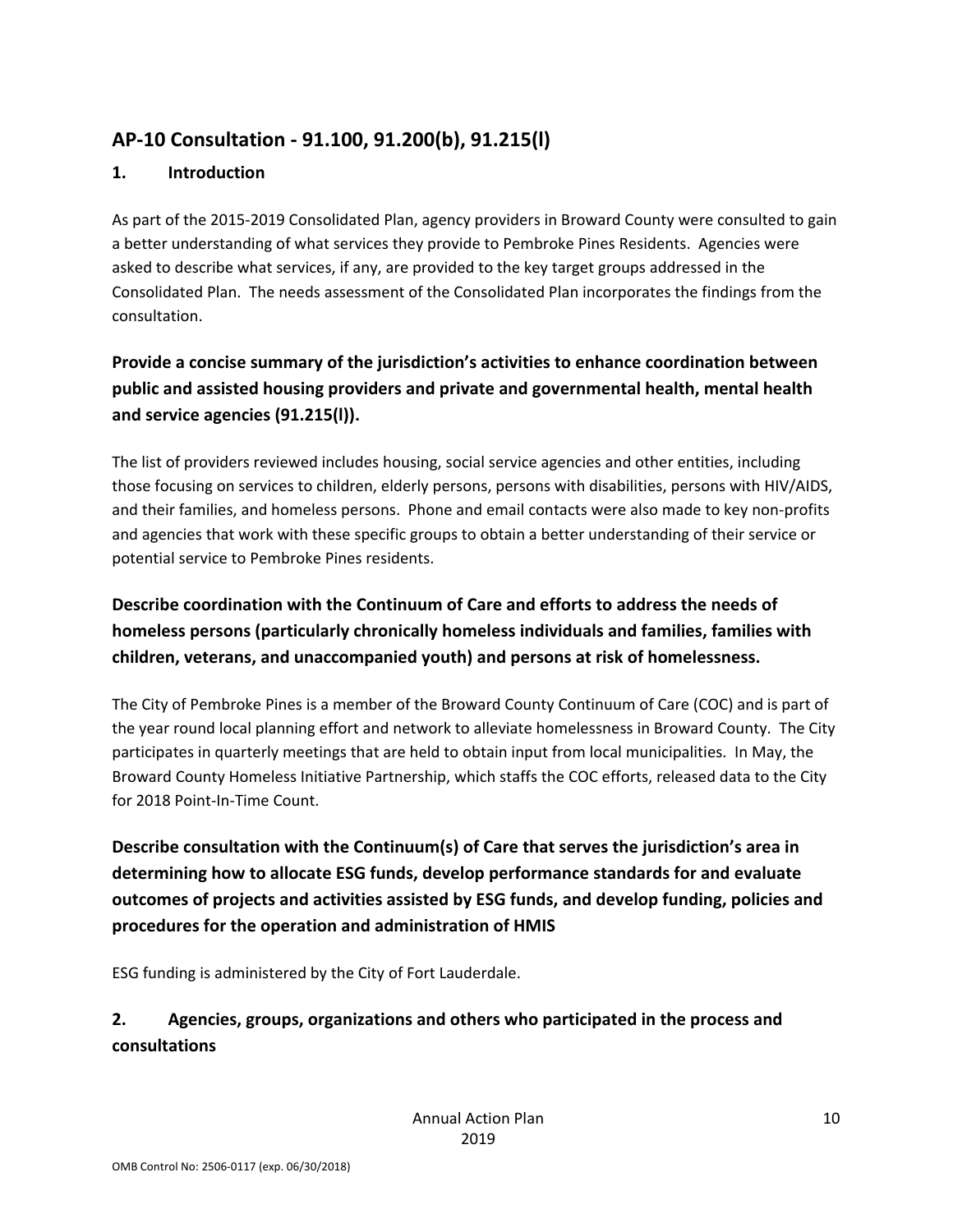**Table 2 – Agencies, groups, organizations who participated**

| $\mathbf{1}$   | Agency/Group/Organization                                                                                                                                         | <b>BROWARD COUNTY HOUSING AUTHORITY</b>                                                                                                                                             |
|----------------|-------------------------------------------------------------------------------------------------------------------------------------------------------------------|-------------------------------------------------------------------------------------------------------------------------------------------------------------------------------------|
|                | <b>Agency/Group/Organization Type</b>                                                                                                                             | Housing<br>PHA                                                                                                                                                                      |
|                | What section of the Plan was addressed by Consultation?                                                                                                           | <b>Housing Need Assessment</b><br><b>Public Housing Needs</b>                                                                                                                       |
|                | Briefly describe how the Agency/Group/Organization was consulted.<br>What are the anticipated outcomes of the consultation or areas for<br>improved coordination? | Departments were contacted via email. Anticipated outcomes<br>include gathering input/data used in determining top priorities in<br>preparation of the 2015-2019 Consolidated Plan. |
| $\overline{2}$ | Agency/Group/Organization                                                                                                                                         | Dania Beach Housing Authority                                                                                                                                                       |
|                | <b>Agency/Group/Organization Type</b>                                                                                                                             | Housing<br>PHA                                                                                                                                                                      |
|                | What section of the Plan was addressed by Consultation?                                                                                                           | <b>Housing Need Assessment</b><br><b>Public Housing Needs</b>                                                                                                                       |
|                | Briefly describe how the Agency/Group/Organization was consulted.<br>What are the anticipated outcomes of the consultation or areas for<br>improved coordination? | Departments were contacted via email. Anticipated outcomes<br>include gathering input/data used in determining top priorities in<br>preparation of the 2015-2019 Consolidated Plan. |
| 3              | Agency/Group/Organization                                                                                                                                         | <b>Hollywood Housing Authority</b>                                                                                                                                                  |
|                | <b>Agency/Group/Organization Type</b>                                                                                                                             | Housing<br>PHA                                                                                                                                                                      |
|                | What section of the Plan was addressed by Consultation?                                                                                                           | <b>Housing Need Assessment</b><br><b>Public Housing Needs</b>                                                                                                                       |
|                | Briefly describe how the Agency/Group/Organization was consulted.<br>What are the anticipated outcomes of the consultation or areas for<br>improved coordination? | Departments were contacted via email. Anticipated outcomes<br>include gathering input/data used in determining top priorities in<br>preparation of the 2015-2019 Consolidated Plan. |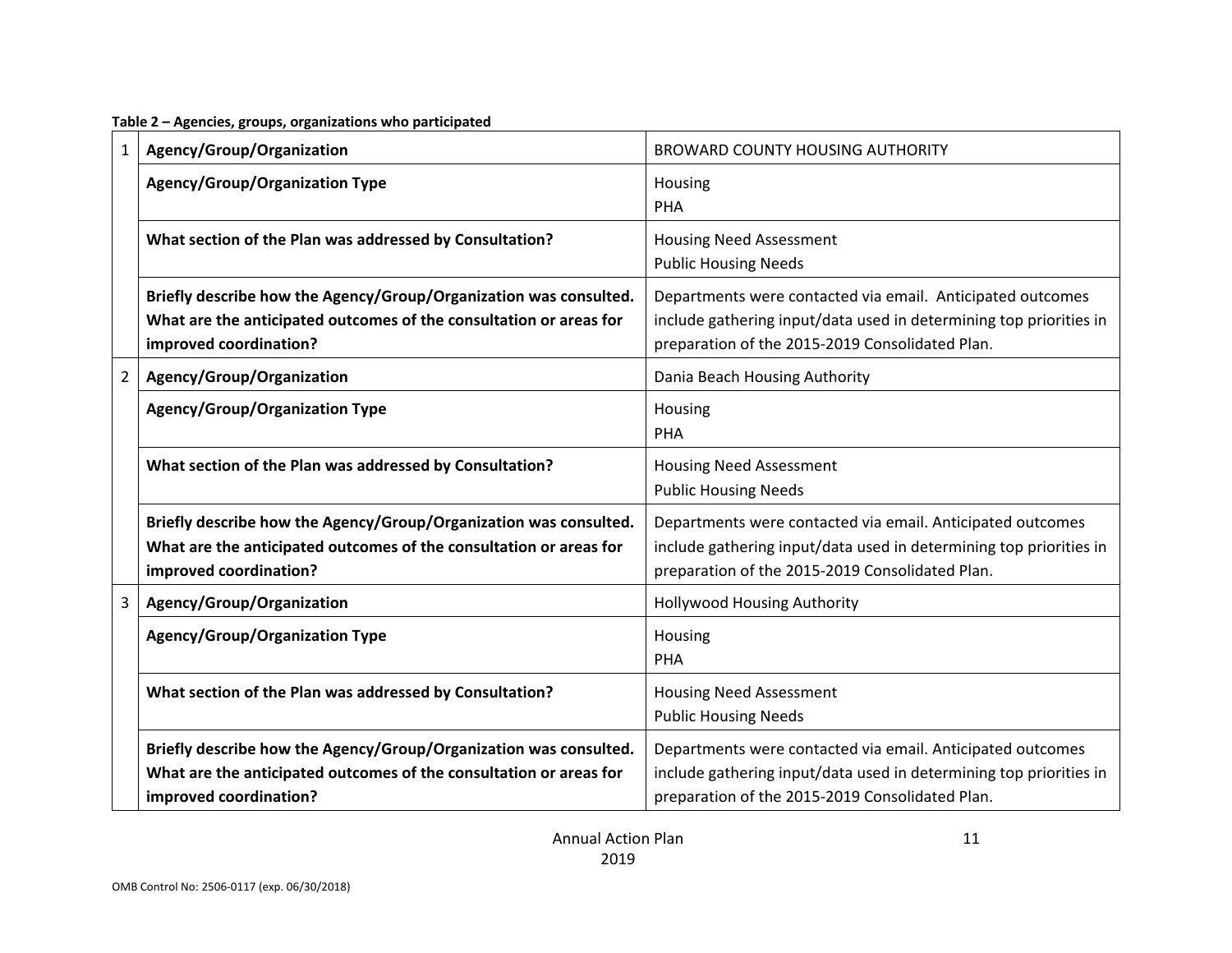| 4 | Agency/Group/Organization                                          | BROWARD PARTNERSHIP FOR THE HOMELESS                               |
|---|--------------------------------------------------------------------|--------------------------------------------------------------------|
|   | Agency/Group/Organization Type                                     | Housing                                                            |
|   |                                                                    | Services - Housing                                                 |
|   |                                                                    | Services-Children                                                  |
|   |                                                                    | Services-Elderly Persons                                           |
|   |                                                                    | Services-Persons with Disabilities                                 |
|   |                                                                    | Services-Persons with HIV/AIDS                                     |
|   |                                                                    | Services-Victims of Domestic Violence                              |
|   |                                                                    | Services-homeless                                                  |
|   | What section of the Plan was addressed by Consultation?            | <b>Housing Need Assessment</b>                                     |
|   |                                                                    | <b>Public Housing Needs</b>                                        |
|   |                                                                    | Homeless Needs - Chronically homeless                              |
|   |                                                                    | Homeless Needs - Families with children                            |
|   |                                                                    | Homelessness Needs - Veterans                                      |
|   |                                                                    | Homelessness Needs - Unaccompanied youth                           |
|   |                                                                    | <b>Homelessness Strategy</b>                                       |
|   | Briefly describe how the Agency/Group/Organization was consulted.  | Departments were contacted via email. Anticipated outcomes         |
|   | What are the anticipated outcomes of the consultation or areas for | include gathering input/data used in determining top priorities in |
|   | improved coordination?                                             | preparation of the 2015-2019 Consolidated Plan.                    |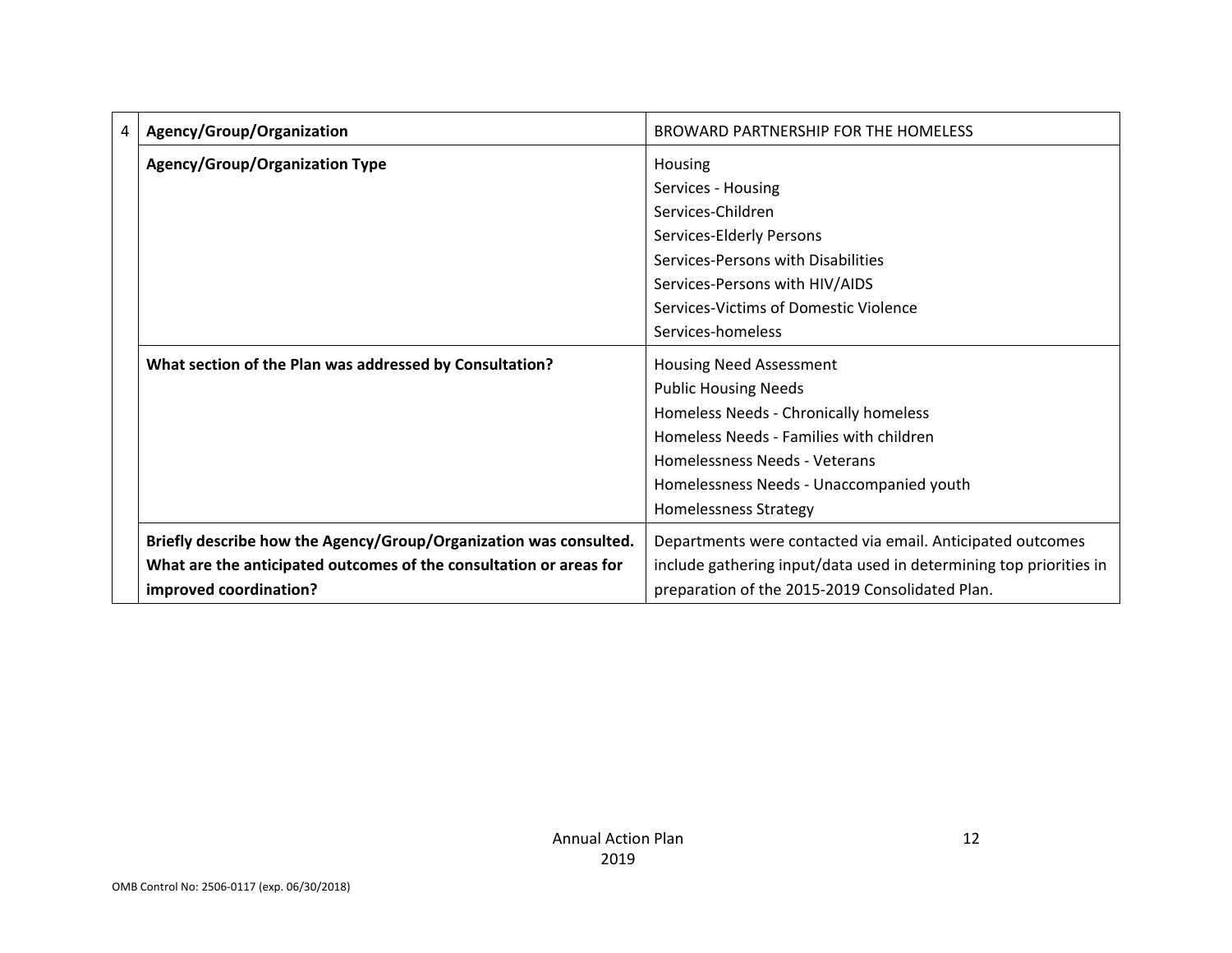| 5 | Agency/Group/Organization                                          | Hispanic Unity of Florida                                          |
|---|--------------------------------------------------------------------|--------------------------------------------------------------------|
|   | <b>Agency/Group/Organization Type</b>                              | Services-Children                                                  |
|   |                                                                    | Services-Elderly Persons                                           |
|   |                                                                    | Services-Persons with Disabilities                                 |
|   |                                                                    | Services-Persons with HIV/AIDS                                     |
|   |                                                                    | Services-Victims of Domestic Violence                              |
|   |                                                                    | Services-homeless                                                  |
|   |                                                                    | Services-Health                                                    |
|   |                                                                    | Services-Education                                                 |
|   |                                                                    | Services-Employment                                                |
|   |                                                                    | Service-Fair Housing                                               |
|   |                                                                    | Services - Victims                                                 |
|   | What section of the Plan was addressed by Consultation?            | Non-Homeless Special Needs                                         |
|   | Briefly describe how the Agency/Group/Organization was consulted.  | Departments were contacted via email. Anticipated outcomes         |
|   | What are the anticipated outcomes of the consultation or areas for | include gathering input/data used in determining top priorities in |
|   | improved coordination?                                             | preparation of the 2015-2019 Consolidated Plan.                    |
| 6 | Agency/Group/Organization                                          | BROWARD COUNTY BUREAU OF CHILDREN & FAMILY SERVICES                |
|   | <b>Agency/Group/Organization Type</b>                              | Services - Housing                                                 |
|   |                                                                    | Services-Children                                                  |
|   |                                                                    | Services-Health                                                    |
|   |                                                                    | Services-Education                                                 |
|   | What section of the Plan was addressed by Consultation?            | Homeless Needs - Chronically homeless                              |
|   |                                                                    | Non-Homeless Special Needs                                         |
|   |                                                                    |                                                                    |
|   | Briefly describe how the Agency/Group/Organization was consulted.  | Departments were contacted via email. Anticipated outcomes         |
|   | What are the anticipated outcomes of the consultation or areas for | include gathering input/data used in determining top priorities in |
|   | improved coordination?                                             | preparation of the 2015-2019 Consolidated Plan.                    |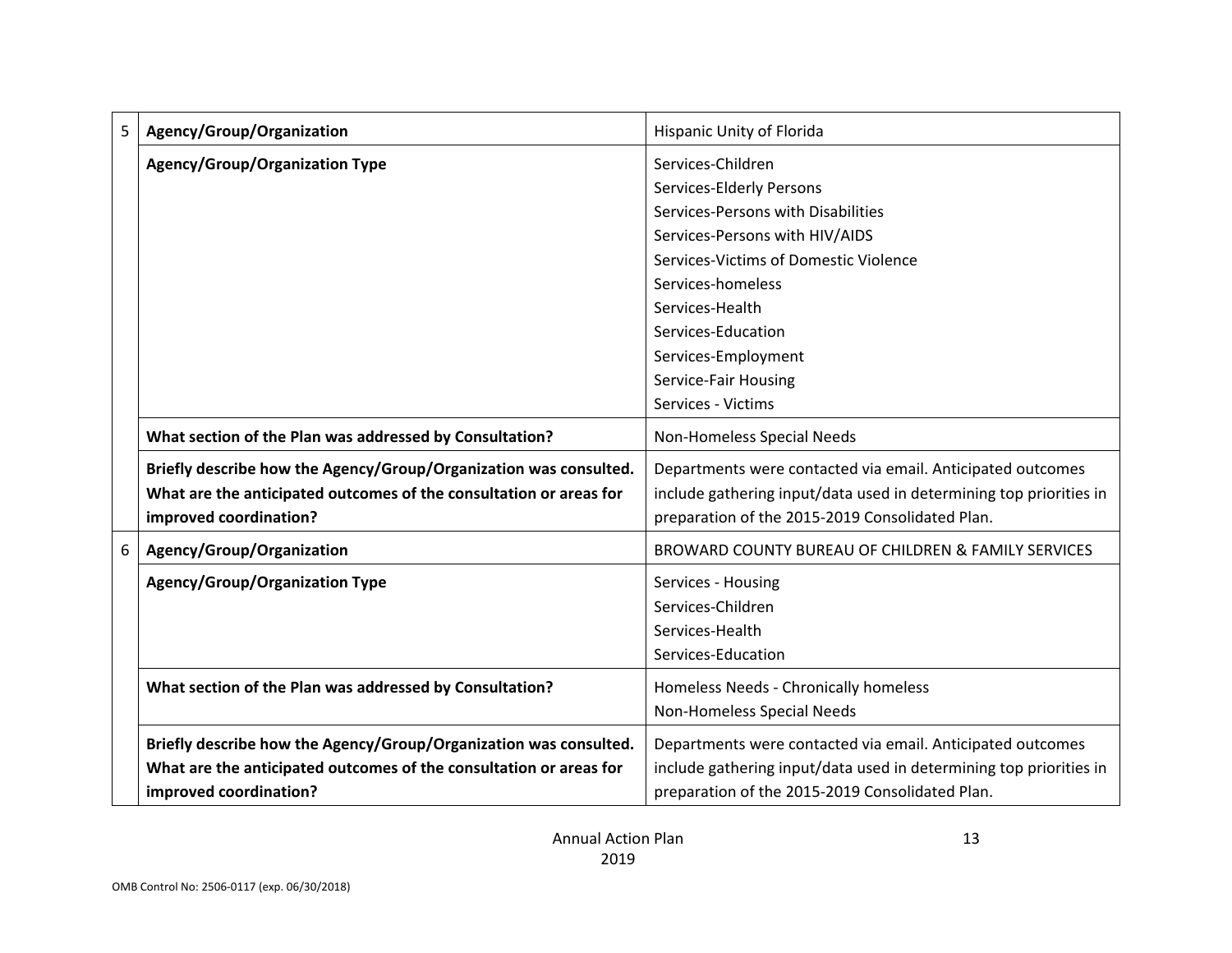### **Identify any Agency Types not consulted and provide rationale for not consulting**

N/A

### **Other local/regional/state/federal planning efforts considered when preparing the Plan**

| Name of Plan      | <b>Lead Organization</b>       | How do the goals of your Strategic Plan overlap with the goals of each plan?            |
|-------------------|--------------------------------|-----------------------------------------------------------------------------------------|
| Continuum of Care | <b>Broward County Homeless</b> | Through the outreach process, the County has identified homelessness, rapid re-housing, |
|                   | Initiative Partnership         | and homelessness prevention services as a priority. These services will help strengthen |
|                   |                                | the Continuum of Care Strategy.                                                         |

**Table 3 ‐ Other local / regional / federal planning efforts**

#### **Narrative**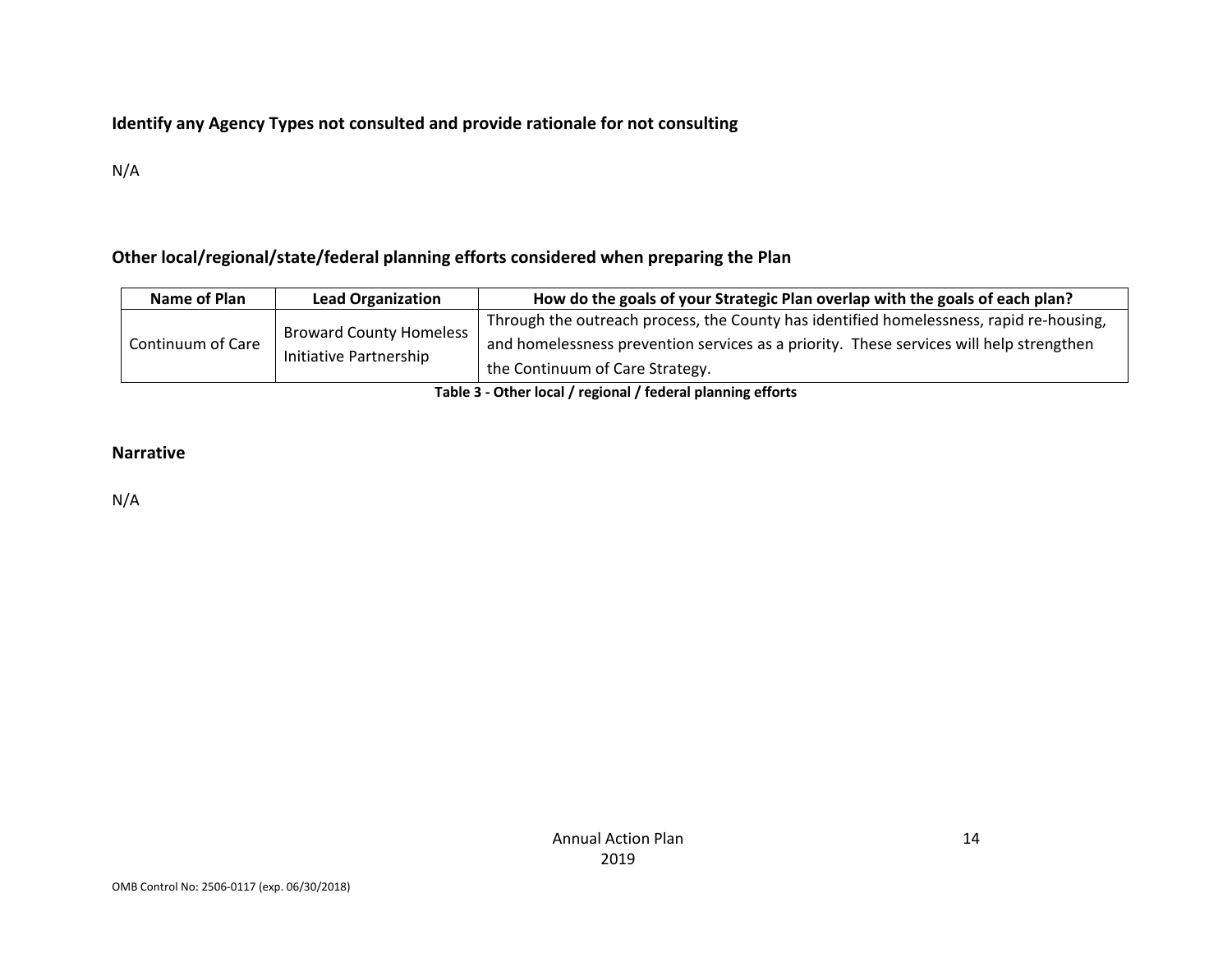# **AP‐12 Participation ‐ 91.401, 91.105, 91.200(c)**

#### **1. Summary of citizen participation process/Efforts made to broaden citizen participation Summarize citizen participation process and how it impacted goal‐setting**

The City of Pembroke Pines' existing citizen participation plan was reviewed and utilized during the 2015‐2019 consolidated and 2019 Action Plan process. A draft of the Consolidated Plan was made available for public review before being adopted by the City's Commission and subsequently being submitted to HUD.

Citizens are encouraged to participate through public hearings held before the development of the draft and adoption of the 2019 Action Plan. Provisions for non‐English speaking persons and the disabled were also made available. A copy of the public notices and any public comments received are included in the Appendix of this plan.

#### **Citizen Participation Outreach**

| <b>Sort Order</b> | <b>Mode of Outreach</b> | <b>Target of Outreach</b> | <b>Summary of</b><br>response/attendance | Summary of<br>comments received | <b>Summary of comments</b><br>not accepted | URL (If<br>applicable) |
|-------------------|-------------------------|---------------------------|------------------------------------------|---------------------------------|--------------------------------------------|------------------------|
|                   |                         |                           |                                          |                                 | and reasons                                |                        |
|                   |                         | Non-                      | April 14, 2019 - Pre-                    |                                 |                                            |                        |
|                   | Newspaper Ad            | targeted/broad            | <b>Development Notice</b>                | N/A                             | N/A                                        |                        |
|                   |                         | community                 | Advertised                               |                                 |                                            |                        |
|                   |                         | Non-                      | May 8, 2019 - Pre-                       |                                 |                                            |                        |
|                   | <b>Public Hearing</b>   | targeted/broad            | <b>Development Hearing</b>               | N/A                             | N/A                                        |                        |
|                   |                         | community                 | Held                                     |                                 |                                            |                        |
|                   |                         | Non-                      | April 28, 2019 - Pre-                    |                                 |                                            |                        |
| 3                 | Newspaper Ad            | targeted/broad            | <b>Adoption Hearing</b>                  | N/A                             | N/A                                        |                        |
|                   |                         | community                 | Advertised                               |                                 |                                            |                        |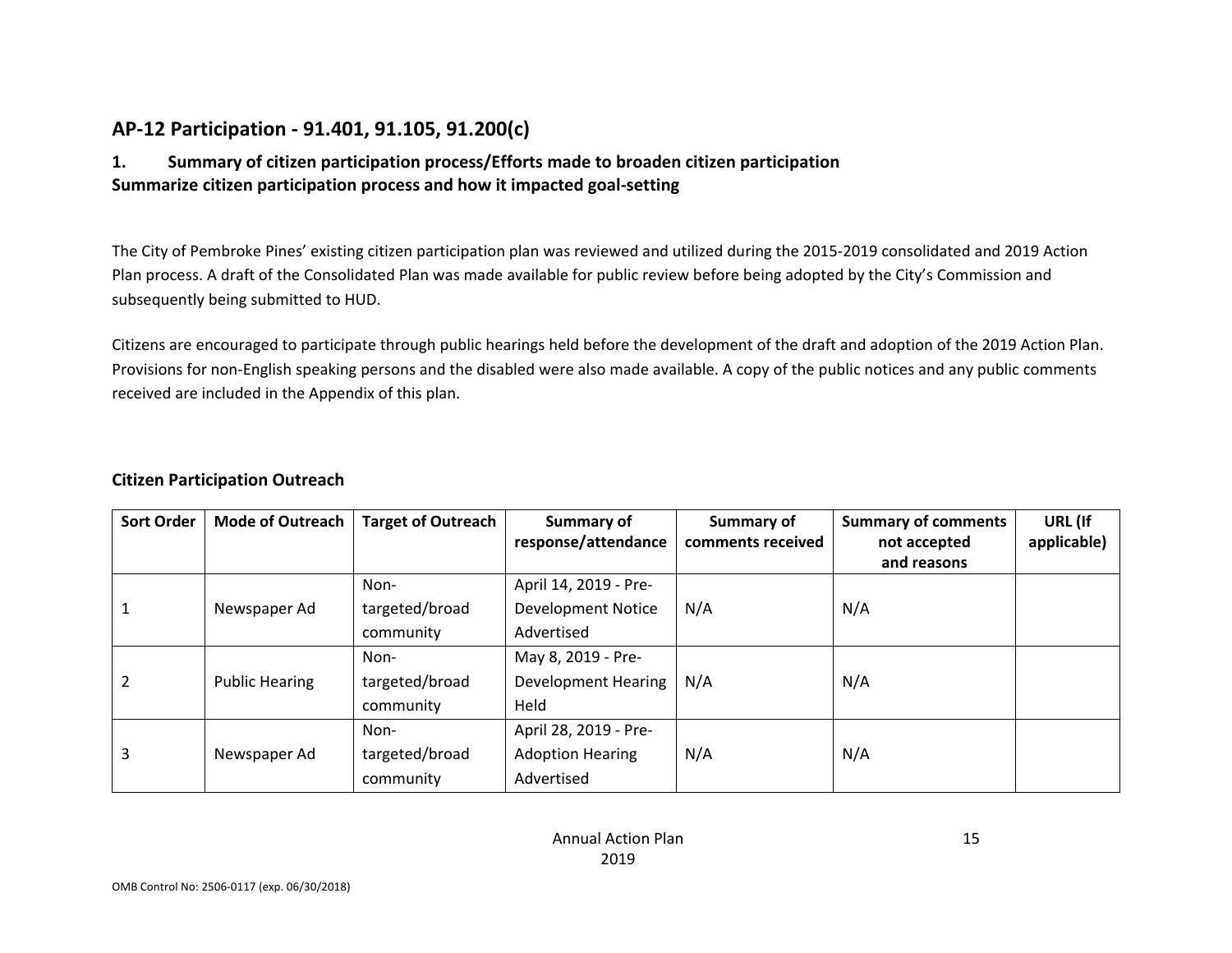| <b>Sort Order</b> | <b>Mode of Outreach</b> | <b>Target of Outreach</b> | <b>Summary of</b>       | Summary of        | <b>Summary of comments</b> | URL (If     |
|-------------------|-------------------------|---------------------------|-------------------------|-------------------|----------------------------|-------------|
|                   |                         |                           | response/attendance     | comments received | not accepted               | applicable) |
|                   |                         |                           |                         |                   | and reasons                |             |
|                   |                         |                           | July 28, 2019 - Notice  |                   |                            |             |
|                   |                         | Non-                      | of Intent to Request    |                   |                            |             |
| 4                 | Newspaper Ad            | targeted/broad            | Release of Funds        | N/A               | N/A                        |             |
|                   |                         | community                 | (NOI/RROF)              |                   |                            |             |
|                   |                         |                           | Advertised              |                   |                            |             |
|                   |                         | Non-                      | June 19, 2019 - Pre-    |                   |                            |             |
| 5                 | <b>Public Hearing</b>   | targeted/broad            | <b>Adoption Hearing</b> | N/A               | N/A                        |             |
|                   |                         | community                 | Held                    |                   |                            |             |

**Table 4 – Citizen Participation Outreach**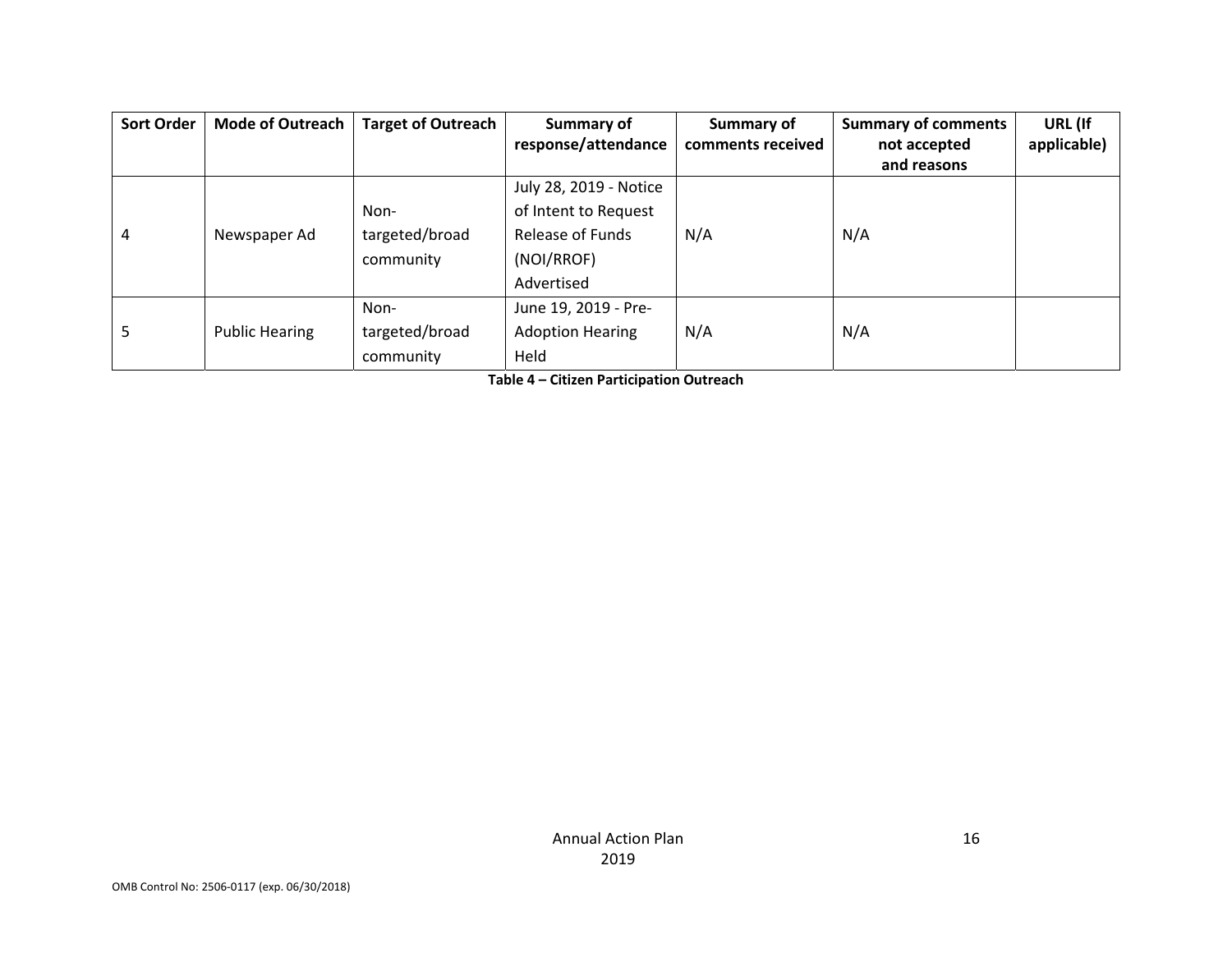# **Expected Resources**

# **AP‐15 Expected Resources ‐ 91.420(b), 91.220(c)(1,2)**

#### **Introduction**

Below are <sup>a</sup> list of federal, state and local (public and private resources) that are reasonably expected to be available during this Consolidated Plan period.

The City of Pembroke Pines anticipates receiving \$880,700 for its FY 2019‐2020 CDBG program. As <sup>a</sup> recipient of CDBG, HOME and SHIP funds, the City of Pembroke Pines intends to allocate funding according to priority need. The City proposes to use CDBG funds for Residential Rehabilitation, Public Service (Senior Transportation), Public Facilities & Improvements, and Program Administration. The City anticipates receiving \$213,839 (FY 19/20) in State Housing Initiative Partnership (SHIP) funds and \$274,259.09 (FY 18/19) and \$256,273 (FY 19/20) in HOME Investment Partnership (HOME) funds through Broward County Consortium.

#### Federal Resources

#### Community Development Block Grant (CDBG)

The Community Development Block Grant (CDBG) was first authorized by the U.S. Congress in 1974, by the Housing and Community Development ACT of 1974 (HCDA), with subsequent amendments. The primary purpose of the HCDA is the development of viable urban communities, by providing decent housing and <sup>a</sup> suitable living environment and expanding economic opportunities, principally for persons of low and moderate income. At least 70% of all CDBG funds must be spent on activities which benefit low or moderate income persons. Funds are used for housing to benefit low and moderate income persons, public facilities and improvements, expanded pub services that include employment training, child care, fair housing counseling or recreational needs; rehabilitation of private or publicly owned buildings; economic development activities that create or retain jobs for low and moderate income persons.

#### Home Investment Partnerships Program (HOME)

Since FY 2009, the City of Pembroke Pines has been <sup>a</sup> member of the Broward County HOME Consortium. The United States Congress passed the National Affordable Housing Act in 1990. This Act created <sup>a</sup> variety of affordable housing programs, including the Home Investment Partnerships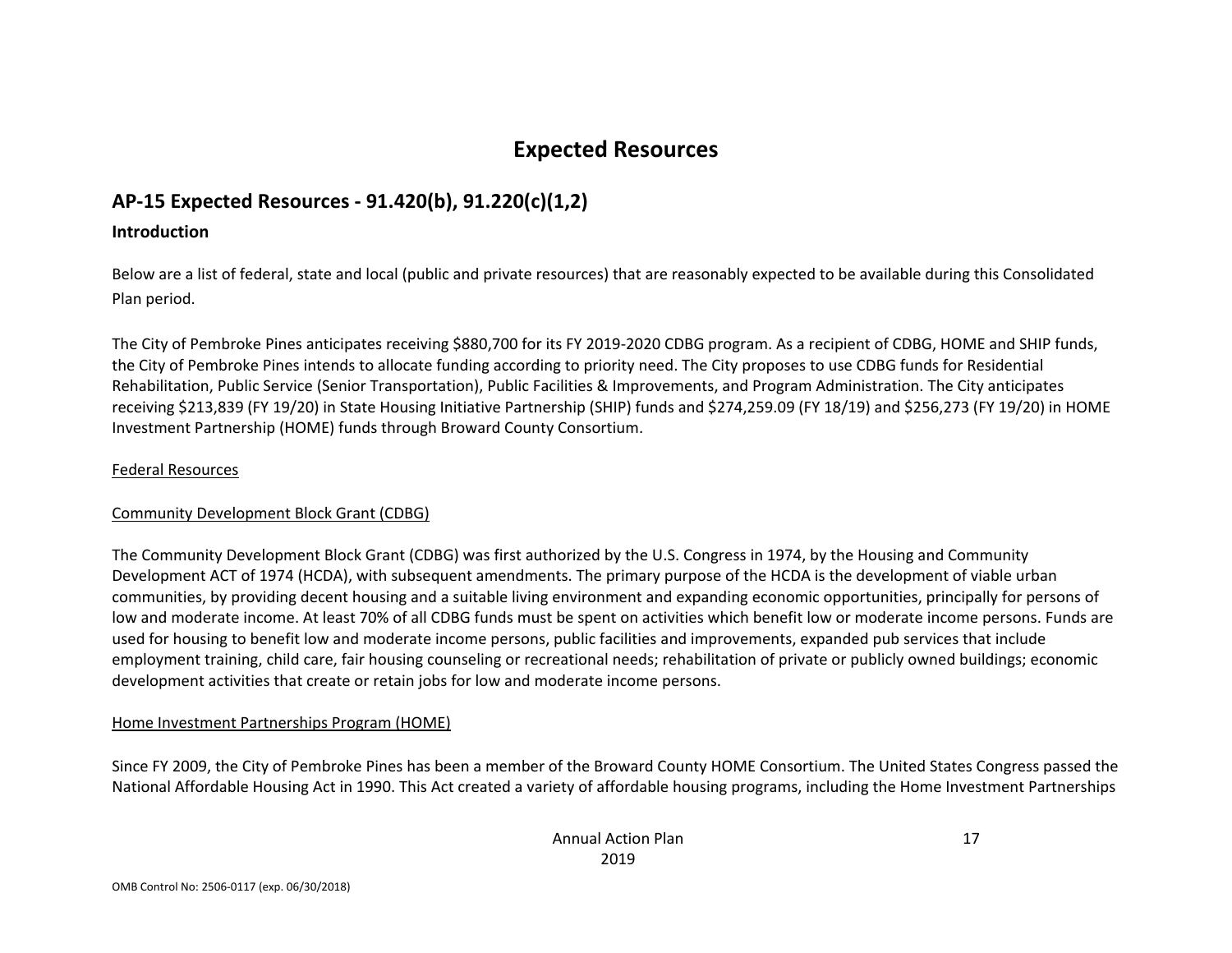#### Act (HOME).

The City of Pembroke Pines receives an allocation of these funds as <sup>a</sup> member of the Consortium. The purpose of the HOME program is to provide funds to local jurisdictions to strengthen public‐private partnerships to provide more affordable housing through acquisition, rehabilitation, new construction of housing, and tenant based rental assistance. In addition, HUD rules require that at least 15% of HOME funds be set aside for community housing development organizations to develop affordable housing. HOME funds may be used to provide: affordable renter/owner occupied units; tenant based rental assistance; administrative and planning costs; and payment of operating expenses of community housing development organizations. Housing development costs include acquisition, new construction, re‐construction, pre‐ development and financing costs.

#### State Housing Initiative Partnership (SHIP) Program

The City of Pembroke Pines typically receives an annual allocation under this program. Florida Housing administers the State Housing Initiatives Partnership Program (SHIP), which provides funds to local governments as an incentive to create partnerships that produce and preserve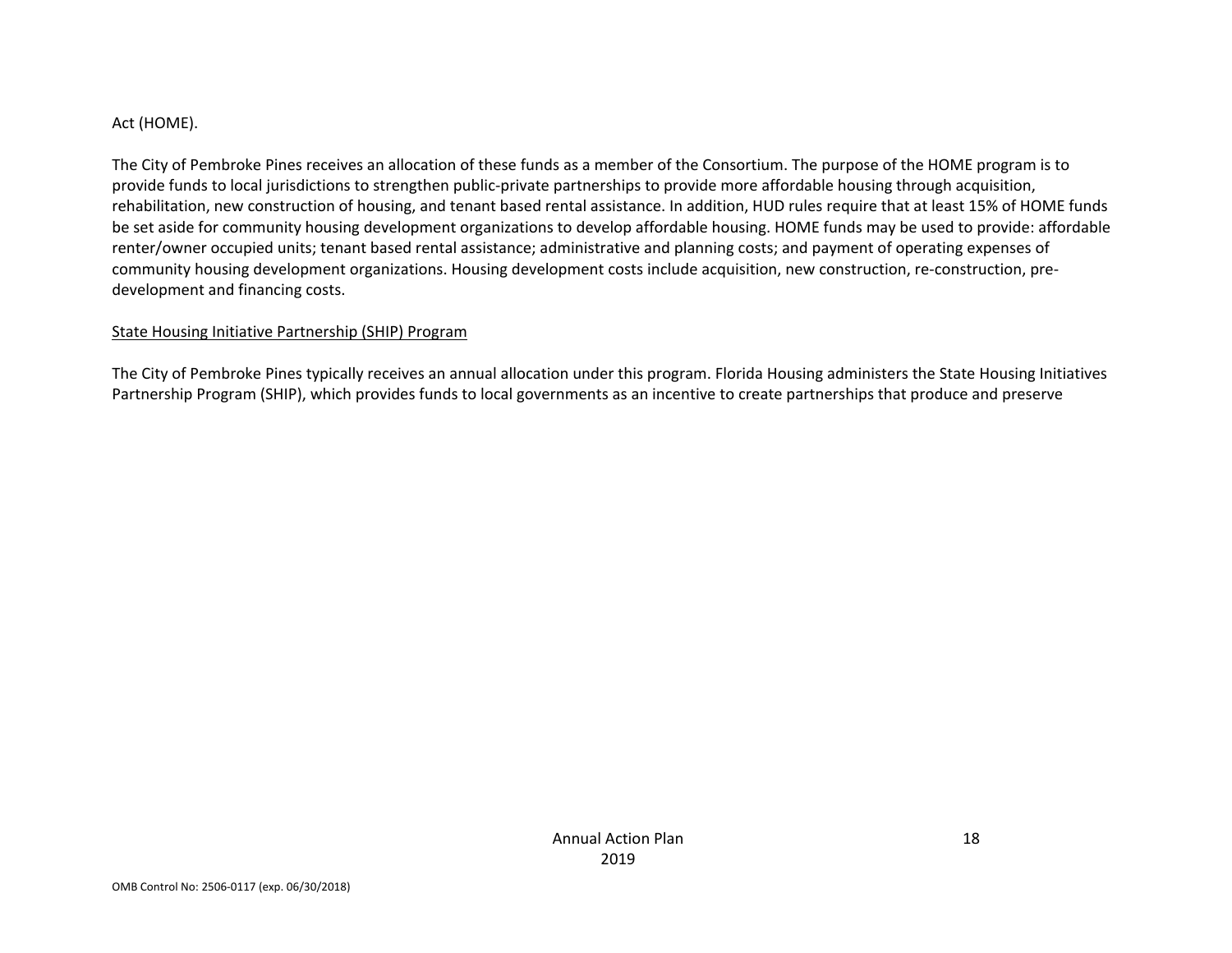affordable homeownership and multifamily housing.

#### **Anticipated Resources**

| Program     | <b>Source</b> | <b>Uses of Funds</b>   | <b>Expected Amount Available Year 1</b> |         |                   |         | <b>Expected</b>  | <b>Narrative Description</b>               |
|-------------|---------------|------------------------|-----------------------------------------|---------|-------------------|---------|------------------|--------------------------------------------|
|             | οf            |                        | Annual                                  | Program | <b>Prior Year</b> | Total:  | <b>Amount</b>    |                                            |
|             | <b>Funds</b>  |                        | <b>Allocation:</b>                      | Income: | <b>Resources:</b> | \$      | <b>Available</b> |                                            |
|             |               |                        |                                         | Ş       |                   |         | Remainder        |                                            |
|             |               |                        |                                         |         |                   |         | of ConPlan       |                                            |
|             |               |                        |                                         |         |                   |         |                  |                                            |
| <b>CDBG</b> | public -      | Acquisition            |                                         |         |                   |         |                  | CDBG allocation used to carry out priority |
|             | federal       | Admin and              |                                         |         |                   |         |                  | need projects including housing, public    |
|             |               | <b>Planning</b>        |                                         |         |                   |         |                  | improvement, public services, economic     |
|             |               | Economic               |                                         |         |                   |         |                  | development activities and general         |
|             |               | Development            |                                         |         |                   |         |                  | planning/program administration within the |
|             |               | <b>Housing</b>         |                                         |         |                   |         |                  | City.                                      |
|             |               | Public                 |                                         |         |                   |         |                  |                                            |
|             |               | Improvements           |                                         |         |                   |         |                  |                                            |
|             |               | <b>Public Services</b> | 880,700                                 | 0       |                   | 880,700 | 0                |                                            |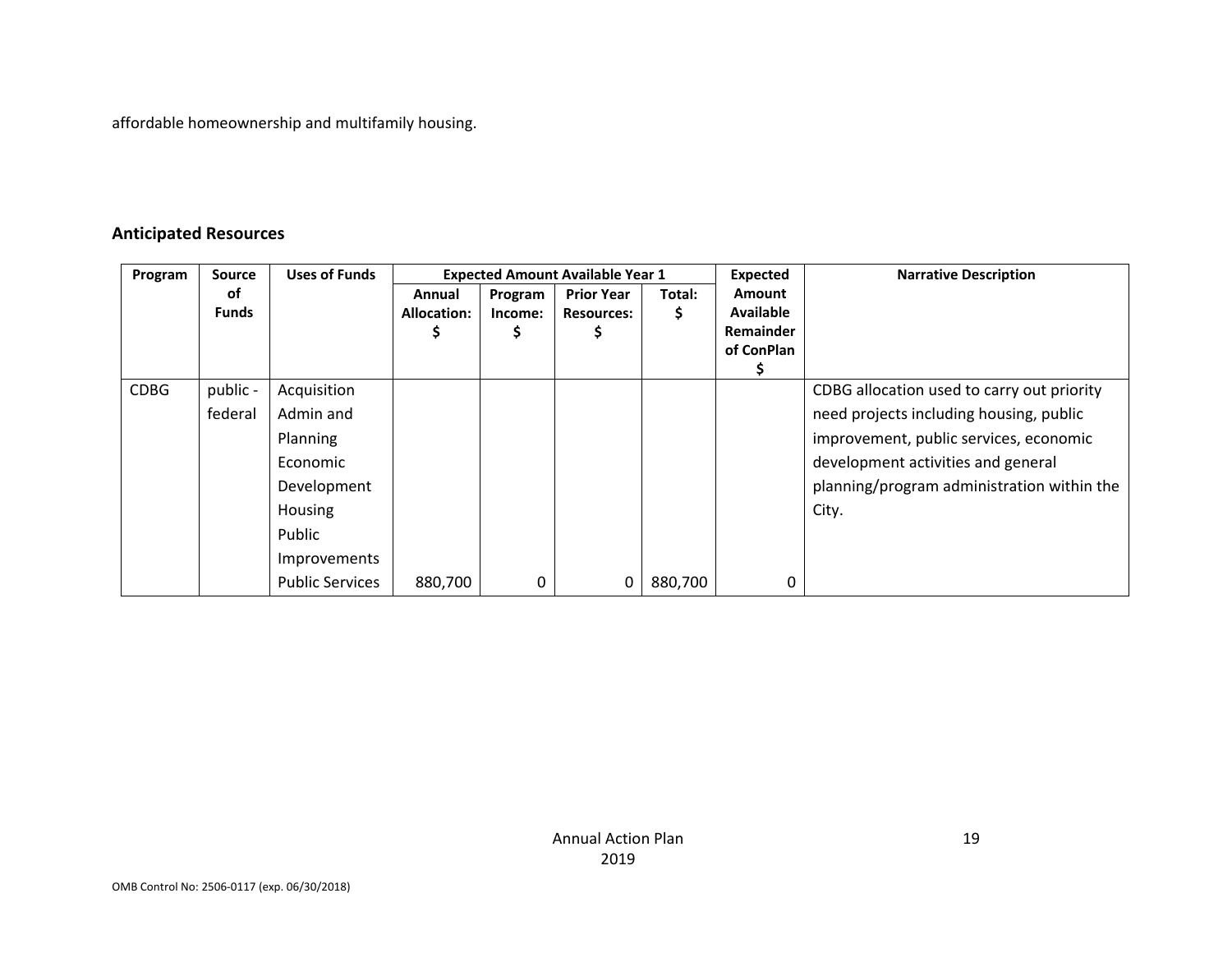| Program | <b>Source</b> | <b>Uses of Funds</b> |                    |          | <b>Expected Amount Available Year 1</b> |         | <b>Expected</b>  | <b>Narrative Description</b>                  |
|---------|---------------|----------------------|--------------------|----------|-----------------------------------------|---------|------------------|-----------------------------------------------|
|         | of            |                      | Annual             | Program  | <b>Prior Year</b>                       | Total:  | Amount           |                                               |
|         | <b>Funds</b>  |                      | <b>Allocation:</b> | Income:  | <b>Resources:</b>                       | \$      | <b>Available</b> |                                               |
|         |               |                      |                    | \$       |                                         |         | Remainder        |                                               |
|         |               |                      |                    |          |                                         |         | of ConPlan<br>\$ |                                               |
| Other   | public -      | Housing              |                    |          |                                         |         |                  | The City of Pembroke Pines receives funds     |
|         | federal       |                      |                    |          |                                         |         |                  | from the HOME Incentives Partnership          |
|         |               |                      |                    |          |                                         |         |                  | (HOME) program. This is Federal money the     |
|         |               |                      |                    |          |                                         |         |                  | City receives as a participating jurisdiction |
|         |               |                      |                    |          |                                         |         |                  | of the Broward County HOME Consortium.        |
|         |               |                      |                    |          |                                         |         |                  | The members' combined allocation meets        |
|         |               |                      |                    |          |                                         |         |                  | the threshold for HOME funding. HOME          |
|         |               |                      |                    |          |                                         |         |                  | funds can only be used to address housing     |
|         |               |                      |                    |          |                                         |         |                  | needs of household at 80% AMI or less. The    |
|         |               |                      |                    |          |                                         |         |                  | City will use HOME funds for home repair      |
|         |               |                      | 256,273            | $\Omega$ | 0                                       | 256,273 | $\Omega$         | and/or purchase assistance.                   |
| Other   | public -      | Housing              |                    |          |                                         |         |                  | SHIP funds are distributed on an              |
|         | state         |                      |                    |          |                                         |         |                  | entitlement basis to CDBG grantees in         |
|         |               |                      |                    |          |                                         |         |                  | Florida and is funded by real estate          |
|         |               |                      |                    |          |                                         |         |                  | documentary stamps. The expected              |
|         |               |                      |                    |          |                                         |         |                  | allocation has been determined based on       |
|         |               |                      |                    |          |                                         |         |                  | the previous Consolidated Plan funding        |
|         |               |                      | 213,839            | 0        | 0                                       | 213,839 | 1,914,479        | level.                                        |

**Table 5 ‐ Expected Resources – Priority Table**

# Explain how federal funds will leverage those additional resources (private, state and local funds), including a description of how **matching requirements will be satisfied**

Federal funds will be used to leverage other resources available to extend the level of assistance the City can provide or scope of project that can be undertaken. The City currently does not have any funding source that requires matching.

> Annual Action Plan 2019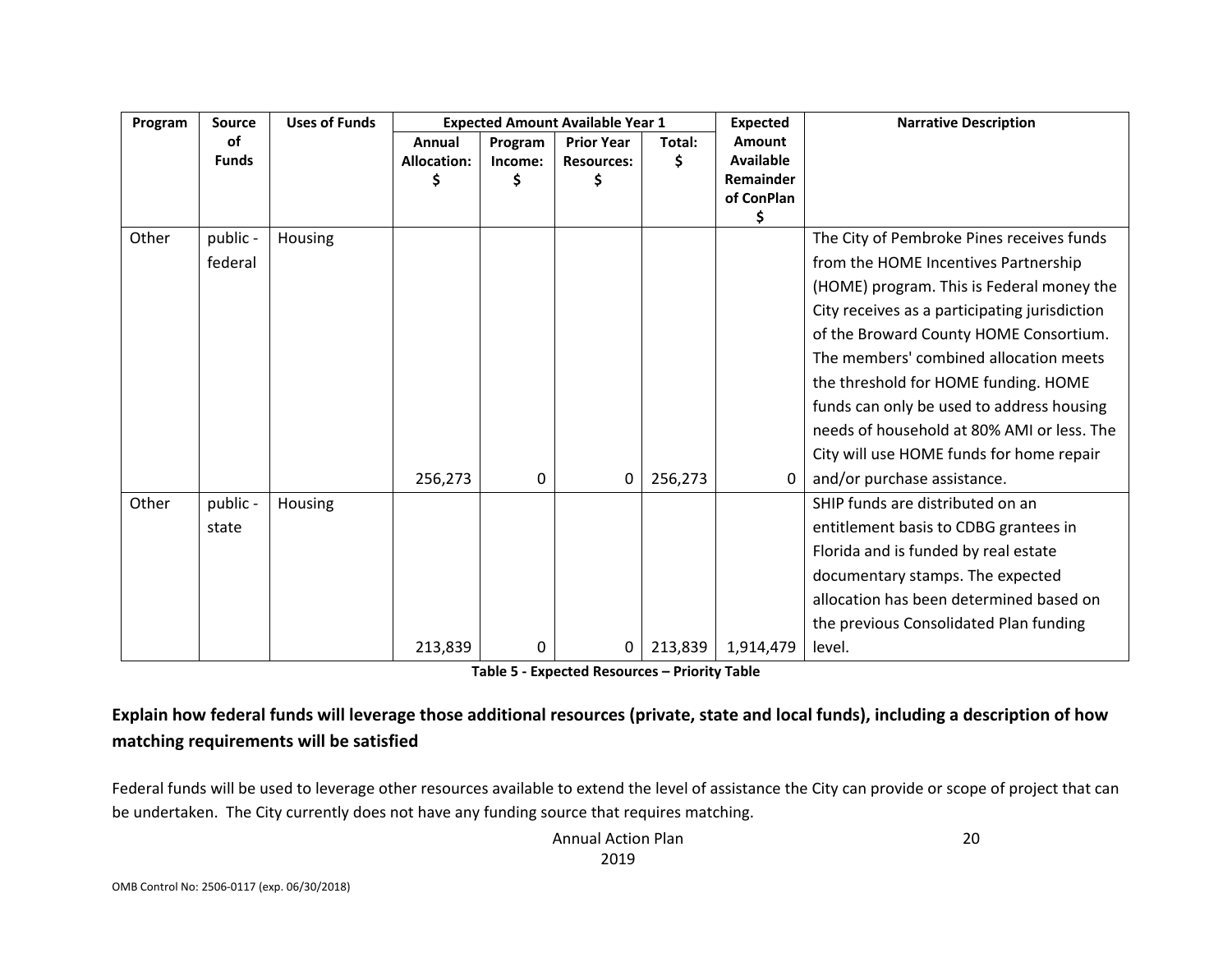# If appropriate, describe publically owned land or property located within the jurisdiction that may be used to address the needs **identified in the plan**

All City‐owned inventory has been mapped as part of the State's requirement that the City maintain <sup>a</sup> printed inventory of locally‐owned land suitable for affordable housing. The several parcels of land that the City owns are committed to public use, such as parks; undevelopable, such as streets or landscape buffers; or lack the proper zoning. Therefore, it has been determined that they are not suitable for affordable housing. Every three years the City commission will review the inventory of City-owned lands and their suitability for use as affordable housing.

#### **Discussion**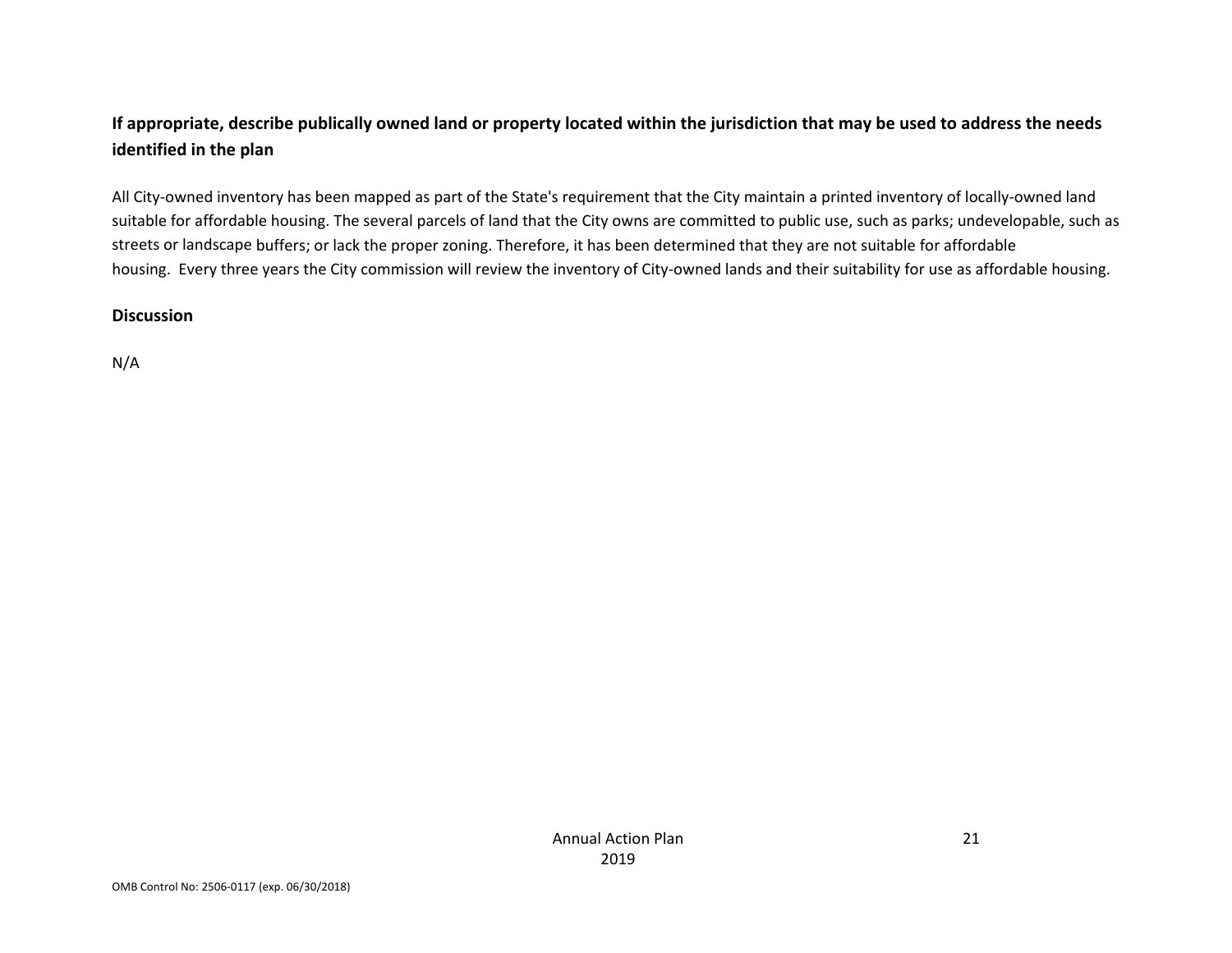# **Annual Goals and Objectives**

**AP‐20 Annual Goals and Objectives ‐ 91.420, 91.220(c)(3)&(e)**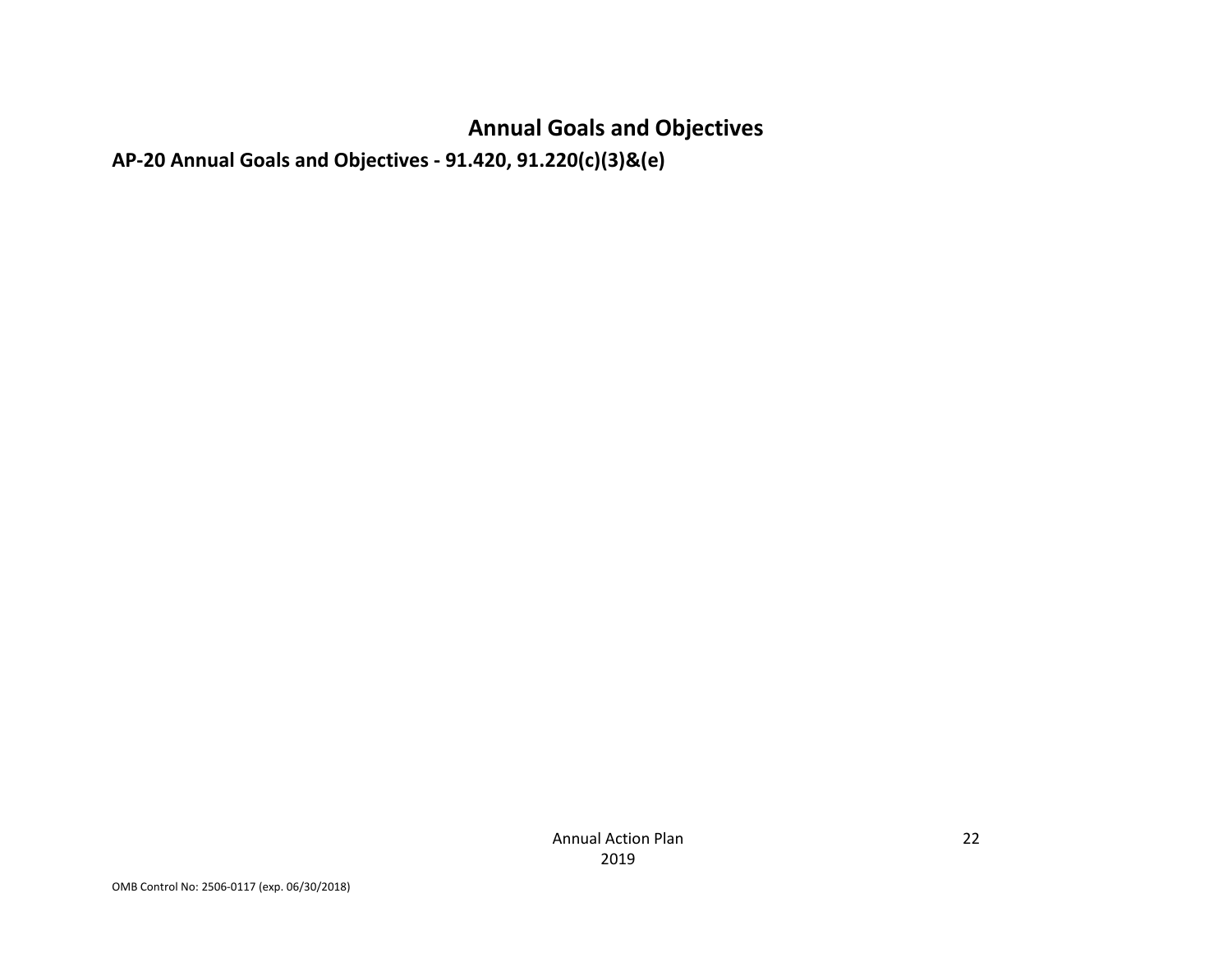**Goals Summary Information**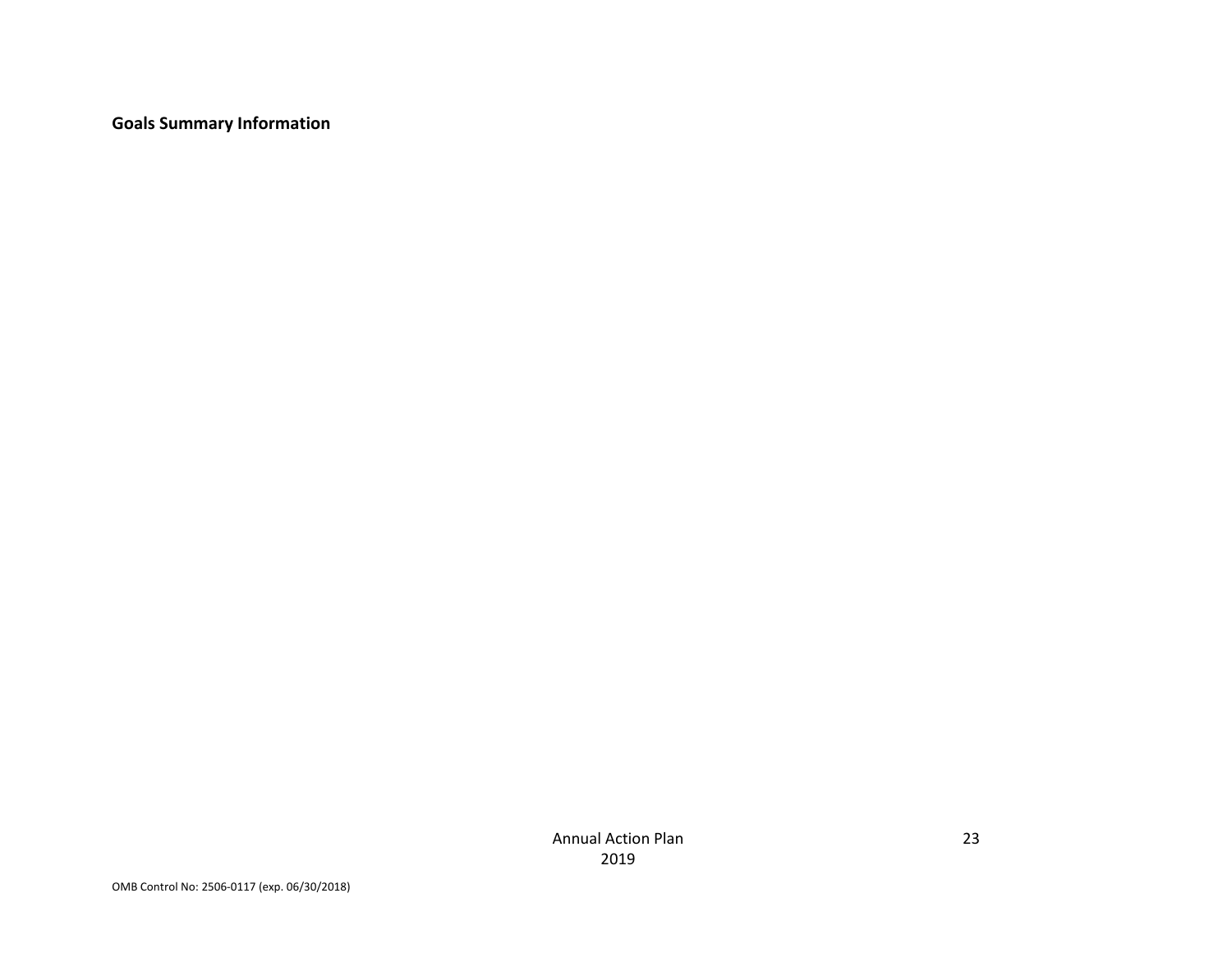| Sort         | <b>Goal Name</b>          | <b>Start</b> | End  | Category   | Geographic                             | <b>Needs Addressed</b> | <b>Funding</b>  | <b>Goal Outcome Indicator</b> |
|--------------|---------------------------|--------------|------|------------|----------------------------------------|------------------------|-----------------|-------------------------------|
| Order        |                           | Year         | Year |            | Area                                   |                        |                 |                               |
| $\mathbf{1}$ | Maintain City's           | 2019         | 2020 | Affordable | Tract# 1103.35                         | Housing                | CDBG: \$272,455 | <b>Homeowner Housing</b>      |
|              | <b>Affordable Housing</b> |              |      | Housing    | <b>Block Group 4</b><br>Tract# 1103.35 | Rehabilitation         | <b>HOME</b>     | Rehabilitated: 8 Household    |
|              | Stock                     |              |      |            | <b>Block Group 2</b>                   |                        | (FY 2018-2019): | <b>Housing Unit</b>           |
|              |                           |              |      |            | Tract# 1103.41                         |                        | \$274,259.09    |                               |
|              |                           |              |      |            | <b>Block Group 2</b>                   |                        |                 |                               |
|              |                           |              |      |            | Tract# 1103.35                         |                        | SHIP: \$150,000 |                               |
|              |                           |              |      |            | <b>Block Group 3</b>                   |                        |                 |                               |
|              |                           |              |      |            | Tract# 1103.13                         |                        |                 |                               |
|              |                           |              |      |            | <b>Block Group 2</b>                   |                        |                 |                               |
|              |                           |              |      |            | Tract# 1103.35                         |                        |                 |                               |
|              |                           |              |      |            | <b>Block Group 1</b>                   |                        |                 |                               |
|              |                           |              |      |            | Tract# 1103.34                         |                        |                 |                               |
|              |                           |              |      |            | Block Group 1                          |                        |                 |                               |
|              |                           |              |      |            | Tract# 1103.39                         |                        |                 |                               |
|              |                           |              |      |            | <b>Block Group 2</b>                   |                        |                 |                               |
|              |                           |              |      |            | Tract# 1103.36                         |                        |                 |                               |
|              |                           |              |      |            | <b>Block Group 3</b>                   |                        |                 |                               |
|              |                           |              |      |            | Tract# 1103.11                         |                        |                 |                               |
|              |                           |              |      |            | <b>Block Group 1</b>                   |                        |                 |                               |
|              |                           |              |      |            | Tract# 1104.04                         |                        |                 |                               |
|              |                           |              |      |            | <b>Block Group 1</b>                   |                        |                 |                               |
|              |                           |              |      |            | Tract# 1103.12                         |                        |                 |                               |
|              |                           |              |      |            | <b>Block Group 4</b>                   |                        |                 |                               |
|              |                           |              |      |            | Tract# 1103.40                         |                        |                 |                               |
|              |                           |              |      |            | <b>Block Group 4</b>                   |                        |                 |                               |
|              |                           |              |      |            | Tract# 1103.08                         |                        |                 |                               |
|              |                           |              |      |            | <b>Block Group 3</b>                   |                        |                 |                               |
|              |                           |              |      |            | Tract# 1103.36                         |                        |                 |                               |
|              |                           |              |      |            | <b>Block Group 2</b>                   |                        |                 |                               |
|              |                           |              |      |            | Tract# 1101.00                         |                        |                 |                               |
|              |                           |              |      |            | <b>Block Group 1</b>                   |                        |                 |                               |
|              |                           |              |      |            | Tract# 1103.13                         |                        |                 |                               |
|              |                           |              |      |            | <b>Block Group 3</b>                   |                        |                 |                               |
|              |                           |              |      |            | Tract# 1103.13                         |                        |                 |                               |
|              |                           |              |      |            | <b>Block Group 1</b><br>Tract# 1103.11 |                        |                 |                               |
|              |                           |              |      |            |                                        |                        |                 |                               |
|              |                           |              |      |            | <b>Block Group 2</b>                   |                        |                 |                               |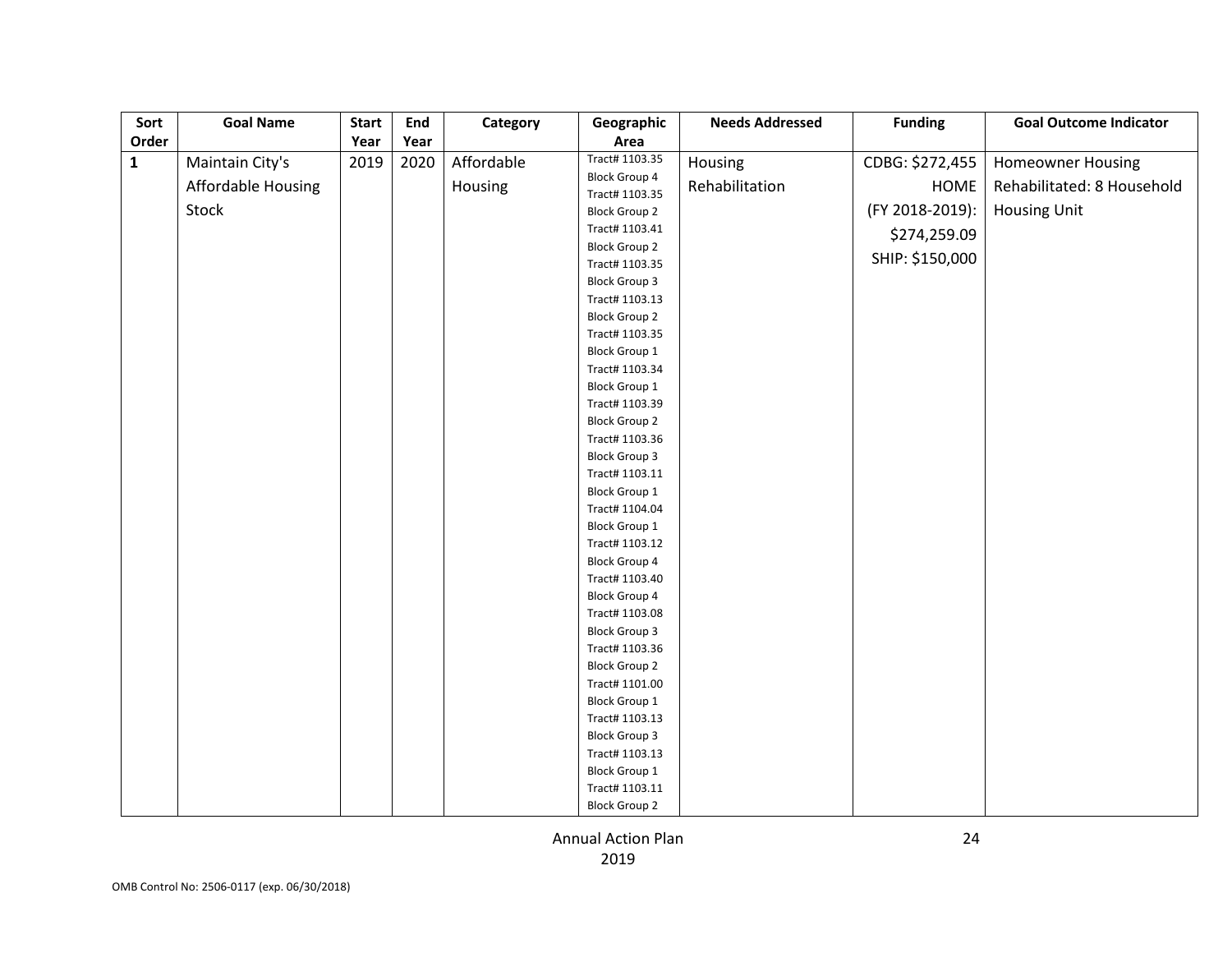| Sort           | <b>Goal Name</b>  | <b>Start</b> | End  | Category    | Geographic                             | <b>Needs Addressed</b> | <b>Funding</b>  | <b>Goal Outcome Indicator</b> |
|----------------|-------------------|--------------|------|-------------|----------------------------------------|------------------------|-----------------|-------------------------------|
| Order          |                   | Year         | Year |             | Area                                   |                        |                 |                               |
| $\overline{2}$ | Public/Supportive | 2019         | 2020 | Non-Housing | Tract# 1103.35                         | Economic               | CDBG: \$132,105 | Public service activities     |
|                | Services          |              |      | Community   | <b>Block Group 4</b><br>Tract# 1103.35 | Development            |                 | other than Low/Moderate       |
|                |                   |              |      | Development | <b>Block Group 2</b>                   | <b>Public Service</b>  |                 | Income Housing Benefit:       |
|                |                   |              |      |             | Tract# 1103.41                         |                        |                 | 1000 Persons Assisted         |
|                |                   |              |      |             | <b>Block Group 2</b>                   |                        |                 |                               |
|                |                   |              |      |             | Tract# 1103.35                         |                        |                 |                               |
|                |                   |              |      |             | <b>Block Group 3</b>                   |                        |                 |                               |
|                |                   |              |      |             | Tract# 1103.13                         |                        |                 |                               |
|                |                   |              |      |             | <b>Block Group 2</b>                   |                        |                 |                               |
|                |                   |              |      |             | Tract# 1103.35                         |                        |                 |                               |
|                |                   |              |      |             | <b>Block Group 1</b>                   |                        |                 |                               |
|                |                   |              |      |             | Tract# 1103.34                         |                        |                 |                               |
|                |                   |              |      |             | <b>Block Group 1</b>                   |                        |                 |                               |
|                |                   |              |      |             | Tract# 1103.39                         |                        |                 |                               |
|                |                   |              |      |             | <b>Block Group 2</b>                   |                        |                 |                               |
|                |                   |              |      |             | Tract# 1103.36                         |                        |                 |                               |
|                |                   |              |      |             | <b>Block Group 3</b>                   |                        |                 |                               |
|                |                   |              |      |             | Tract# 1103.11                         |                        |                 |                               |
|                |                   |              |      |             | <b>Block Group 1</b>                   |                        |                 |                               |
|                |                   |              |      |             | Tract# 1104.04                         |                        |                 |                               |
|                |                   |              |      |             | <b>Block Group 1</b>                   |                        |                 |                               |
|                |                   |              |      |             | Tract# 1103.12<br><b>Block Group 4</b> |                        |                 |                               |
|                |                   |              |      |             | Tract# 1103.40                         |                        |                 |                               |
|                |                   |              |      |             | <b>Block Group 4</b>                   |                        |                 |                               |
|                |                   |              |      |             | Tract# 1103.08                         |                        |                 |                               |
|                |                   |              |      |             | <b>Block Group 3</b>                   |                        |                 |                               |
|                |                   |              |      |             | Tract# 1103.36                         |                        |                 |                               |
|                |                   |              |      |             | <b>Block Group 2</b>                   |                        |                 |                               |
|                |                   |              |      |             | Tract# 1101.00                         |                        |                 |                               |
|                |                   |              |      |             | <b>Block Group 1</b>                   |                        |                 |                               |
|                |                   |              |      |             | Tract# 1103.13                         |                        |                 |                               |
|                |                   |              |      |             | <b>Block Group 3</b>                   |                        |                 |                               |
|                |                   |              |      |             | Tract# 1103.13                         |                        |                 |                               |
|                |                   |              |      |             | Block Group 1                          |                        |                 |                               |
|                |                   |              |      |             | Tract# 1103.11                         |                        |                 |                               |
|                |                   |              |      |             | <b>Block Group 2</b>                   |                        |                 |                               |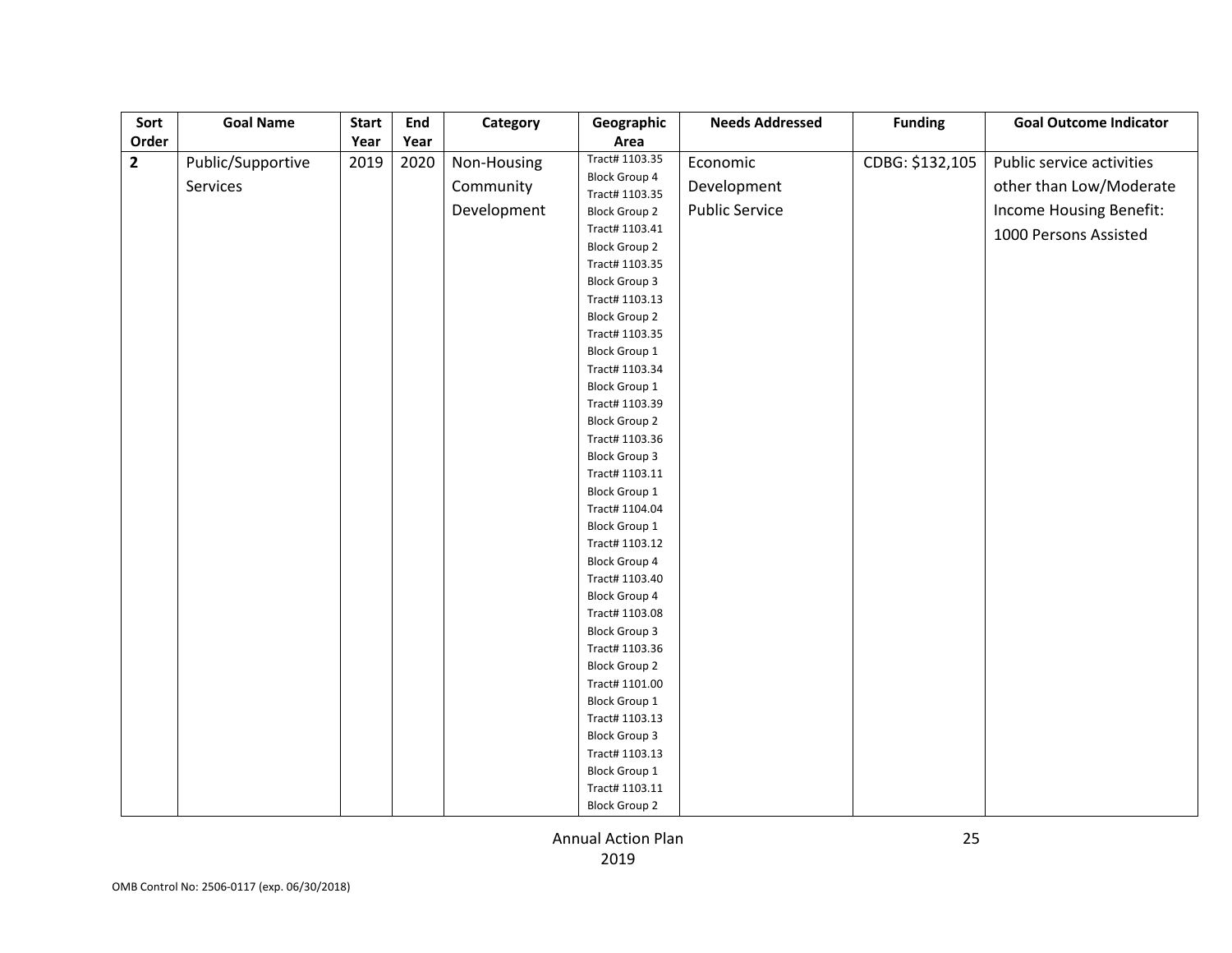| Sort                    | <b>Goal Name</b> | <b>Start</b> | End  | Category    | Geographic                             | <b>Needs Addressed</b> | <b>Funding</b>  | <b>Goal Outcome Indicator</b>    |
|-------------------------|------------------|--------------|------|-------------|----------------------------------------|------------------------|-----------------|----------------------------------|
| Order                   |                  | Year         | Year |             | Area                                   |                        |                 |                                  |
| $\overline{\mathbf{3}}$ | Infrastructure   | 2015         | 2019 | Non-Housing | Tract# 1103.35                         | Public                 | CDBG: \$300,000 | Public Facility or               |
|                         | Improvements     |              |      | Community   | <b>Block Group 4</b><br>Tract# 1103.35 | Facility/Improvement   |                 | <b>Infrastructure Activities</b> |
|                         |                  |              |      | Development | <b>Block Group 2</b>                   |                        |                 | other than Low/Moderate          |
|                         |                  |              |      |             | Tract# 1103.41                         |                        |                 | Income Housing Benefit: 1        |
|                         |                  |              |      |             | <b>Block Group 2</b>                   |                        |                 |                                  |
|                         |                  |              |      |             | Tract# 1103.35                         |                        |                 | Persons Assisted                 |
|                         |                  |              |      |             | <b>Block Group 3</b>                   |                        |                 |                                  |
|                         |                  |              |      |             | Tract# 1103.13                         |                        |                 |                                  |
|                         |                  |              |      |             | <b>Block Group 2</b>                   |                        |                 |                                  |
|                         |                  |              |      |             | Tract# 1103.35                         |                        |                 |                                  |
|                         |                  |              |      |             | <b>Block Group 1</b>                   |                        |                 |                                  |
|                         |                  |              |      |             | Tract# 1103.34                         |                        |                 |                                  |
|                         |                  |              |      |             | <b>Block Group 1</b>                   |                        |                 |                                  |
|                         |                  |              |      |             | Tract# 1103.39                         |                        |                 |                                  |
|                         |                  |              |      |             | <b>Block Group 2</b>                   |                        |                 |                                  |
|                         |                  |              |      |             | Tract# 1103.36                         |                        |                 |                                  |
|                         |                  |              |      |             | <b>Block Group 3</b>                   |                        |                 |                                  |
|                         |                  |              |      |             | Tract# 1103.11                         |                        |                 |                                  |
|                         |                  |              |      |             | <b>Block Group 1</b>                   |                        |                 |                                  |
|                         |                  |              |      |             | Tract# 1104.04                         |                        |                 |                                  |
|                         |                  |              |      |             | <b>Block Group 1</b>                   |                        |                 |                                  |
|                         |                  |              |      |             | Tract# 1103.12                         |                        |                 |                                  |
|                         |                  |              |      |             | <b>Block Group 4</b>                   |                        |                 |                                  |
|                         |                  |              |      |             | Tract# 1103.40                         |                        |                 |                                  |
|                         |                  |              |      |             | <b>Block Group 4</b>                   |                        |                 |                                  |
|                         |                  |              |      |             | Tract# 1103.08                         |                        |                 |                                  |
|                         |                  |              |      |             | <b>Block Group 3</b>                   |                        |                 |                                  |
|                         |                  |              |      |             | Tract# 1103.36                         |                        |                 |                                  |
|                         |                  |              |      |             | <b>Block Group 2</b>                   |                        |                 |                                  |
|                         |                  |              |      |             | Tract# 1101.00                         |                        |                 |                                  |
|                         |                  |              |      |             | <b>Block Group 1</b>                   |                        |                 |                                  |
|                         |                  |              |      |             | Tract# 1103.13                         |                        |                 |                                  |
|                         |                  |              |      |             | <b>Block Group 3</b>                   |                        |                 |                                  |
|                         |                  |              |      |             | Tract# 1103.13                         |                        |                 |                                  |
|                         |                  |              |      |             | <b>Block Group 1</b>                   |                        |                 |                                  |
|                         |                  |              |      |             | Tract# 1103.11                         |                        |                 |                                  |
|                         |                  |              |      |             | <b>Block Group 2</b>                   |                        |                 |                                  |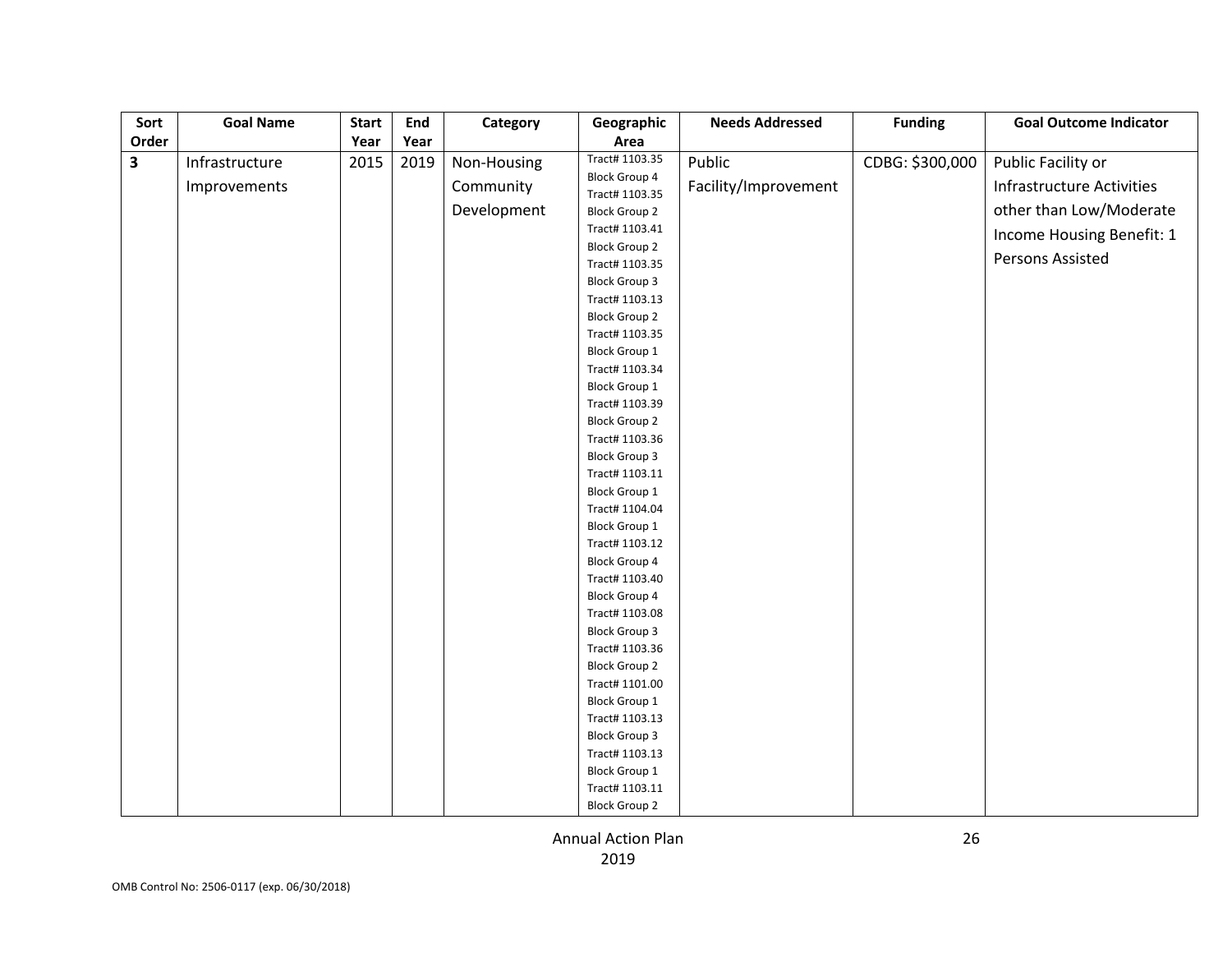| Sort                    | <b>Goal Name</b> | <b>Start</b> | <b>End</b> | Category   | Geographic                             | <b>Needs Addressed</b> | <b>Funding</b>   | <b>Goal Outcome Indicator</b>      |
|-------------------------|------------------|--------------|------------|------------|----------------------------------------|------------------------|------------------|------------------------------------|
| Order                   |                  | Year         | Year       |            | Area                                   |                        |                  |                                    |
| $\overline{\mathbf{4}}$ | Promote          | 2019         | 2020       | Affordable | Tract# 1103.35                         | Housing Cost Burden    | <b>CDBG: \$0</b> | <b>Direct Financial Assistance</b> |
|                         | Homeownership    |              |            | Housing    | <b>Block Group 4</b>                   | Needs                  |                  | to Homebuyers: 5                   |
|                         |                  |              |            |            | Tract# 1103.35                         |                        | HOME:            |                                    |
|                         | Affordability    |              |            |            | <b>Block Group 2</b>                   |                        |                  |                                    |
|                         |                  |              |            |            | Tract# 1103.41                         |                        | \$256,273        |                                    |
|                         |                  |              |            |            | <b>Block Group 2</b>                   |                        |                  |                                    |
|                         |                  |              |            |            | Tract# 1103.35                         |                        |                  |                                    |
|                         |                  |              |            |            | <b>Block Group 3</b>                   |                        |                  |                                    |
|                         |                  |              |            |            | Tract# 1103.13                         |                        |                  |                                    |
|                         |                  |              |            |            | <b>Block Group 2</b>                   |                        |                  |                                    |
|                         |                  |              |            |            | Tract# 1103.35                         |                        |                  |                                    |
|                         |                  |              |            |            | <b>Block Group 1</b>                   |                        |                  |                                    |
|                         |                  |              |            |            | Tract# 1103.34                         |                        |                  |                                    |
|                         |                  |              |            |            | <b>Block Group 1</b>                   |                        |                  |                                    |
|                         |                  |              |            |            | Tract# 1103.39                         |                        |                  |                                    |
|                         |                  |              |            |            | <b>Block Group 2</b>                   |                        |                  |                                    |
|                         |                  |              |            |            | Tract# 1103.36                         |                        |                  |                                    |
|                         |                  |              |            |            | <b>Block Group 3</b>                   |                        |                  |                                    |
|                         |                  |              |            |            | Tract# 1103.11                         |                        |                  |                                    |
|                         |                  |              |            |            | <b>Block Group 1</b>                   |                        |                  |                                    |
|                         |                  |              |            |            | Tract# 1104.04                         |                        |                  |                                    |
|                         |                  |              |            |            | <b>Block Group 1</b>                   |                        |                  |                                    |
|                         |                  |              |            |            | Tract# 1103.12                         |                        |                  |                                    |
|                         |                  |              |            |            | <b>Block Group 4</b><br>Tract# 1103.40 |                        |                  |                                    |
|                         |                  |              |            |            | <b>Block Group 4</b>                   |                        |                  |                                    |
|                         |                  |              |            |            | Tract# 1103.08                         |                        |                  |                                    |
|                         |                  |              |            |            | <b>Block Group 3</b>                   |                        |                  |                                    |
|                         |                  |              |            |            | Tract# 1103.36                         |                        |                  |                                    |
|                         |                  |              |            |            | <b>Block Group 2</b>                   |                        |                  |                                    |
|                         |                  |              |            |            | Tract# 1101.00                         |                        |                  |                                    |
|                         |                  |              |            |            | <b>Block Group 1</b>                   |                        |                  |                                    |
|                         |                  |              |            |            | Tract# 1103.13                         |                        |                  |                                    |
|                         |                  |              |            |            | <b>Block Group 3</b>                   |                        |                  |                                    |
|                         |                  |              |            |            | Tract# 1103.13                         |                        |                  |                                    |
|                         |                  |              |            |            | Block Group 1                          |                        |                  |                                    |
|                         |                  |              |            |            | Tract# 1103.11                         |                        |                  |                                    |
|                         |                  |              |            |            | <b>Block Group 2</b>                   |                        |                  |                                    |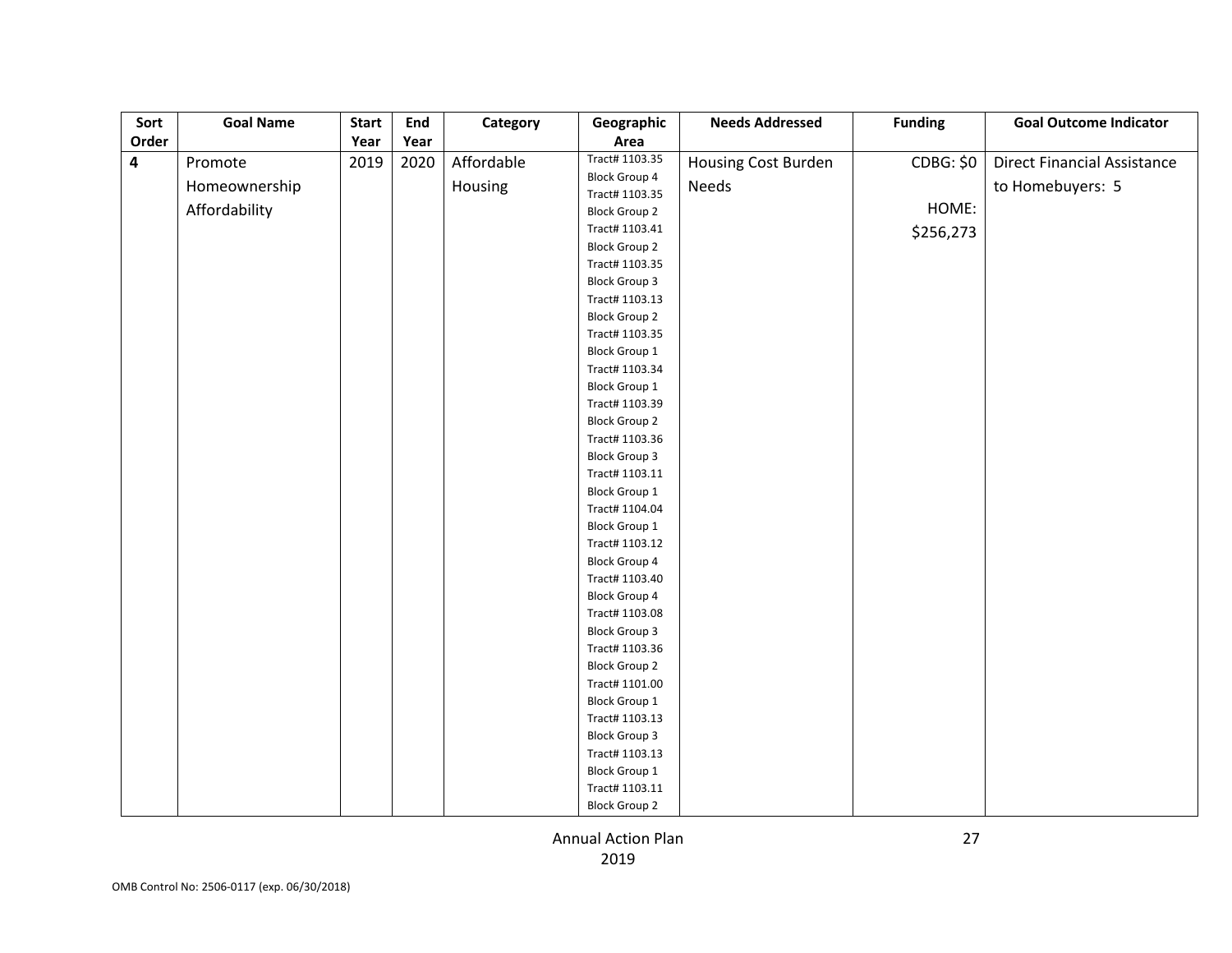#### **Goal Descriptions**

|                                                            | <b>Goal Name</b>           | Maintain City's Affordable Housing Stock                                                                                                                                                            |
|------------------------------------------------------------|----------------------------|-----------------------------------------------------------------------------------------------------------------------------------------------------------------------------------------------------|
|                                                            | Goal<br><b>Description</b> | Improve availability and accessibility of decent housing in the City in an effort to maintain/improve housing stock<br>conditions for low/mod households. Including energy efficiency improvements. |
| <b>Public/Supportive Services</b><br>2<br><b>Goal Name</b> |                            |                                                                                                                                                                                                     |
|                                                            | Goal<br><b>Description</b> | The objective is to provide public and/or supportive services to address unmet needs of the City's residents.                                                                                       |
| 3                                                          | <b>Goal Name</b>           | Infrastructure Improvements                                                                                                                                                                         |
|                                                            | Goal<br><b>Description</b> | The objective is to fund improvements in low to moderate income areas where unmet needs remain.                                                                                                     |
| 4                                                          | <b>Goal Name</b>           | Promote Homeownership Affordability                                                                                                                                                                 |
|                                                            | Goal<br><b>Description</b> | In Program Year 2019, the City will use HOME funding to promote the affordability of decent housing for low to<br>moderate income households on a city-wide basis.                                  |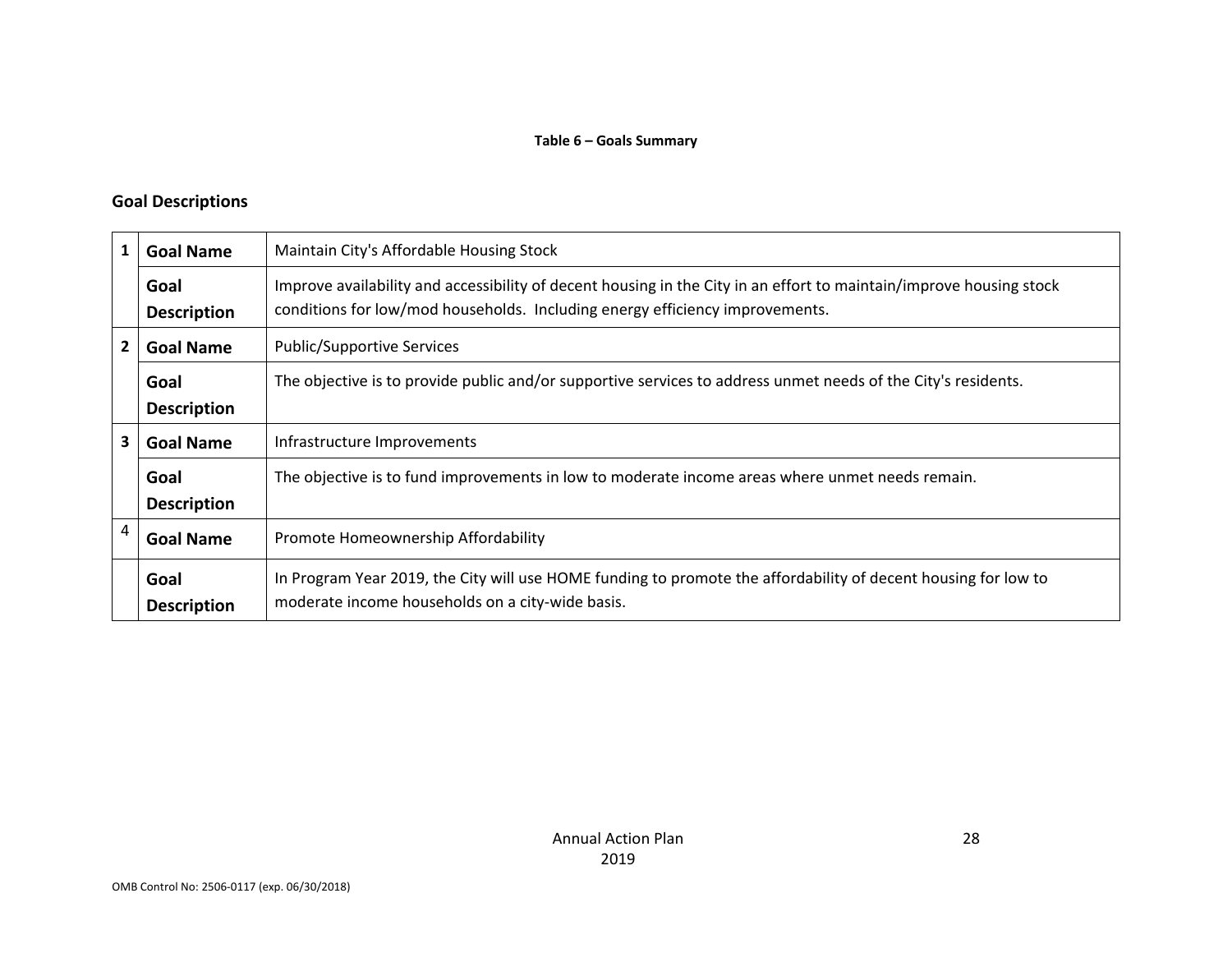# **AP‐35 Projects ‐ 91.420, 91.220(d)**

#### **Introduction**

The following is a proposed list of activities that will be undertaken with the \$880,700 dollars the City anticipates to receive in Program Year 2019.

| # | <b>Project Name</b>                           |
|---|-----------------------------------------------|
|   | <b>Residential Rehabilitation</b>             |
|   | Public Service (Senior Transportation)        |
| 3 | <b>Public Improvement (Public Facilities)</b> |
|   | Program Administration                        |

#### **Table 7 – Project Information**

#### **Describe the reasons for allocation priorities and any obstacles to addressing underserved needs**

The City of Pembroke Pines must focus its CDBG funded community development strategies in areas eligible for area wide assistance. The City takes an integrated approach to addressing these needs.

CDBG funds are used to support ongoing neighborhood planning, redevelopment, and public improvement programs already being implemented by the City. High priority, unmet needs will be the focus of the City's CDBG funds. The long term community development goal of the City is to create a sustainable environment and the short term goal is to arrest decline and address unmet needs.

The low to moderate income estimates provided by the Census estimates the overall low to moderate income population represents a small portion of the City's population. Because of the smaller low to moderate income population, compared to other cities, or lack of concentration of majority low to moderate income households, the City is referred to as an exception grantee. For Program Year 2019, census tract block groups with at least 45.92% concentration of low to moderate income households qualify for CDBG assistance to benefit area wide activities such as public facilities and infrastructure improvements.

In PY 2019, the City will utilize CDBG funds to continue to address public infrastructure projects in Pembroke Pines. In addition, the City will continue to provide public support to the senior transportation program.

Funds are allocated according to the identified needs of the population that are eligible for CDBG funding.

During the next year, actions taken that will meet underserved needs include the use of CDBG dollars to fund the following activities: Residential Rehabilitation, Public Services, Fair Housing, and Public Infrastructure Improvements.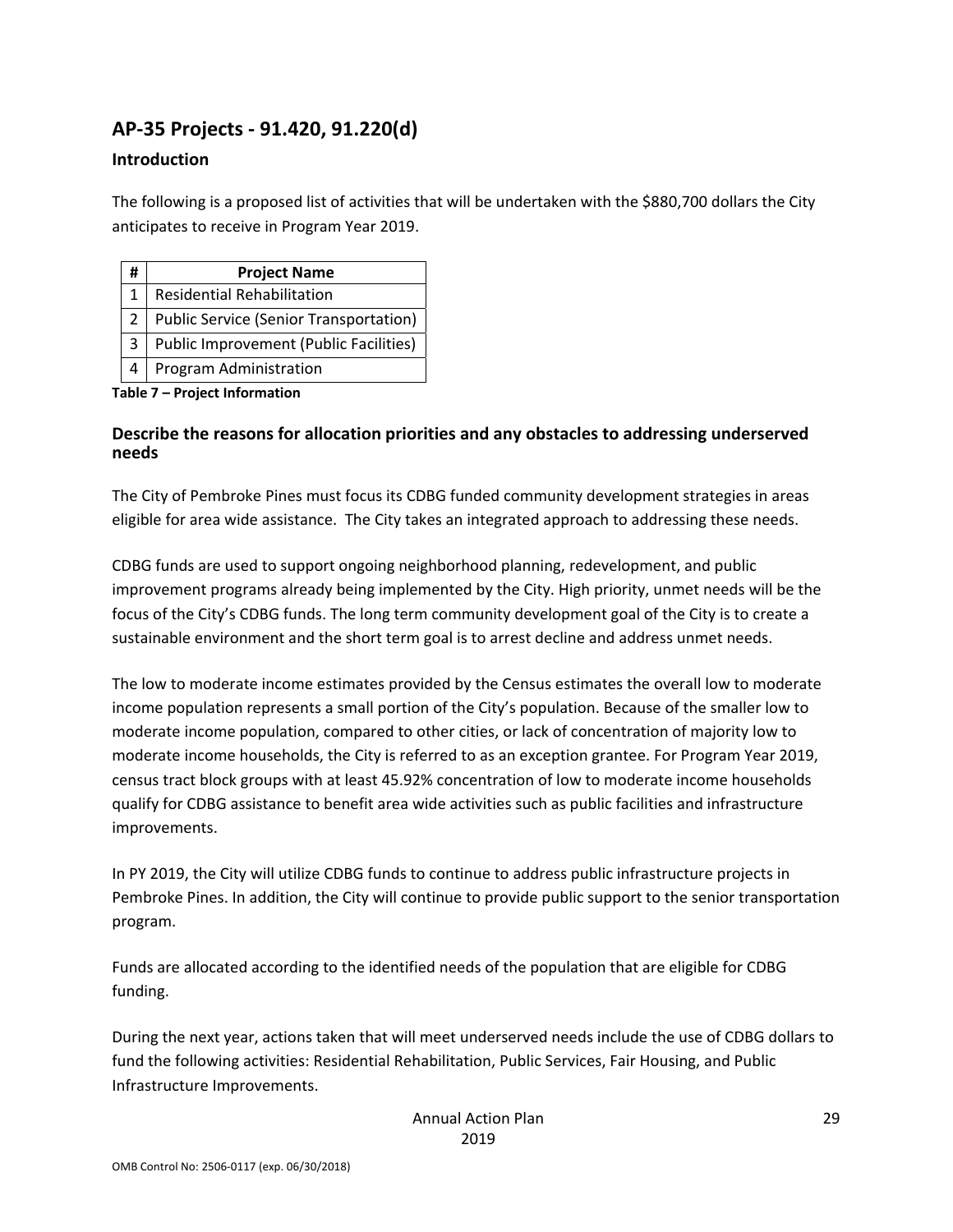### **AP‐38 Project Summary**

**Project Summary Information**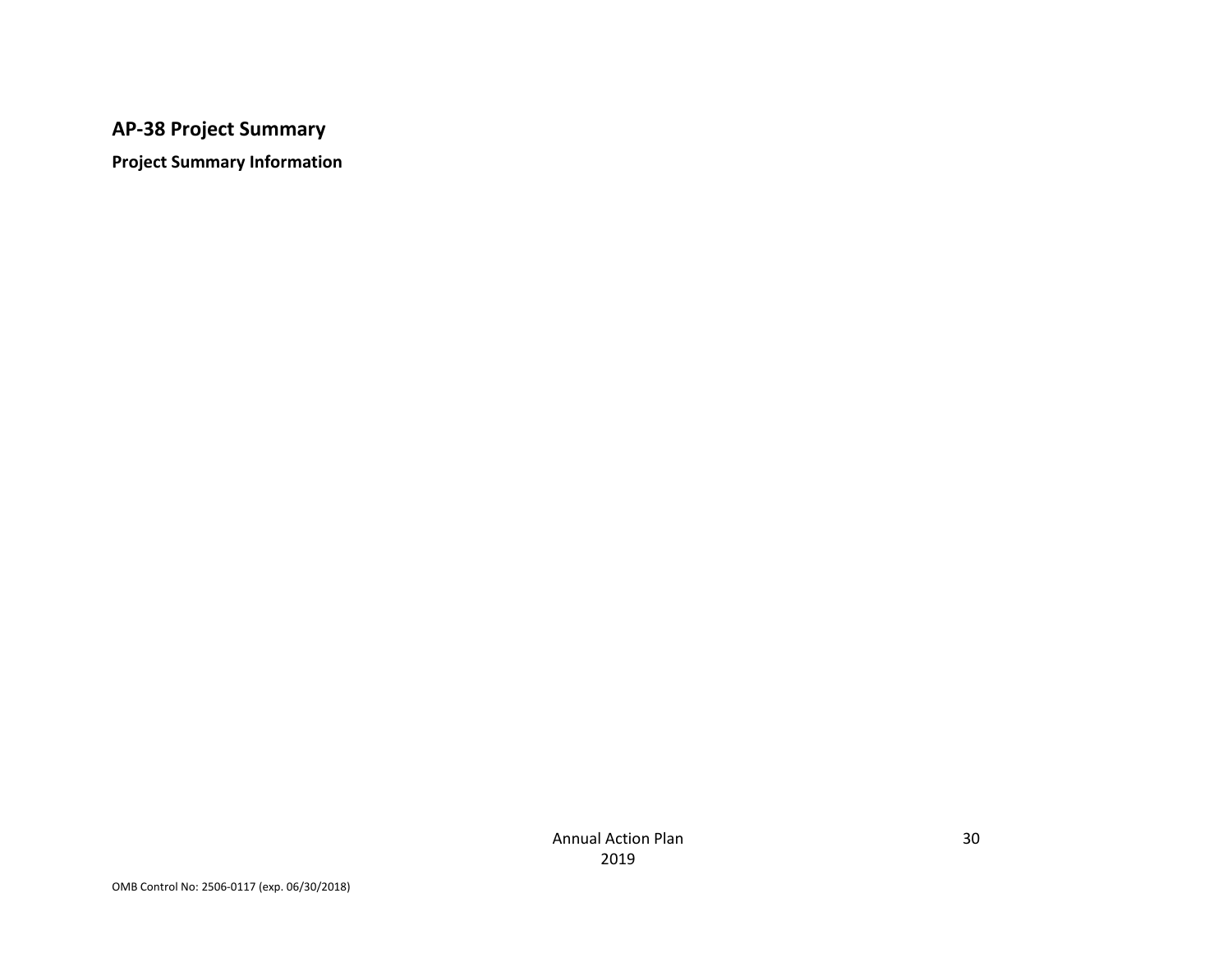| $\mathbf{1}$ | <b>Project Name</b>    | <b>Residential Rehabilitation</b>                                                    |
|--------------|------------------------|--------------------------------------------------------------------------------------|
|              | <b>Target Area</b>     | Tract# 1103.35 Block Group 4                                                         |
|              |                        | Tract# 1103.35 Block Group 2                                                         |
|              |                        | Tract# 1103.41 Block Group 2                                                         |
|              |                        | Tract# 1103.35 Block Group 3                                                         |
|              |                        | Tract# 1103.13 Block Group 2                                                         |
|              |                        | Tract# 1103.35 Block Group 1                                                         |
|              |                        | Tract# 1103.34 Block Group 1                                                         |
|              |                        | Tract# 1103.39 Block Group 2                                                         |
|              |                        | Tract# 1103.36 Block Group 3                                                         |
|              |                        | Tract# 1103.11 Block Group 1                                                         |
|              |                        | Tract# 1104.04 Block Group 1                                                         |
|              |                        | Tract# 1103.12 Block Group 4                                                         |
|              |                        | Tract# 1103.40 Block Group 4                                                         |
|              |                        | Tract# 1103.08 Block Group 3                                                         |
|              |                        | Tract# 1103.36 Block Group 2                                                         |
|              |                        | Tract# 1101.00 Block Group 1                                                         |
|              |                        | Tract# 1103.13 Block Group 3                                                         |
|              |                        | Tract# 1103.13 Block Group 1                                                         |
|              |                        | Tract# 1103.11 Block Group 2                                                         |
|              | <b>Goals Supported</b> | Maintain City's Affordable Housing Stock                                             |
|              | <b>Needs Addressed</b> | <b>Housing Rehabilitation</b>                                                        |
|              | <b>Funding</b>         | CDBG: \$272,455                                                                      |
|              |                        | HOME FY 2018-2019: \$274,259.09                                                      |
|              |                        | SHIP: \$150,000                                                                      |
|              | <b>Description</b>     | This project will provide minor home repairs to low and moderate income home owners. |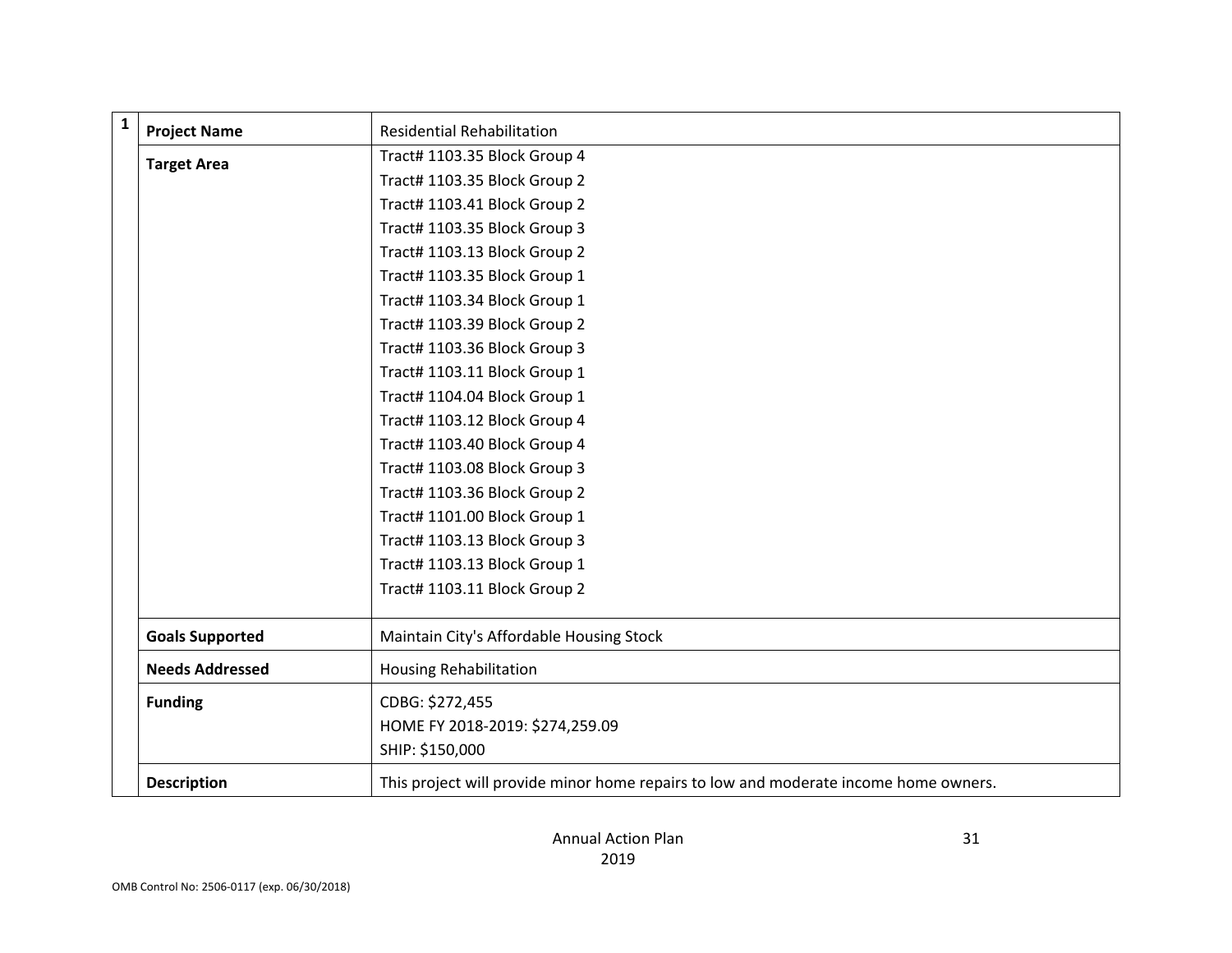|  | <b>Target Date</b>                                                                                   | 9/30/2020                                                                                                                                                                                                                                         |
|--|------------------------------------------------------------------------------------------------------|---------------------------------------------------------------------------------------------------------------------------------------------------------------------------------------------------------------------------------------------------|
|  | <b>Estimate the number and type</b><br>of families that will benefit<br>from the proposed activities | 8 very-low, low, and moderate                                                                                                                                                                                                                     |
|  | <b>Location Description</b>                                                                          | Citywide-Scattered Sites                                                                                                                                                                                                                          |
|  | <b>Planned Activities</b>                                                                            | Provide minor home repairs to low and moderate income homeowners. This activity is eligible under 24<br>CFR section 570.202(a), and will directly benefit low and moderate income persons as qualified under<br>570.208 (a)(3) Housing Activites. |
|  | <b>Project Name</b>                                                                                  | <b>Public Service (Senior Transportation)</b>                                                                                                                                                                                                     |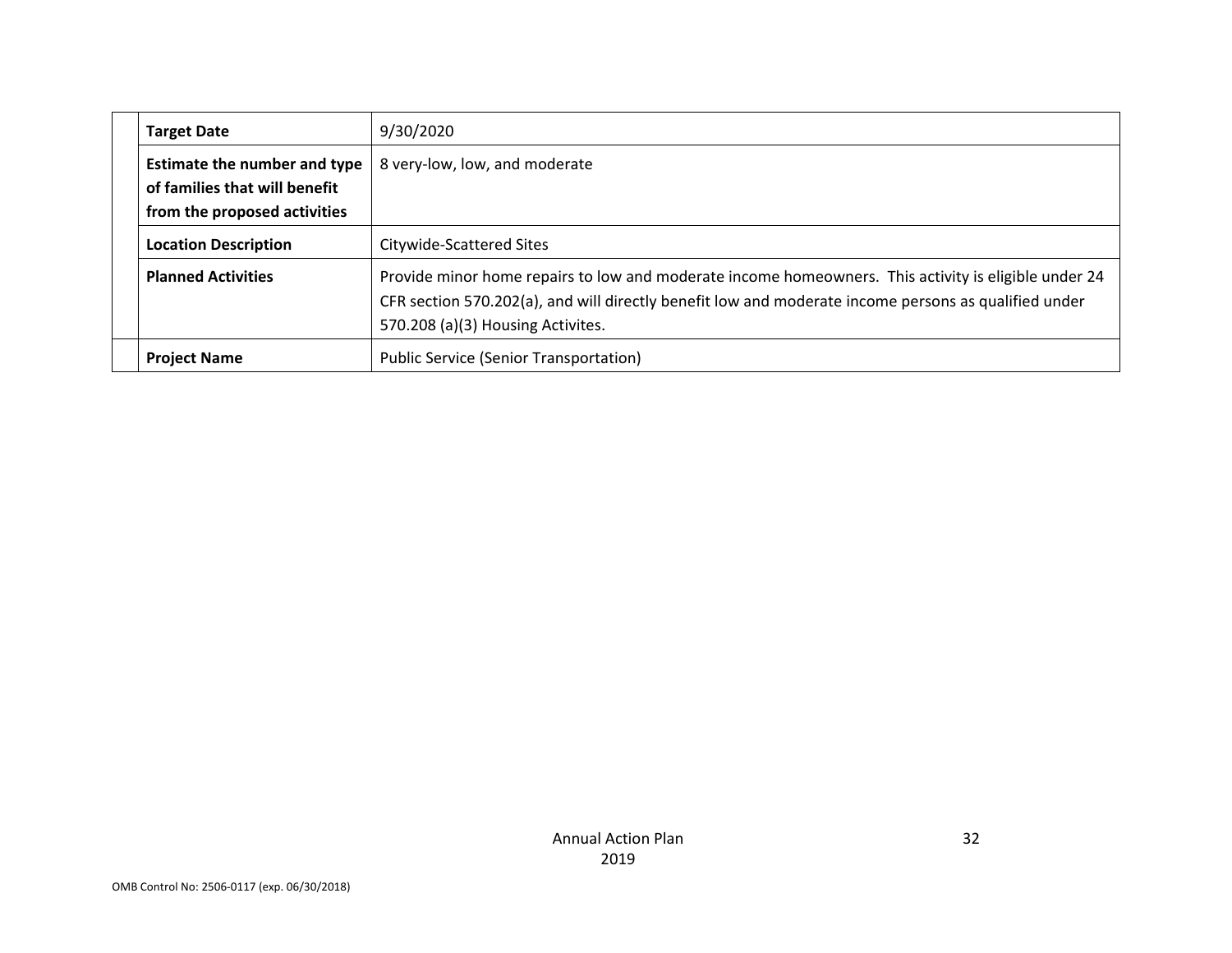| $\overline{2}$ | <b>Target Area</b>     | Tract# 1103.35 Block Group 4                                                               |
|----------------|------------------------|--------------------------------------------------------------------------------------------|
|                |                        | Tract# 1103.35 Block Group 2                                                               |
|                |                        | Tract# 1103.41 Block Group 2                                                               |
|                |                        | Tract# 1103.35 Block Group 3                                                               |
|                |                        | Tract# 1103.13 Block Group 2                                                               |
|                |                        | Tract# 1103.35 Block Group 1                                                               |
|                |                        | Tract# 1103.34 Block Group 1                                                               |
|                |                        | Tract# 1103.39 Block Group 2                                                               |
|                |                        | Tract# 1103.36 Block Group 3                                                               |
|                |                        | Tract# 1103.11 Block Group 1                                                               |
|                |                        | Tract# 1104.04 Block Group 1                                                               |
|                |                        | Tract# 1103.12 Block Group 4                                                               |
|                |                        | Tract# 1103.40 Block Group 4                                                               |
|                |                        | Tract# 1103.08 Block Group 3                                                               |
|                |                        | Tract# 1103.36 Block Group 2                                                               |
|                |                        | Tract# 1101.00 Block Group 1                                                               |
|                |                        | Tract# 1103.13 Block Group 3                                                               |
|                |                        | Tract# 1103.13 Block Group 1                                                               |
|                |                        | Tract# 1103.11 Block Group 2                                                               |
|                | <b>Goals Supported</b> | <b>Public/Supportive Services</b>                                                          |
|                | <b>Needs Addressed</b> | <b>Public Service</b>                                                                      |
|                | <b>Funding</b>         | CDBG: \$132,105                                                                            |
|                | <b>Description</b>     | Provides support to the City's Senior Transportation Program through the provision of free |
|                |                        | transportation to seniors.                                                                 |
|                | <b>Target Date</b>     | 9/30/2020                                                                                  |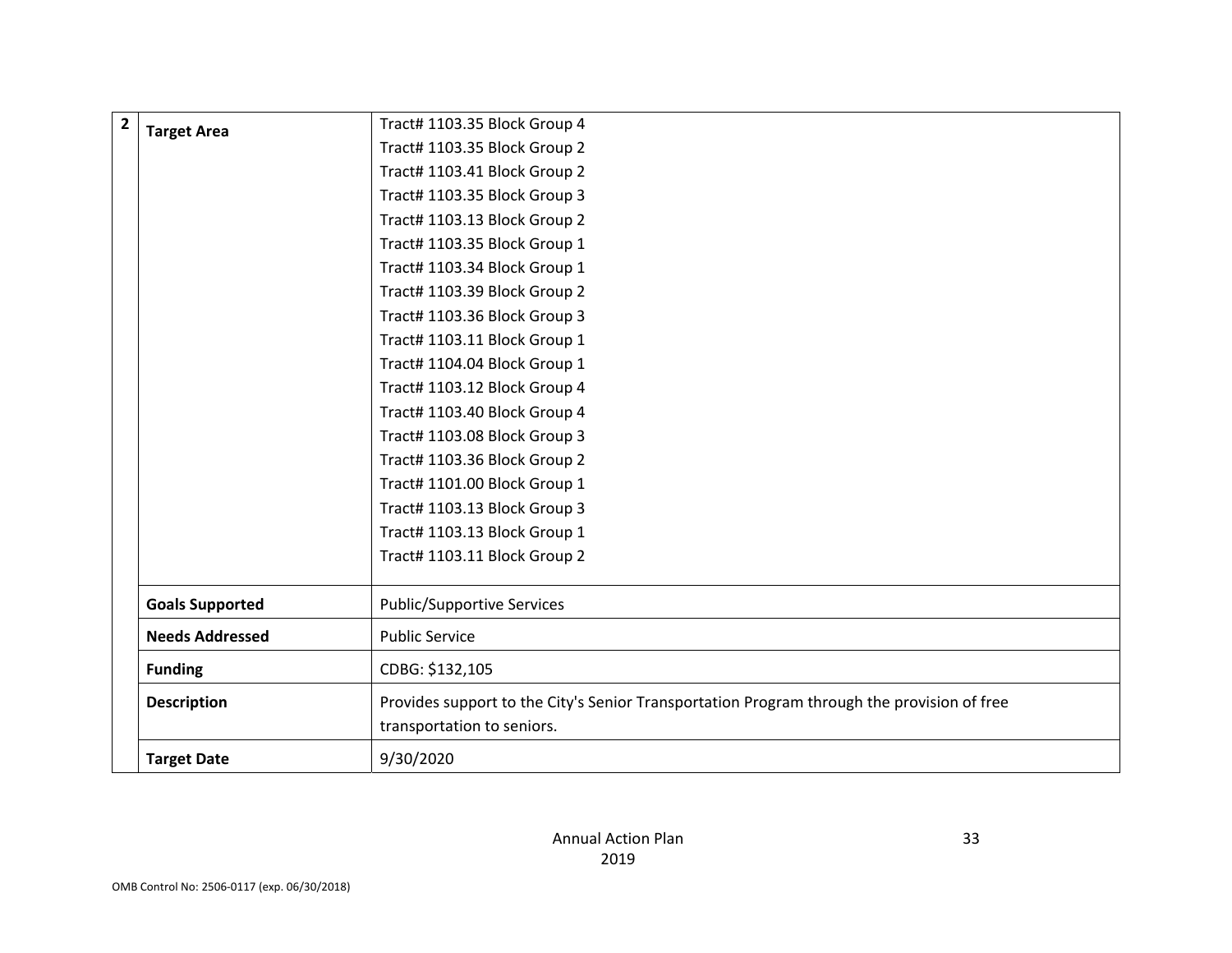|  | <b>Estimate the number and type</b><br>of families that will benefit<br>from the proposed activities | 1,000                                                                                                                                                                                                                                                                                                                                                                                                                                                  |
|--|------------------------------------------------------------------------------------------------------|--------------------------------------------------------------------------------------------------------------------------------------------------------------------------------------------------------------------------------------------------------------------------------------------------------------------------------------------------------------------------------------------------------------------------------------------------------|
|  | <b>Location Description</b>                                                                          | Citywide                                                                                                                                                                                                                                                                                                                                                                                                                                               |
|  | <b>Planned Activities</b>                                                                            | Provides support to the City's Senior Transportation Program through the provision of free<br>transportation to seniors. Riders are transported to and from doctor/dentist office, governmental<br>agencies, therapeutic field trips, and shopping. The activity is eligible as a public service under<br>570.201(e), and the activity will benefit low and moderate-income persons as qualified under Limited<br>Clientele Activities, 570.208(a)(2). |
|  | <b>Project Name</b>                                                                                  | Public Improvement (Public Facilities)                                                                                                                                                                                                                                                                                                                                                                                                                 |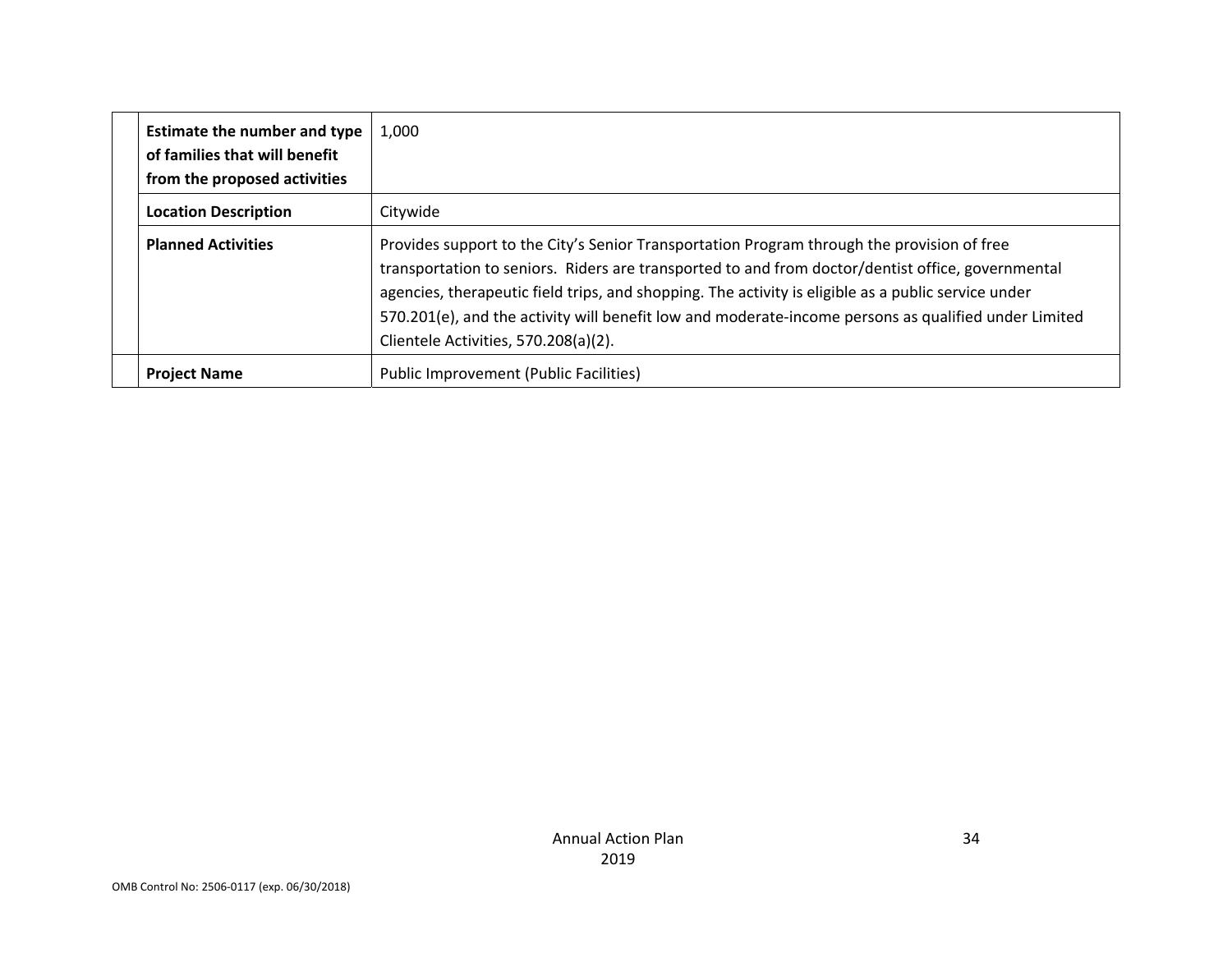| <b>Target Area</b>     | Tract# 1103.35 Block Group 4                                                                     |
|------------------------|--------------------------------------------------------------------------------------------------|
|                        | Tract# 1103.35 Block Group 2                                                                     |
|                        | Tract# 1103.41 Block Group 2                                                                     |
|                        | Tract# 1103.35 Block Group 3                                                                     |
|                        | Tract# 1103.13 Block Group 2                                                                     |
|                        | Tract# 1103.35 Block Group 1                                                                     |
|                        | Tract# 1103.34 Block Group 1                                                                     |
|                        | Tract# 1103.39 Block Group 2                                                                     |
|                        | Tract# 1103.36 Block Group 3                                                                     |
|                        | Tract# 1103.11 Block Group 1                                                                     |
|                        | Tract# 1104.04 Block Group 1                                                                     |
|                        | Tract# 1103.12 Block Group 4                                                                     |
|                        | Tract# 1103.40 Block Group 4                                                                     |
|                        | Tract# 1103.08 Block Group 3                                                                     |
|                        | Tract# 1103.36 Block Group 2                                                                     |
|                        | Tract# 1101.00 Block Group 1                                                                     |
|                        | Tract# 1103.13 Block Group 3                                                                     |
|                        | Tract# 1103.13 Block Group 1                                                                     |
|                        | Tract# 1103.11 Block Group 2                                                                     |
| <b>Goals Supported</b> | Infrastructure Improvements                                                                      |
| <b>Needs Addressed</b> | <b>Public Facility/Improvement</b>                                                               |
| <b>Funding</b>         | CDBG: \$300,000                                                                                  |
|                        |                                                                                                  |
| <b>Description</b>     | This project proposes to replace the windows of the South West Focal Point Community Center with |
|                        | hurricane impact-resistant windows.                                                              |
|                        |                                                                                                  |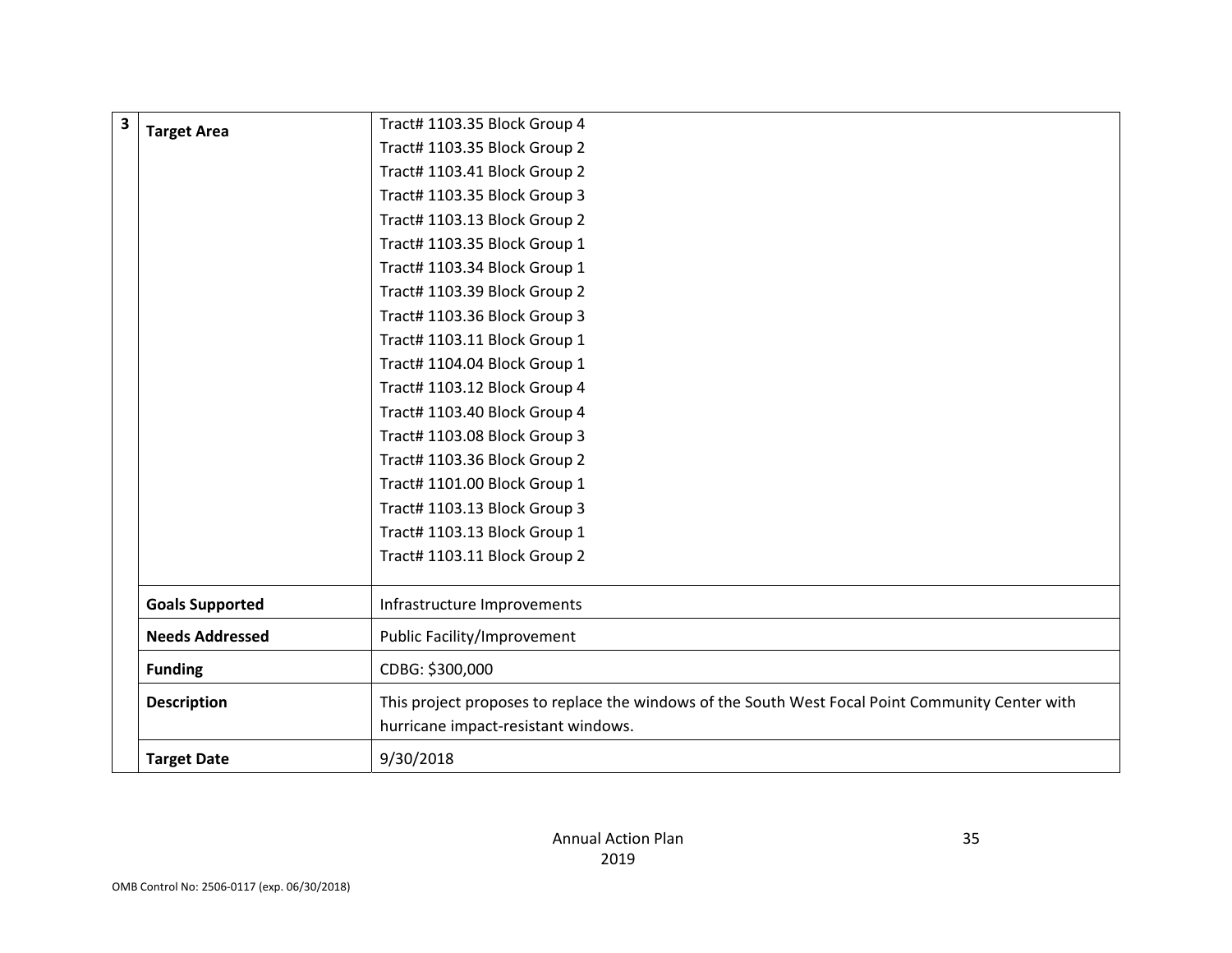|  | <b>Estimate the number and type</b><br>of families that will benefit<br>from the proposed activities | N/A                                                                                                                                                                                                                                                                                                                                                                                                                                                                                                                |
|--|------------------------------------------------------------------------------------------------------|--------------------------------------------------------------------------------------------------------------------------------------------------------------------------------------------------------------------------------------------------------------------------------------------------------------------------------------------------------------------------------------------------------------------------------------------------------------------------------------------------------------------|
|  | <b>Location Description</b>                                                                          | Southwest Focal Point Community Center, 301 NW 103rd Ave, Pembroke Pines, FL 33026                                                                                                                                                                                                                                                                                                                                                                                                                                 |
|  | <b>Planned Activities</b>                                                                            | This project proposes to replace the windows of the South West Focal Point Community Center with<br>hurricane impact-resistant windows. The project qualifies as a public improvement. Public facilities and<br>improvements include acquisition, construction, reconstruction, rehabilitation or installation of public<br>facilities and improvements and are eligible under 570.201(c). This activity will benefit low and moderate<br>income persons as qualified under 570.208(a)(1) Area Benefit Activities. |
|  | <b>Project Name</b>                                                                                  | Program Administration                                                                                                                                                                                                                                                                                                                                                                                                                                                                                             |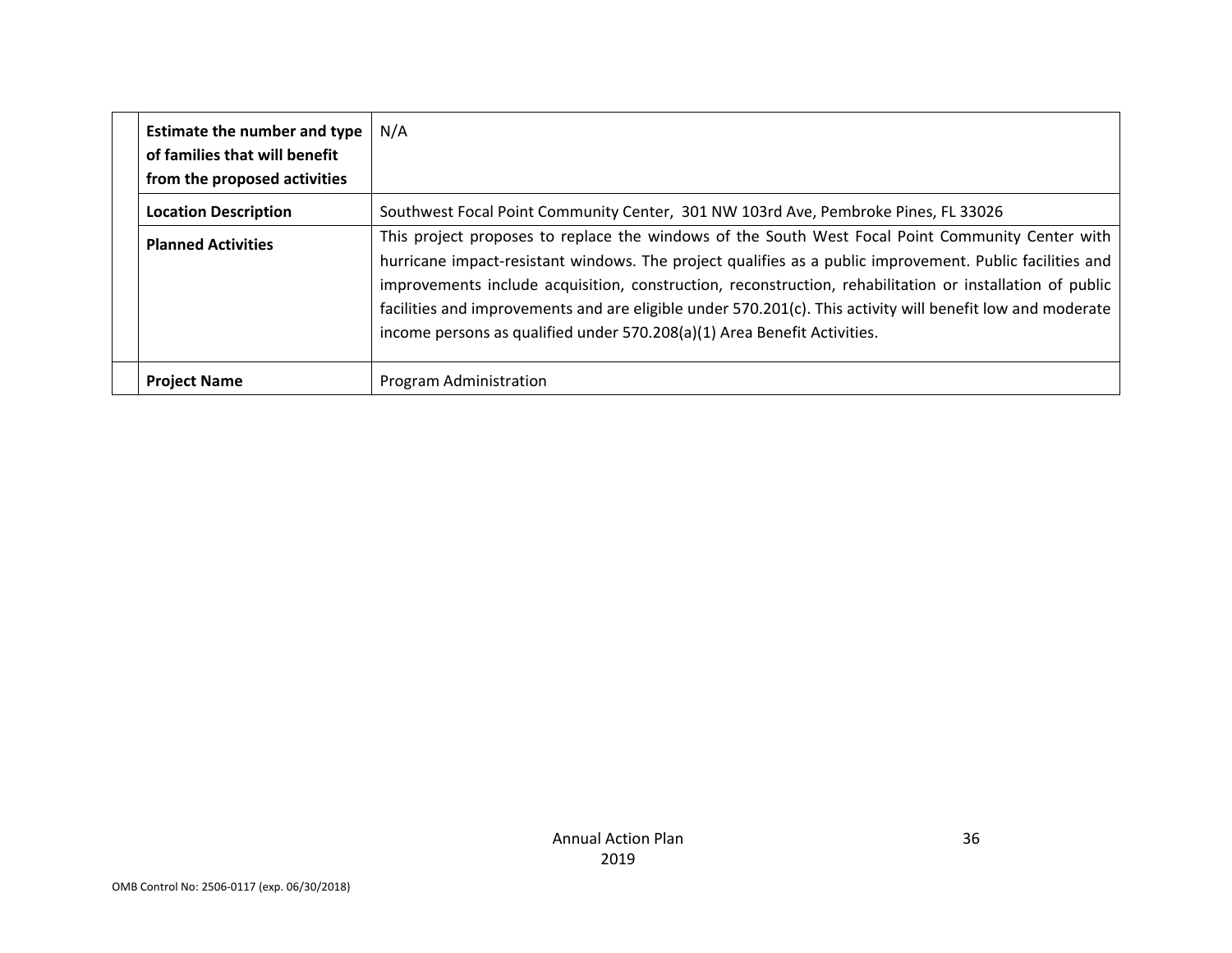| 4 | <b>Target Area</b>     | Tract# 1103.35 Block Group 4             |
|---|------------------------|------------------------------------------|
|   |                        | Tract# 1103.35 Block Group 2             |
|   |                        | Tract# 1103.41 Block Group 2             |
|   |                        | Tract# 1103.35 Block Group 3             |
|   |                        | Tract# 1103.13 Block Group 2             |
|   |                        | Tract# 1103.35 Block Group 1             |
|   |                        | Tract# 1103.34 Block Group 1             |
|   |                        | Tract# 1103.39 Block Group 2             |
|   |                        | Tract# 1103.36 Block Group 3             |
|   |                        | Tract# 1103.11 Block Group 1             |
|   |                        | Tract# 1104.04 Block Group 1             |
|   |                        | Tract# 1103.12 Block Group 4             |
|   |                        | Tract# 1103.40 Block Group 4             |
|   |                        | Tract# 1103.08 Block Group 3             |
|   |                        | Tract# 1103.36 Block Group 2             |
|   |                        | Tract# 1101.00 Block Group 1             |
|   |                        | Tract# 1103.13 Block Group 3             |
|   |                        | Tract# 1103.13 Block Group 1             |
|   |                        | Tract# 1103.11 Block Group 2             |
|   | <b>Goals Supported</b> | Maintain City's Affordable Housing Stock |
|   |                        | <b>Public/Supportive Services</b>        |
|   |                        | Infrastructure Improvements              |
|   | <b>Needs Addressed</b> | <b>Housing Rehabilitation</b>            |
|   |                        | Housing Cost Burden                      |
|   |                        | <b>Economic Development</b>              |
|   |                        | <b>Public Facility/Improvement</b>       |
|   |                        | <b>Public Service</b>                    |
|   | <b>Funding</b>         | CDBG: \$176,140                          |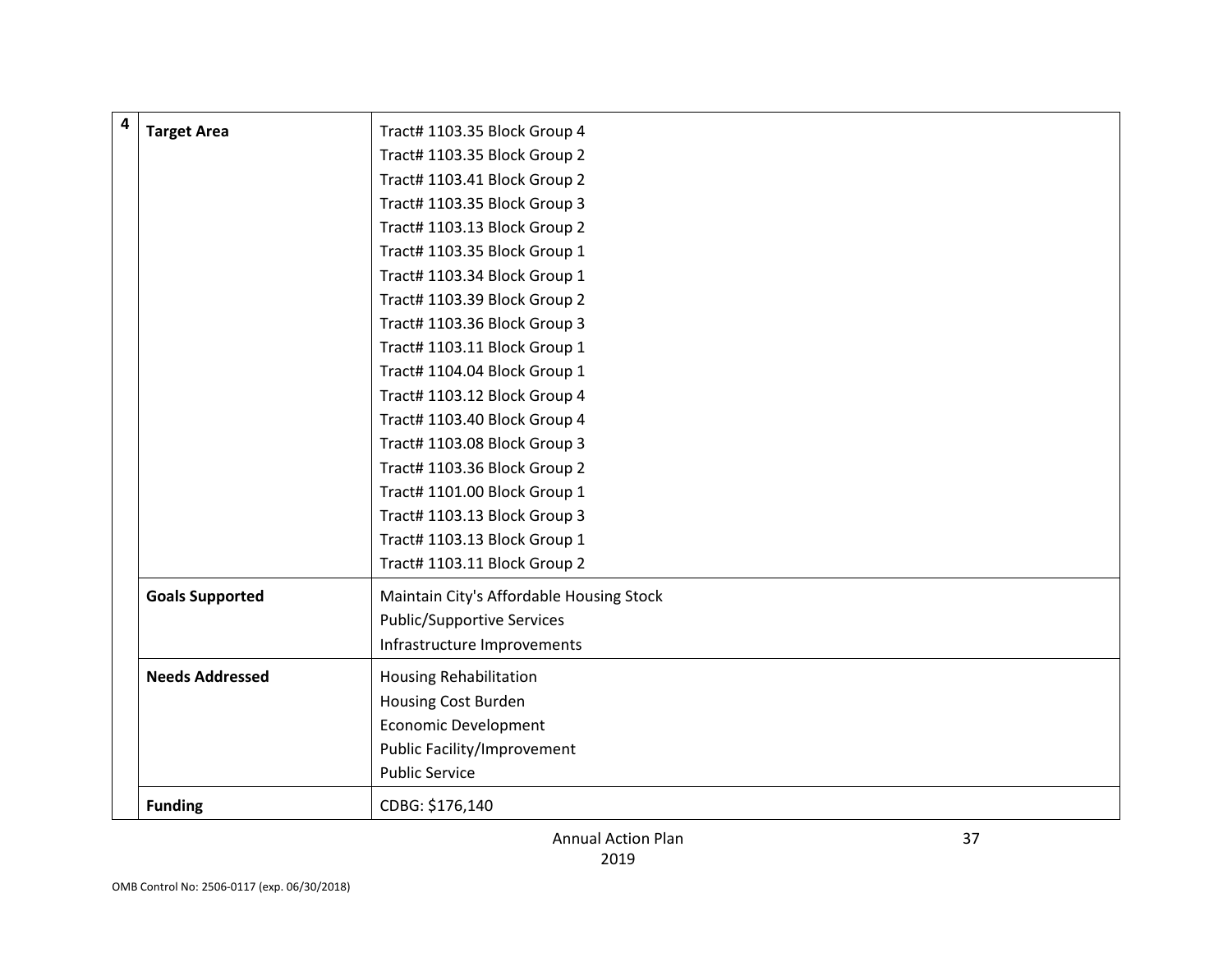| <b>Description</b>                                                                                   | This activity will provide general management, oversight, and coordination of the programs.                                                                                                                                                                                                                                                                                         |
|------------------------------------------------------------------------------------------------------|-------------------------------------------------------------------------------------------------------------------------------------------------------------------------------------------------------------------------------------------------------------------------------------------------------------------------------------------------------------------------------------|
| <b>Target Date</b>                                                                                   | 9/30/2020                                                                                                                                                                                                                                                                                                                                                                           |
| <b>Estimate the number and type</b><br>of families that will benefit<br>from the proposed activities | N/A                                                                                                                                                                                                                                                                                                                                                                                 |
| <b>Location Description</b>                                                                          | N/A                                                                                                                                                                                                                                                                                                                                                                                 |
| <b>Planned Activities</b>                                                                            | This activity will provide general management, oversight, and coordination of the programs. Also, this<br>activity will provide fair housing services designed to further the fair housing objectives of the Fair<br>Housing Act (42 U.C. C. 3601-20). These activities are assumed to benefit low-and moderate-income<br>persons and are eligible under 24 CFR section 570.206(a). |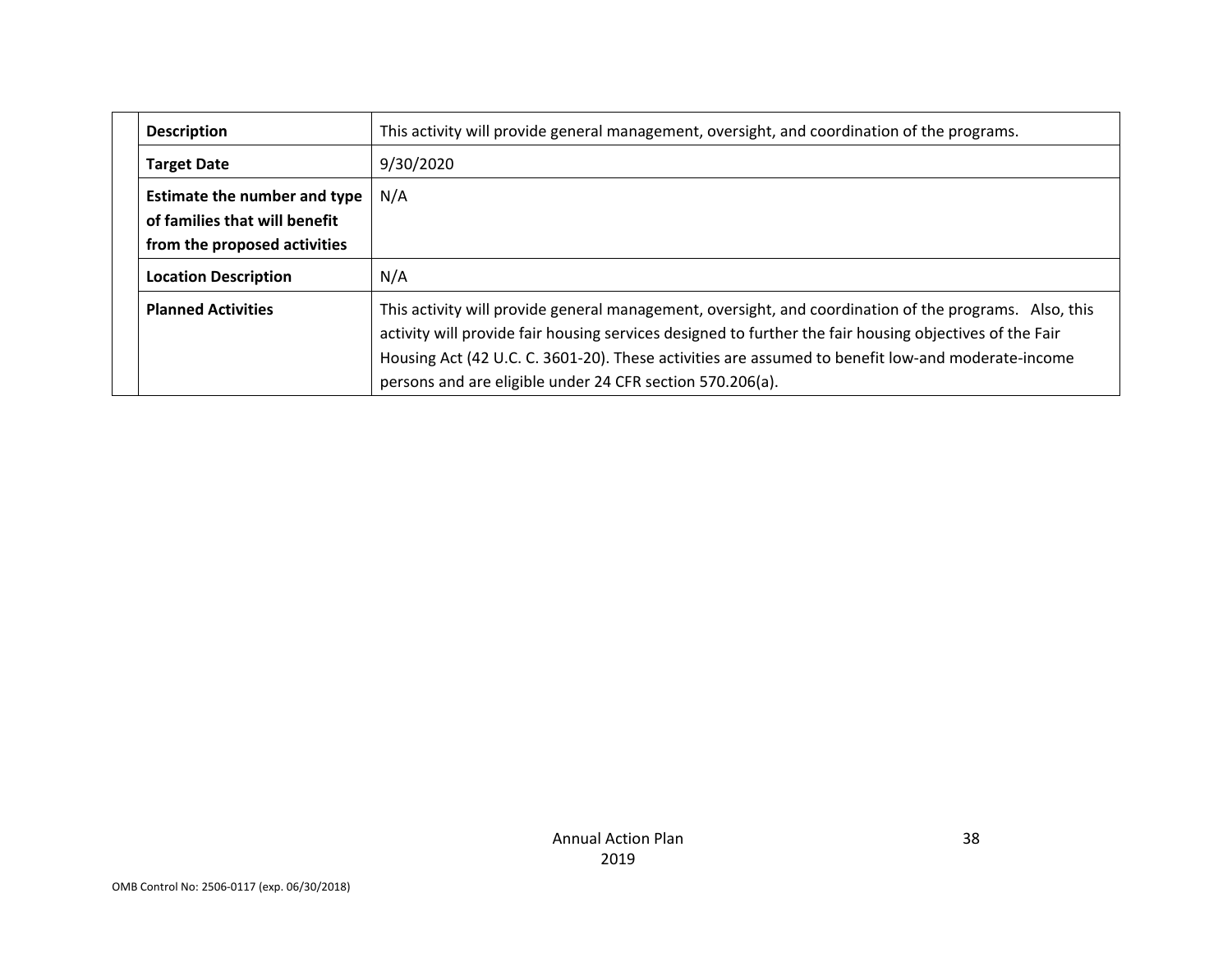# **AP‐50 Geographic Distribution ‐ 91.420, 91.220(f)**

# Description of the geographic areas of the entitlement (including areas of low-income and minority concentration) where **assistance will be directed**

The City of Pembroke Pines has 19 block groups that are of low‐moderate income concentration.

#### **Geographic Distribution**

| <b>Target Area</b>           | <b>Percentage of Funds</b> |
|------------------------------|----------------------------|
| Tract# 1103.35 Block Group 4 |                            |
| Tract# 1103.35 Block Group 2 |                            |
| Tract# 1103.41 Block Group 2 |                            |
| Tract# 1103.35 Block Group 3 |                            |
| Tract# 1103.13 Block Group 2 |                            |
| Tract# 1103.35 Block Group 1 |                            |
| Tract# 1103.34 Block Group 1 |                            |
| Tract# 1103.39 Block Group 2 |                            |
| Tract# 1103.36 Block Group 3 |                            |
| Tract# 1103.11 Block Group 1 |                            |
| Tract# 1104.04 Block Group 1 |                            |
| Tract# 1103.12 Block Group 4 |                            |
| Tract# 1103.40 Block Group 4 |                            |
| Tract# 1103.08 Block Group 3 |                            |
| Tract# 1103.36 Block Group 2 |                            |
| Tract# 1101.00 Block Group 1 |                            |
| Tract# 1103.13 Block Group 3 |                            |
| Tract# 1103.13 Block Group 1 |                            |
| Tract# 1103.11 Block Group 2 |                            |

**Table 8 ‐ Geographic Distribution**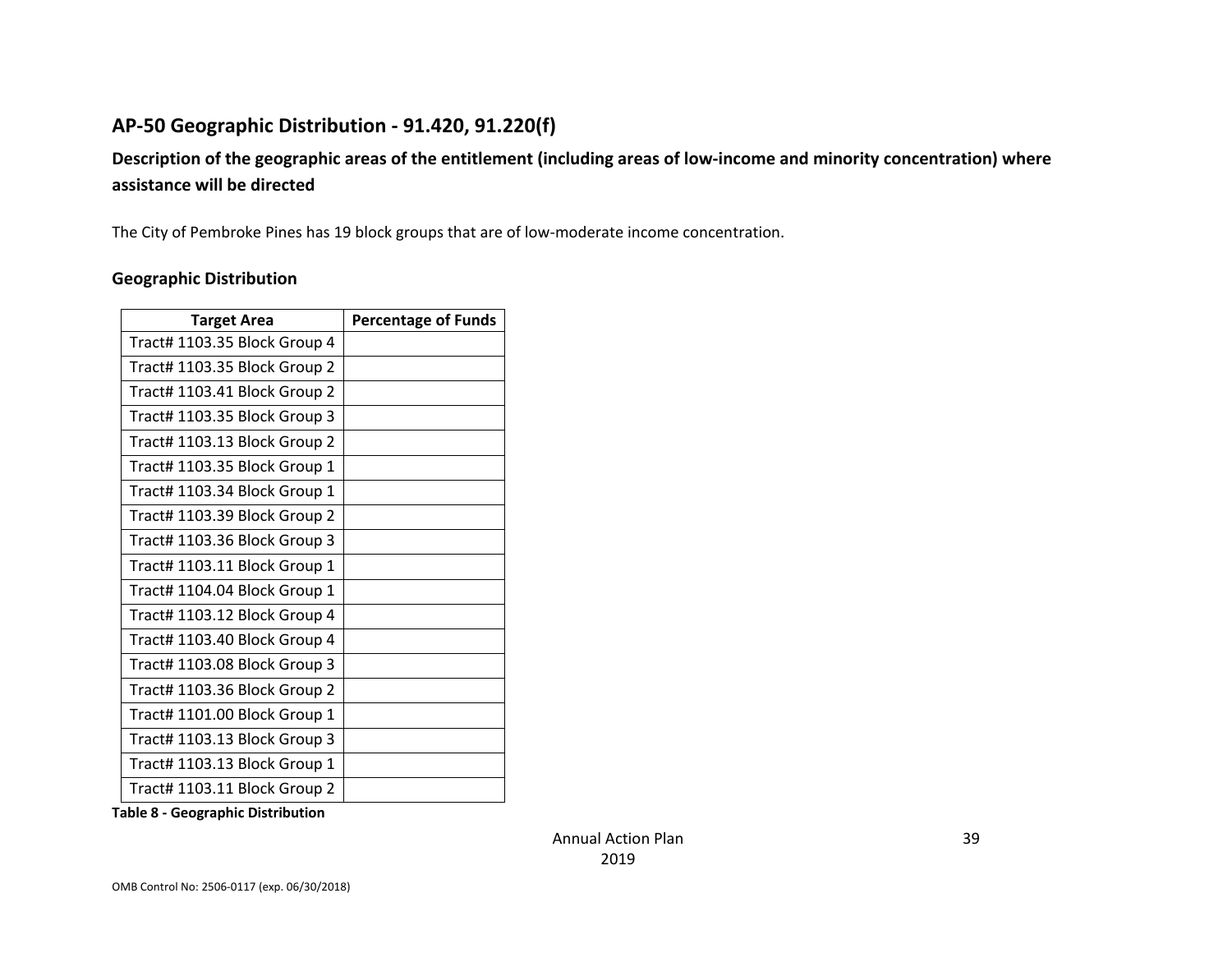#### **Rationale for the priorities for allocating investments geographically**

Funds are allocated annually to priority housing, community, and economic development needs and activities as identified through the City's 2015‐2019 consolidated planning process and consultation with the City's Capital Improvement Plan, and other planning and community redevelopment documents prepared by the City.

#### **Discussion**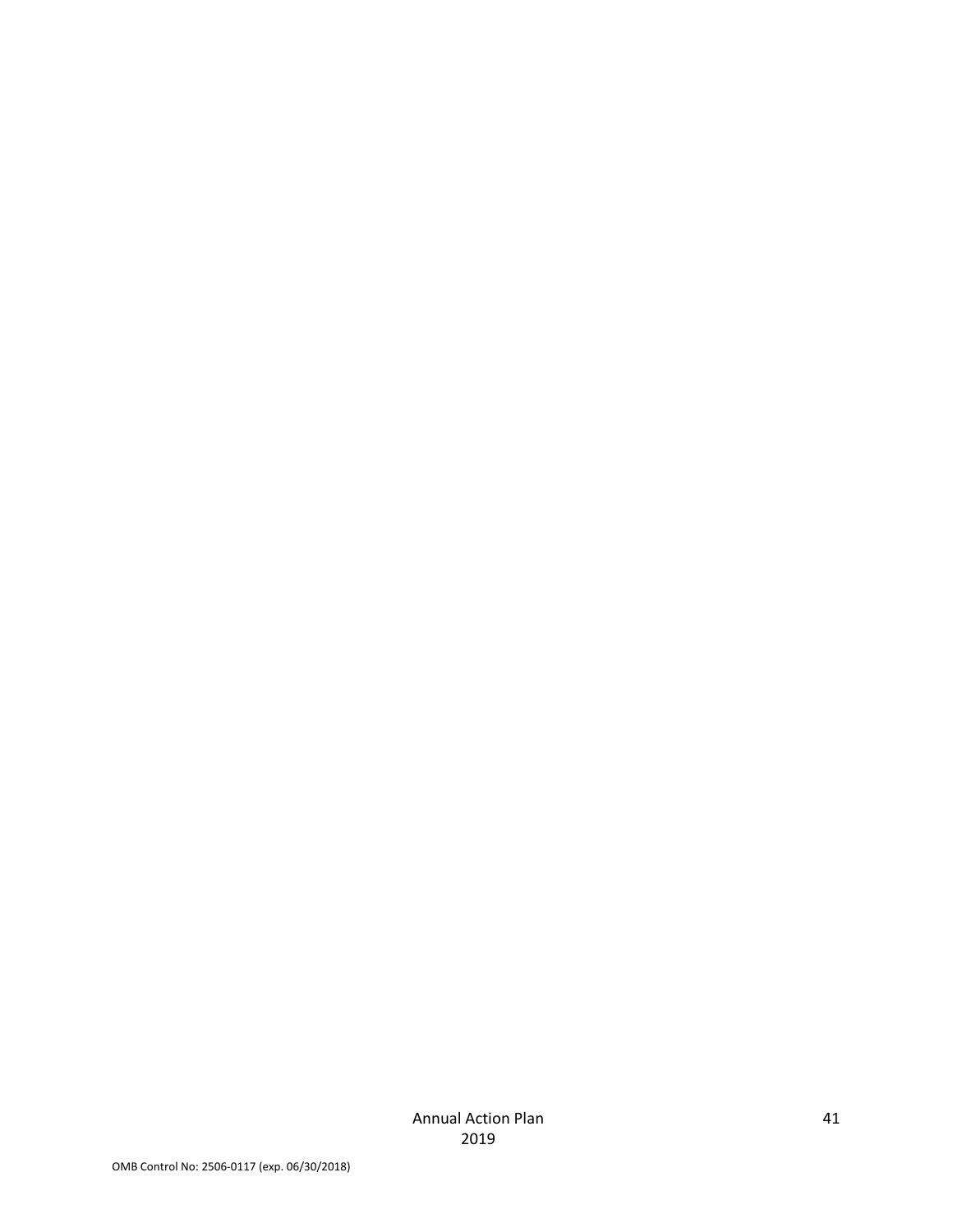# **AP‐75 Barriers to affordable housing ‐91.420, 91.220(j)**

#### **Introduction**

In October 2018, the City of Pembroke Pines appointed the Affordable Housing Advisory Committee (AHAC). The AHAC identified improvements needed to the housing delivery system, with particular emphasis on the provision of affordable housing to very low and low‐income households. Recommendations were subsequently adopted as part of the City's Local Housing Assistance Plan (LHAP).

# **Actions it planned to remove or ameliorate the negative effects of public policies that serve as barriers to affordable housing such as land use controls, tax policies affecting land, zoning ordinances, building codes, fees and charges, growth limitations, and policies affecting the return on residential investment**

Below are the 2018 AHAC's recommendations.

A. Continue to maintain the current expedited permitting process for affordable housing projects in the City including an audit of existing process.

B. Create mandatory affordable housing final contribution requirements for all new residential projects using the historic voluntary commitment standards.

C. Continue to support the strategy and allocation of flexible units for affordable housing projects. AHAC to support an update to the 2014 Munilytics housing study.

D. Continue to maintain adequate infrastructure level for sustaining existing and emerging affordable housing developments.

E. Support the Planning and Zoning Board in their research of micro‐units and live/work units.

F. Continue to favorably consider applications for parking and setback variances and/or continue to favorably consider applications for parking and setback variances and/or modifications to parking and setback requirements within planned districts, where reasonable, for projects with affordable housing component.

G. Continue to encourage flexibility in use and, where appropriate, support rezoning applications for PD‐ SL, PUD, and MXD districts establishments within the purpose for inclusion of affordable housing element.

H. Continue to support allowance of street modifications, for affordable housing projects, where reasonable. Consider allowance of sidewalk placement only on one side of the road, reducing the cost while ensuring safety and walkability.

I. Continue to maintain an on‐going process to consider, before adoption, policies, procedures, ordinances, regulations, or plan provisions that increase the cost of affordable housing.

J. Continue to perform analysis of properties for potential affordable housing development along with updating the City's vacant land map.

K. Continue to support implementation of projects with affordable housing component in close

Annual Action Plan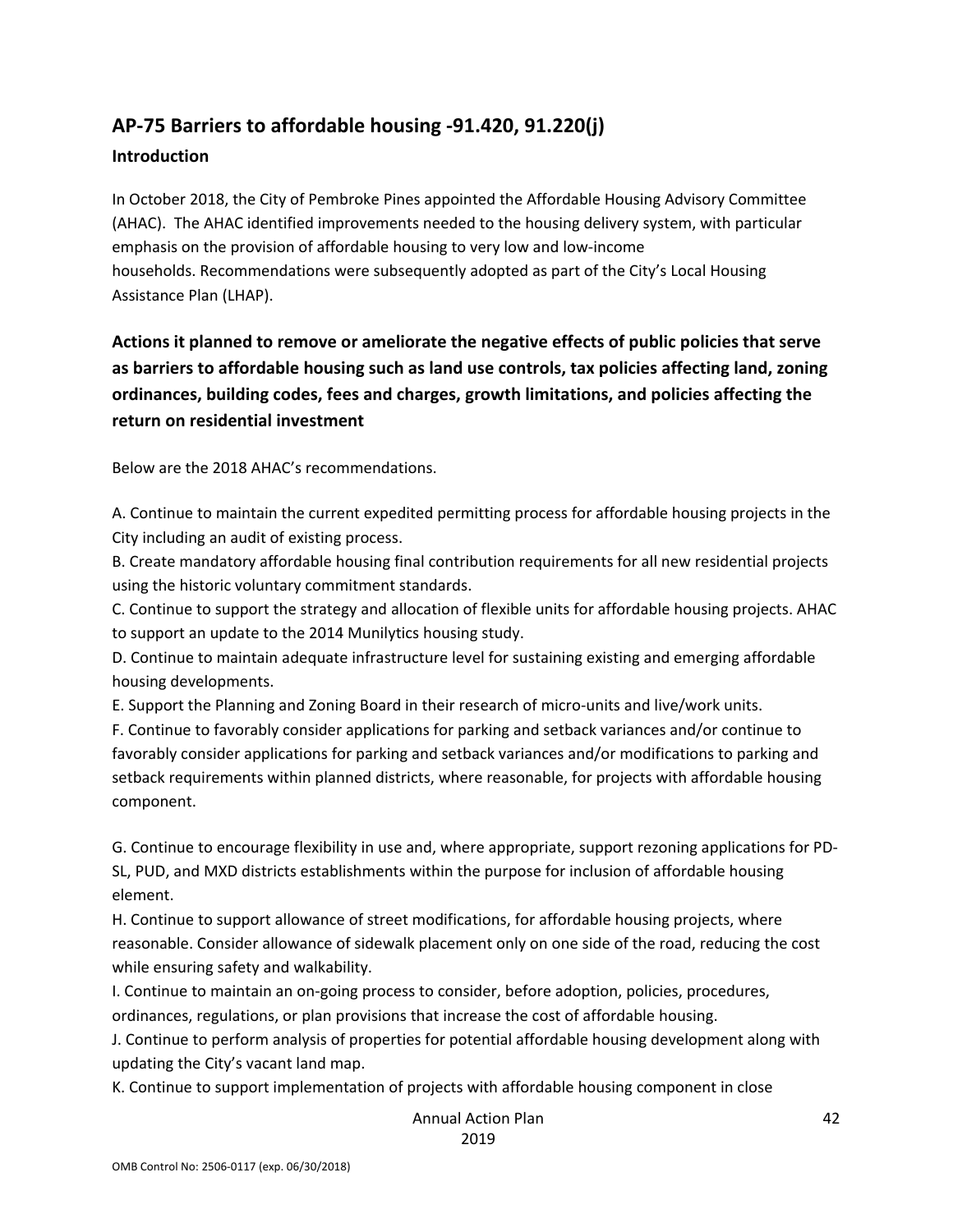proximity to transit hubs, major employment centers and mixed‐use developments. Continue to diversify employment opportunities within the City, attracting new businesses into the area that would offer higher‐quality jobs.

#### ADDITIONAL AHAC RECOMMENDATIONS 2018

1. City Staff received a request from Miami Jewish Health Systems to develop affordable housing project for senior citizens‐Douglas Gardens Senior Housing. The developer proposes to build a new multi‐family development of at least 100 apartment units for affordable senior rental housing to be known as Douglas Gardens IV with restrictions on the incomes and rents on the parcel. The applicant is requesting City support for the application through a conditional loan commitment of \$656,000, the loan commitment is considered "Local Government Area of Opportunity Funding".

AHAC supports an allocation of some or all of \$336,000 from Affordable Housing Trust Fund to help Douglas Gardens Senior Housing meet the City commitment. The City Commission previously approved a request for the application through a conditional loan commitment of \$656,000.

2. AHAC encourages engagement of major employers and anchor institutions to encourage programs to support creation of affordable housing.

3. AHAC supports the City in its efforts to diversity employment opportunities within the City, attracting new businesses into the area that would offer higher‐paying jobs.

4. AHAC recommends promotion of education programs that incorporate housing‐related financial counseling services, providing advice on buying a home, renting, defaults, financial counseling services, providing advice on buying a home, renting, defaults, foreclosures, and credit issues.

#### **Discussion**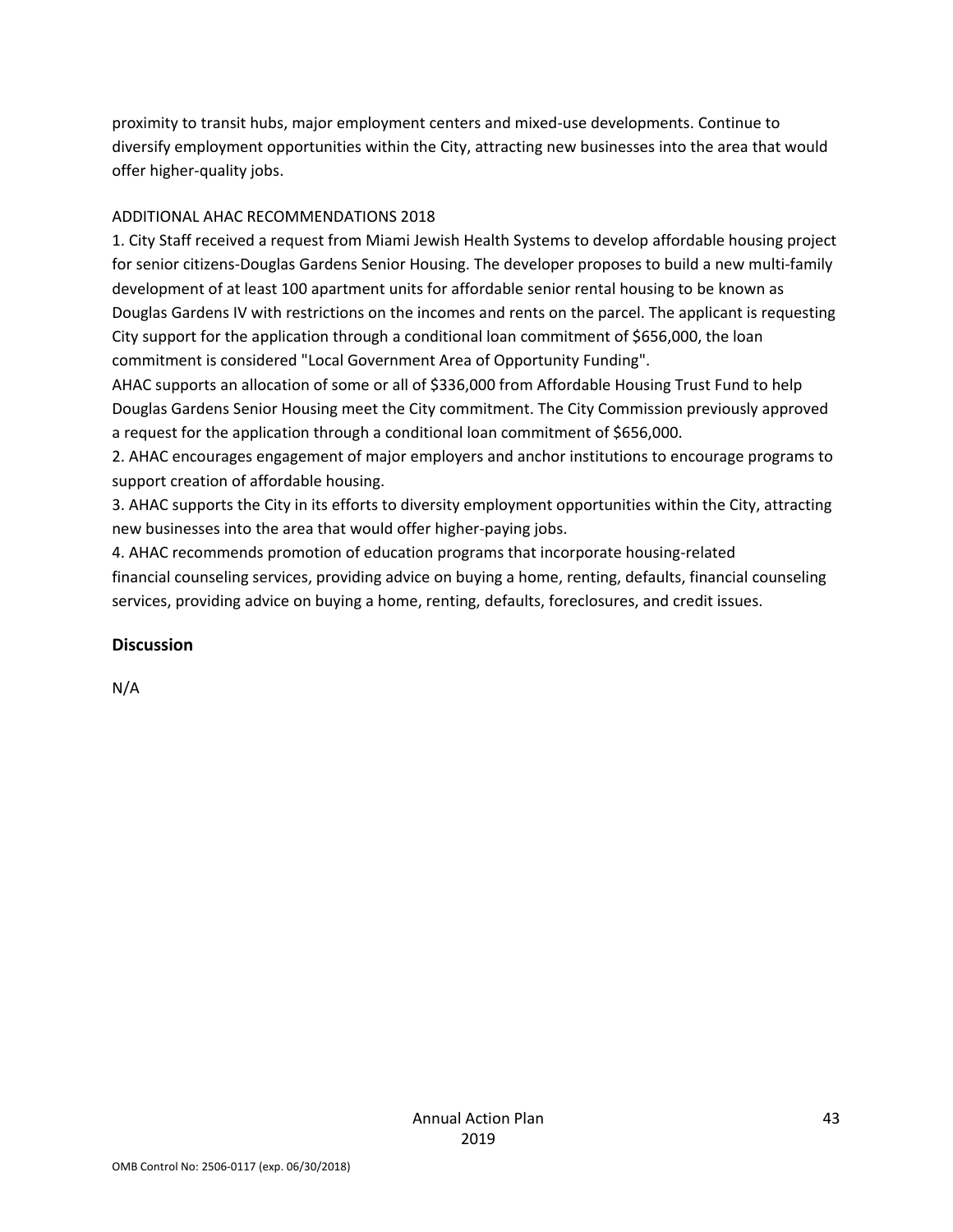# **AP‐85 Other Actions ‐ 91.420, 91.220(k)**

# **Introduction**

The following section identifies other actions that will be undertaken during the 2019 program year.

# **Actions planned to address obstacles to meeting underserved needs**

One of the major obstacles the City of Pembroke Pines faces in meeting its housing and community development goals and objectives is funding and market conditions. In trying to mitigate the impacts of the global economic downturn, the City has been assessing its programs more frequently and improving specific strategies to address those needs. In recent years, the City has implemented new programs such as acquisition under the Neighborhood Stabilization Program (NSP) to address foreclosure properties in the City.

The City will continue to provide housing rehabilitation programs for low to moderate income persons, including elderly and disabled households.

# **Actions planned to foster and maintain affordable housing**

The City of Pembroke Pines Planning & Economic Development Department, in addition to other City Departments, serves as the lead agency responsible for implementing the City's 2019 Action Plan and CDBG program in general. These departments administer and implement the City's various community planning, housing, development and public service programs.

The City will also collaborate with outside agencies, including but not limited to the Broward County Continuum of Care and local housing authorities. The City contracts with a private firm to administer and monitor its housing and community development programs for compliance with federal and state regulations. These entities are also inclusive in the development of the 2015‐2019 Consolidated Plan and subsequent action plans.

The City will continue to promote partnerships and develop ways to streamline and efficiently provide services to the community.

# **Actions planned to reduce lead‐based paint hazards**

Participant property owners are notified of the hazards of lead‐based paint and of the symptoms associated with lead-based contamination. The City further prohibits the use of lead-based paint in any federally funded construction or rehabilitation project. The City shall either perform paint testing on the painted surfaces to be disturbed or replaced during rehabilitation activities, or presume that all these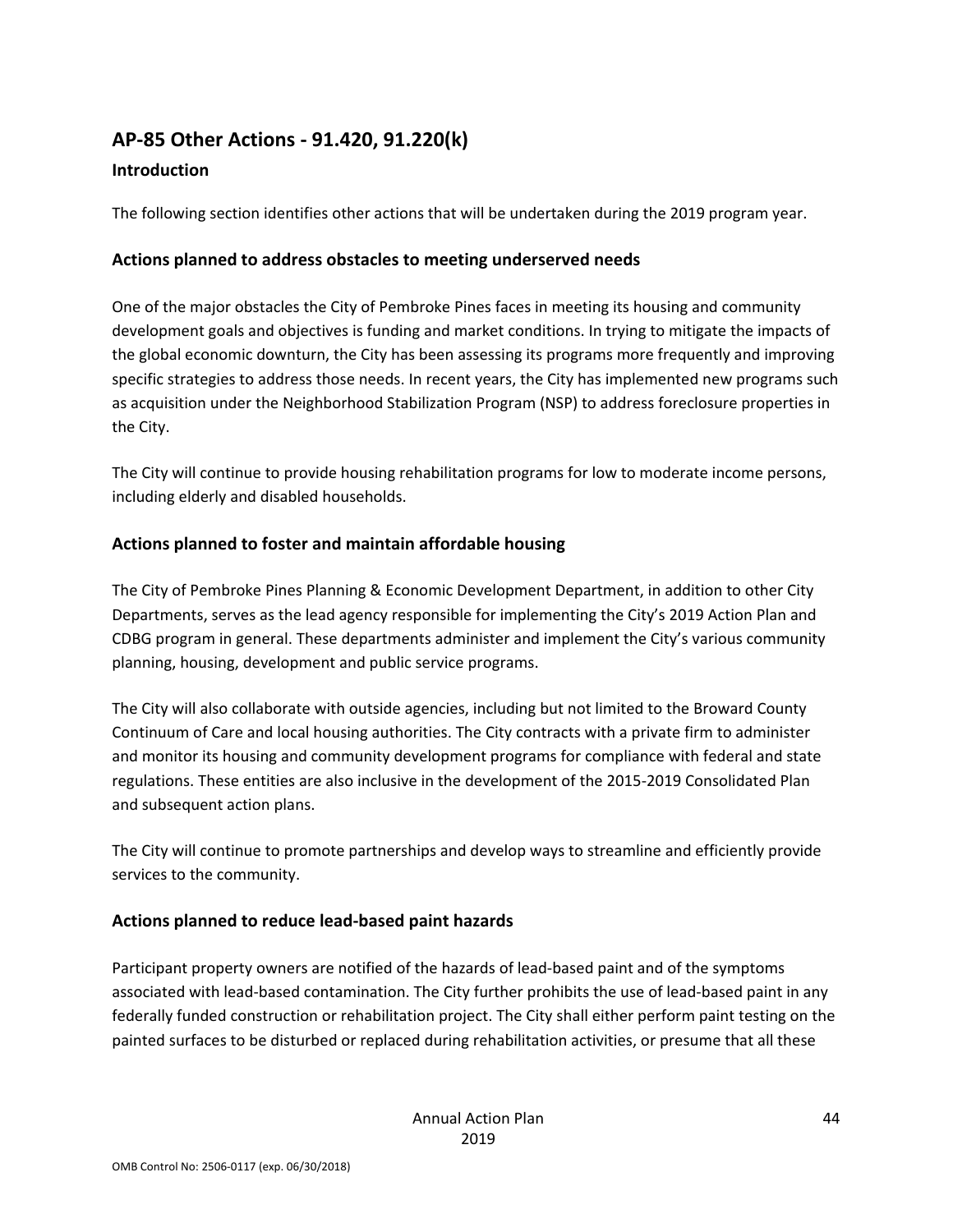painted surfaces are coated with lead‐based paint.

#### **Actions planned to reduce the number of poverty‐level families**

The City of Pembroke Pines' economic development/anti‐poverty strategy is to foster growth and job creation for the City's broad cross‐section of resident income levels, including very low‐income households. The City's anti‐poverty strategy is to increase job training, employment readiness skills and educational opportunities for low‐income households, and match employment openings with the local workforce.

The City's anti-poverty strategy will assist small business development through activities such as commercial rehabilitation, job incentive programs, technical assistance and business planning and marketing directed towards job creation.

#### **Actions planned to develop institutional structure**

The City of Pembroke Pines has competitively procured professional services for planning, administration and implementation of its Community Development Block Grant (CDBG) program, State Housing Initiative Partnership (SHIP) program, HOME Investment Partnership (HOME) program, Neighborhood Stabilization Program (NSP) and related programs. The consultant will have the primary responsibility of overseeing the implementation of the strategies defined in the 2019 Action Plan. The consultant will also be responsible for maintaining and improving the institutional structure necessary to carry out the City's Consolidated Plan. As part of the planning process, a list of the area's private industries (businesses), non‐profit organizations and public institutions were identified as resources that may be available to assist with carrying out the strategies indicated in the Consolidated Plan. The different entities will be utilized, as necessary for various housing, community and economic development strategies and other priority needs.

# **Actions planned to enhance coordination between public and private housing and social service agencies**

The City of Pembroke Pines Planning & Economic Development Department serves as the lead agency responsible for implementing the City's 2019 Action Plan and CDBG program in general. These departments administer and implement the City's various community planning, housing, development and public service programs. The City will also collaborate with outside agencies, including but not limited to the Broward County Continuum of Care and local housing authorities. The City contracts with a private firm to administer and monitor its housing and community development programs for compliance with federal and state regulations. These entities are also inclusive in the development of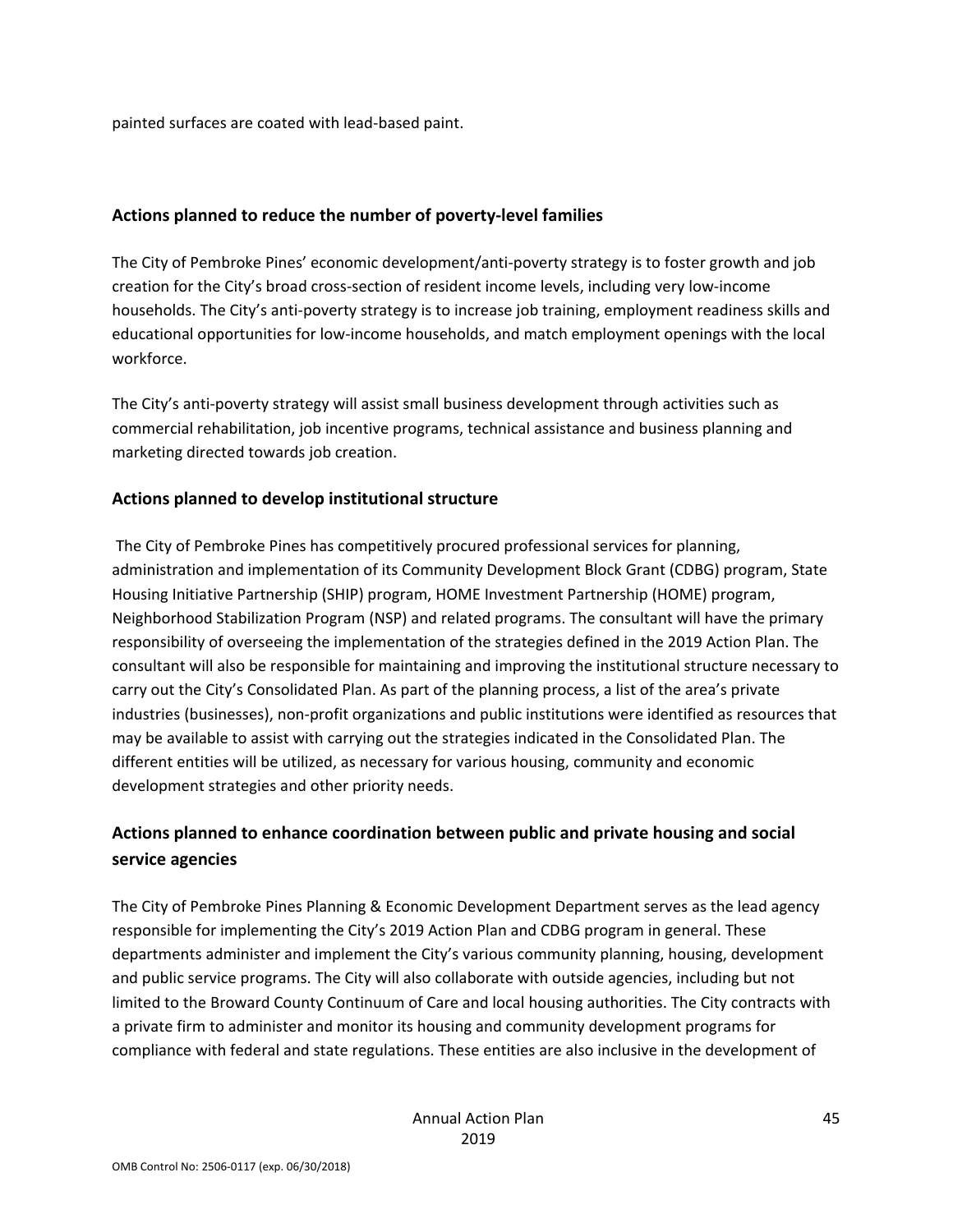the 2015‐2019 Consolidated Plan and subsequent action plans.

The City will continue to promote partnerships and develop ways to streamline and efficiently provide services to the community.

#### **Discussion**